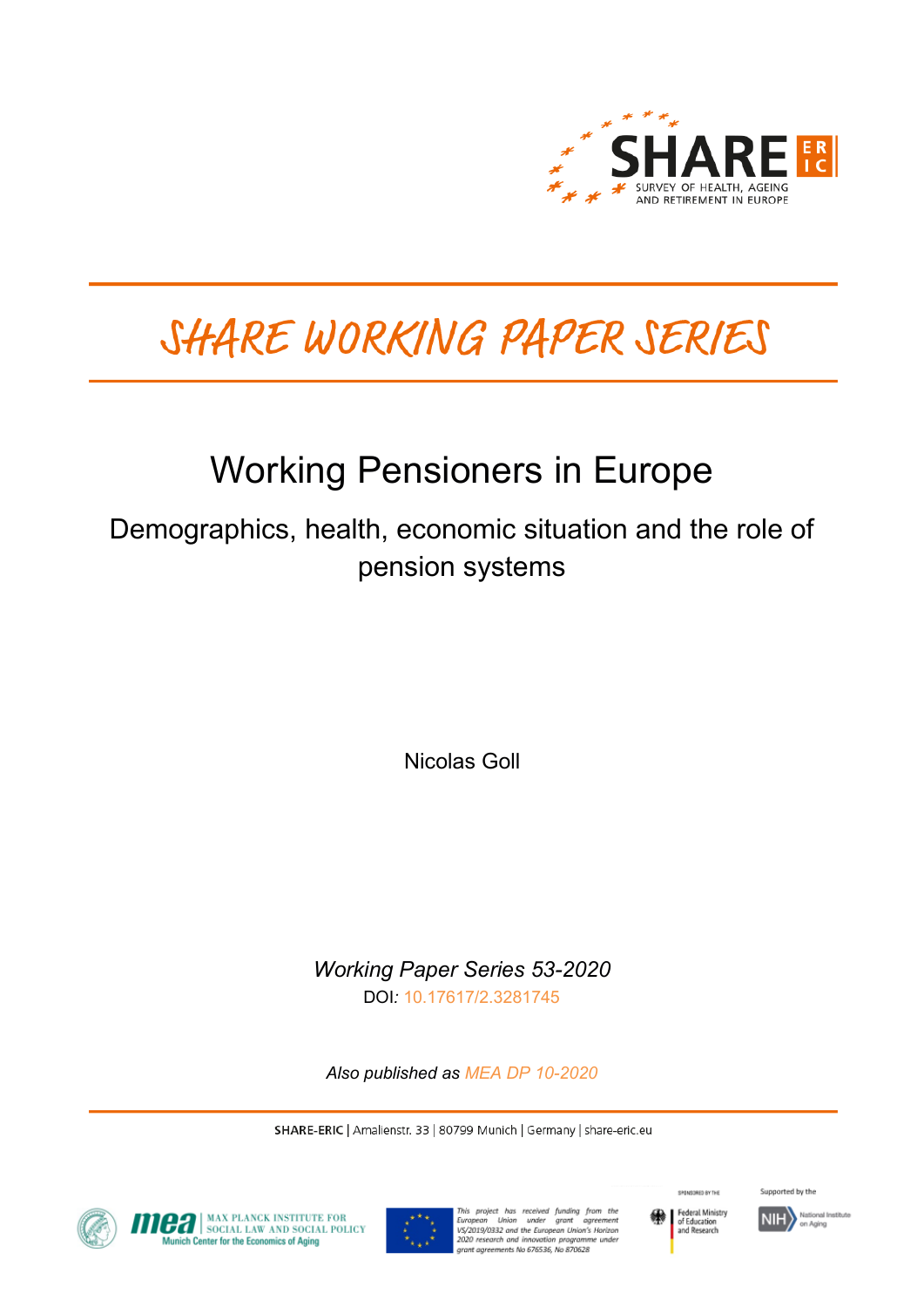# **Working Pensioners in Europe**

## **Demographics, health, economic situation and the role of pension systems**

### **Nicolas Goll[\\*](#page-1-0)**

Revised version: 14 August 2020

#### **Abstract:**

Over the past decades, combining pension benefits with work income has been made more accessible for pensioners in many European countries. The literature on working pensioners choosing a flexible transition into retirement is to date relatively sparse. This article adds to the few cross-country studies and explicitly investigates the role of pension systems in facilitating or hampering flexible retirement. By using data from the Survey of Health, Ageing and Retirement in Europe (SHARE), this paper studies the within-country variation by analyzing variable sets, which influence whether individuals choose to combine pension income with work income at the end of their working career. The results suggest that demographic variables as well as health variables, economic variables and the pension system may be important factors. To investigate the cross-country variation, I apply counterfactual simulations. The counterfactual simulations indicate that economic differences and differences in pension systems may be responsible for the variation in working pensioner proportions between countries.

#### **Zusammenfassung:**

In den letzten Jahrzehnten wurde es in vielen europäischen Ländern RentnerInnen vereinfacht, Rentenleistungen mit Erwerbseinkommen zu kombinieren. Dadurch wurde ihnen ein flexibler Renteneintritt erleichtert. Insgesamt gibt es zu erwerbstätigen Rentnern, die sich für einen flexiblen Renteneintritt entscheiden, bislang wenig Erkenntnisse. Das gilt insbesondere für Studien mit einem länderübergreifenden Blickwinkel. Dieses Papier untersucht mithilfe von Daten des Survey of Health, Ageing and Retirement in Europe (SHARE) Variablen, die eine Erwerbstätigkeit unter Rentenbeziehern in 13 europäischen Ländern beeinflussen können. Die Untersuchung bezieht explizit die Rolle der Rentensysteme mit in die Analyse ein und überprüft, ob wichtige Merkmale des Rentensystems einen flexiblen Renteneintritt erleichtern oder erschweren. Danach wird analysiert, welche Variablen die länderübergreifende Variation erklären können. Die Ergebnisse deuten darauf hin, dass sowohl sozio-demografische Merkmale als auch die individuelle Gesundheit, ökonomische Aspekte und das Rentensystem wichtige Gründe sind, warum sich Individuen dazu entscheiden, am Ende ihrer Berufslaufbahn ihre Rentenbezüge mit Erwerbseinkommen zu kombinieren. Die Variation zwischen den Ländern könnte hauptsächlich aus ökonomischen Unterschieden und Unterschieden in den Rentensystemen herrühren.

**Keywords:** Demographic change, retirement policies, working pensioners, flexible retirement

#### **JEL Classifications:** H55, J26

 $\overline{a}$ 

<span id="page-1-0"></span><sup>\*</sup> *Contact details:* Munich Center for the Economics of Ageing (MEA) at the Max-Planck-Institute for Social Law and Social Policy, Amalienstr. 33, 80799 Munich. Email: [goll@mea.mpisoc.mpg.de.](mailto:goll@mea.mpisoc.mpg.de)

I am grateful to Axel Börsch-Supan, Tabea Bucher-Koenen, Mike Hurd, Thorsten Kneip, Todd Morris, Regina Riphahn and all the participants at the MEA-Seminar for useful comments. I additionally thank Felizia Hanemann for her consultancy with the SHARE data, and Elisabeth Gruber, Hannah Horton and Christina Meyer for their excellent research assistance.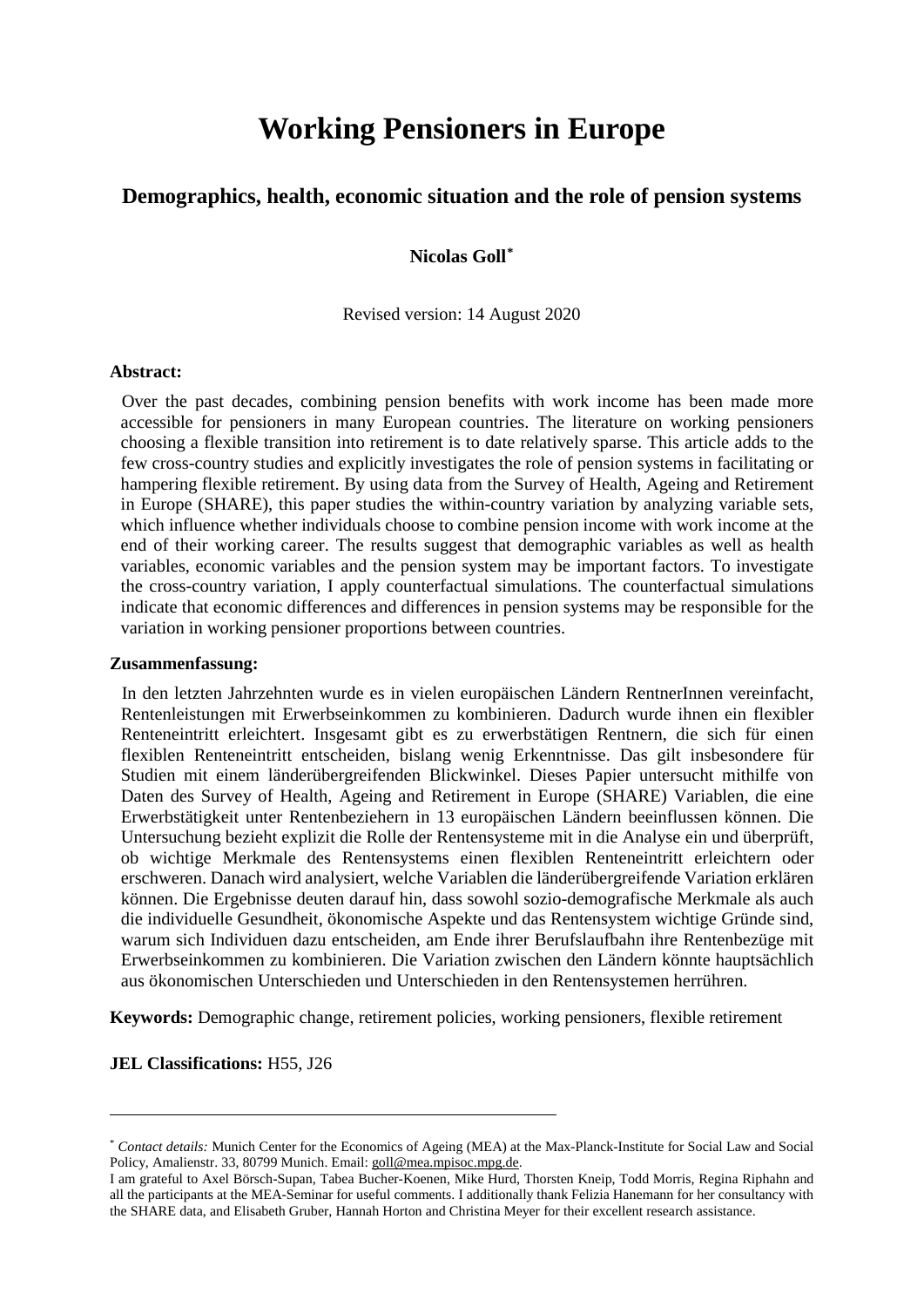This paper uses data from SHARE Wave 6 (DOI:10.6103/SHARE.w6.700), see Börsch-Supan et al. (2013) for methodological details. The SHARE data collection has been funded by the European Commission through FP5 (QLK6-CT-2001-00360), FP6 (SHARE-I3: RII-CT-2006-062193, COMPARE: CIT5-CT-2005-028857, SHARELIFE: CIT4-CT-2006-028812), FP7 (SHARE-PREP: GA N°211909, SHARE-LEAP: GA N°227822, SHARE M4: GA N°261982) and Horizon 2020 (SHARE-DEV3: GA N°676536, SERISS: GA N°654221) and by DG Employment, Social Affairs & Inclusion. Additional funding from the German Ministry of Education and Research, the Max Planck Society for the Advancement of Science, the US National Institute on Aging (U01\_AG09740-13S2, P01\_AG005842, P01\_AG08291, P30\_AG12815, R21\_AG025169, Y1-AG-4553-01, IAG\_BSR06-11, OGHA\_04-064, HHSN271201300071C) and from various national funding sources is gratefully acknowledged (see www.share-project.org). In addition, this paper uses data from the generated Job Episodes Panel (OI: 10.6103/SHARE.jep.700), see Brugiavini et al. (2019) for methodological details. The Job Episodes Panel release 7.0.0 is based on SHARE Waves 3 and 7 (DOIs: 10.6103/SHARE.w3.700, 10.6103/SHARE.w7.700).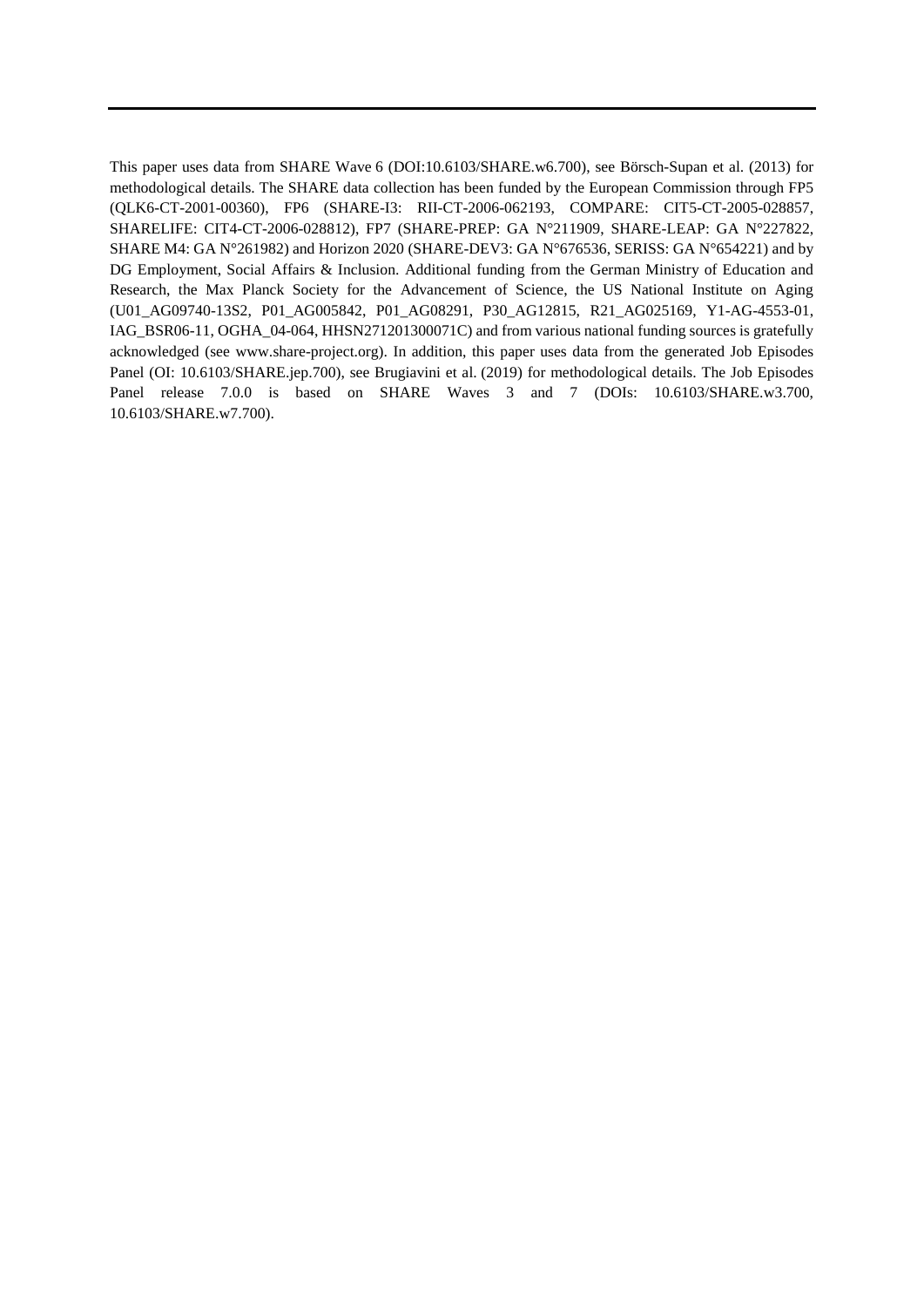#### 1. INTRODUCTION

Declining birth rates and increasing life expectancy have caused population aging in many countries around the world. In many European countries, those dynamics will continue well into the twentyfirst century and will thereby change the age structure within the affected countries substantially (OECD 2015). This development puts enormous pressure on old-age provision and has caused a long-lasting debate on how to make the old-age provision systems more sustainable (Börsch-Supan and Schnabel 1998, Gruber and Wise 1999, 2004, Börsch-Supan and Coile 2019).

In order to ease the burden of aging societies, a common objective has been to better tap into the pool of older workers. However, one option of harnessing older workers, namely through increasing eligibility ages for drawing pension benefits, is not a very popular policy. Therefore, many governments have enacted flexible retirement options that allow workers to gradually reduce work effort with increasing age. The idea of flexible retirement is to insert a transition period with reduced work effort between the phases of full-time employment and full retirement and to thereby increase older workers' labor supply. The income loss resulting from the work reduction is supposed to be compensated by drawing (partial) pension benefits or by other compensatory sources (e.g. governmental subsidies, unemployment insurance funds, occupational pension funds etc. See Appendix to Börsch-Supan et al. (2018) for country-specific sources to compensate the income loss).

Assuming that the relative preference for leisure increases when individuals get older, standard labor market theory predicts that in the absence of constraints workers will gradually reduce work effort with increasing age. In other words, individuals will remain in the labor market until it becomes too costly for them to work (see Börsch-Supan et al. 2018). Previous literature confirms that workers actually want greater flexibility and would prefer to reduce their working hours towards their retirement (Gielen 2009, Büsch et al. 2010, Dorbritz and Micheel 2010, Cihlar et al. 2014).

On the other hand, recent empirical research (OECD 2017) shows that take-up rates of flexible retirement schemes are still relatively low even though many countries in the European Union have made it easier for pensioners to combine pension benefits with earnings from employment over the past decade (OECD 2017, Eurofound 2012). Such simplifications included the introduction of partial retirement schemes, which allow a combination of part-time work and pension benefits, as well as relaxing constraints like mandatory retirement regulations, earnings tests, which limit the additional earnings for recipients of public pension benefits, and minimum hours constraints. While earnings tests effectively mean a maximum hours constraint, minimum hours constraints are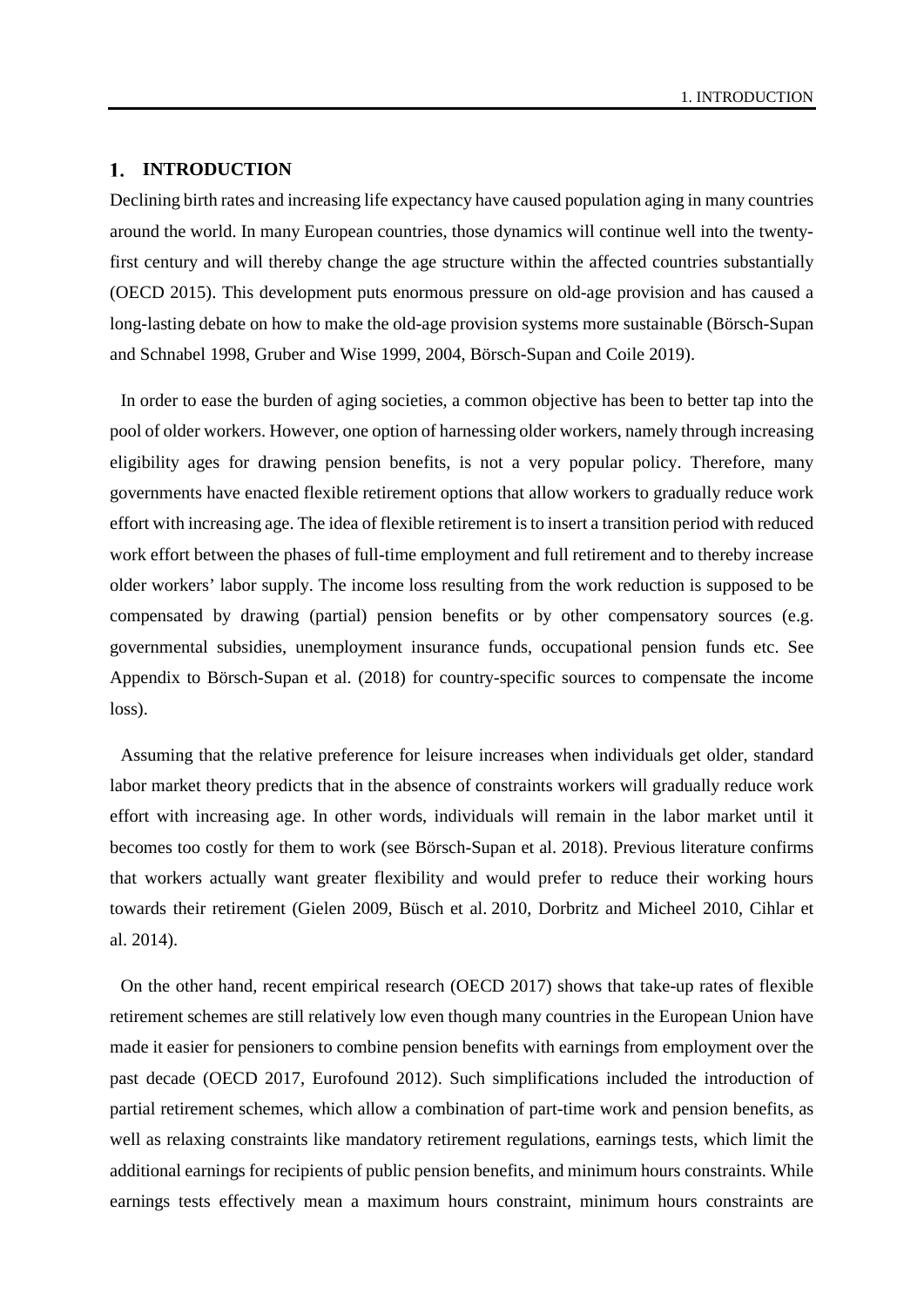imposed by the employers. In reality, employers often seem to have an aversion towards part-time employment (Gustman and Steinmeier 1986, Hutchens and Grace-Martin 2006, Hutchens 2010).

The aim of this study is to investigate this mismatch between what workers wish and standard labor market theory predicts on the one side, and low take-up rates of flexible retirement schemes on the other side. For this purpose, I will proceed in two main steps: First, I will focus on individual factors that are likely part of the explanation why individuals actually decide to become working pensioners, i.e., to combine pension benefits with work income. Second, I will investigate which of those factors may be responsible for variation across countries.

Overall, there is not much research on this issue. Previous research is fragmented across different single-country studies (e.g. Graf et al. 2011 for evidence on Austria, Huber et al. 2013 for evidence on Germany, Ilmakunnas and Ilmakunnas 2006 for evidence on Finland, and Brinch et al. 2015 for evidence on Norway). The few existing cross-country studies mainly focus on different motivational aspects in the working pensioners' decision to continue working as well as on the sociodemographic composition of the group of working pensioners: OECD (2017) finds that workers' and employers' enthusiasm varies across countries. With respect to the individual, the attractiveness of combining work and receiving a pension varies across socio-economic groups and is subject to changing expectations and preferences, financial incentives and individual health. Eurofound's (2012) main findings are that the typical working pensioner is still relatively young, male, highly educated, and living in an urban area or has a mortgage. Although employment rates of female and medium-educated pensioners are beginning to increase, there is still a considerable proportion of pensioners who are willing to work but cannot find the right job.

Dingemans et al. (2017) explore potential determinants of working beyond retirement age which is referred to as "bridge employment". Individual determinants, such as age, education, pension income and health, as well as family factors, e.g., marital status and whether the respondents undertake informal care tasks, appear to have importance why individuals choose bridge employment. In addition, broader normative and economic societal factors at the country level, such as the presence of a favorable environment and expenditure on pensions appear to also be relevant. Dingemans and Henkens (2019) examine differences in life satisfaction between full retirees and working retirees in Europe. Their results indicate a positive relationship between working after retirement and life satisfaction for retirees with low pension income without a partner. Furthermore, working after retirement seems to be most important for life satisfaction in relatively poor countries. Dingemans and Möhring (2019) examine the role of individual work histories as predictor for working while receiving a pension. Their results indicate that the larger the share of part-time work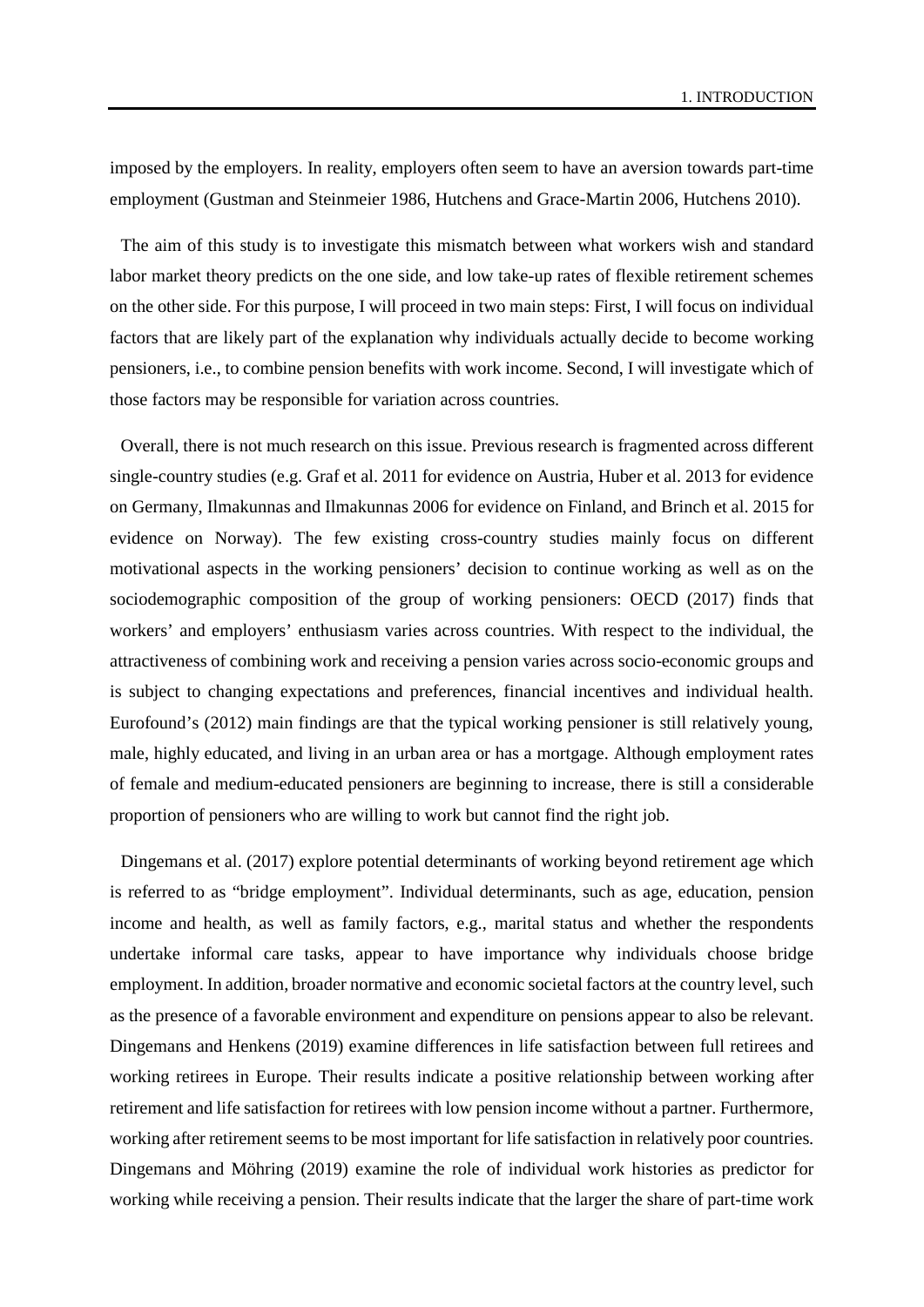or self-employment over the working career, the higher the likelihood to work while receiving pension benefits. Those with high occupational status and flexible careers, measured by the number of job changes experienced, are particularly likely to be in paid work while receiving pension benefits. In terms of gender, the authors find that divorced women are especially likely to work while receiving a pension, but only if they did not marry again. The authors conclude that inequalities that develop over the life course continue to play a role for the decision to be in paid work while receiving a pension. The last three studies mentioned use data from the Survey of Health, Ageing and Retirement in Europe (SHARE), as does this study.

To the best of my knowledge, this study is among the first which explicitly focus on the role that different pension systems might play by shaping the incentive structures in the decision of whether to become a working pensioner or not. I add to the existing literature by employing an internationally comparative view on variables that may play a crucial role why individuals receive employment income while pension benefit receipt. In addition, I study the variation across countries by explicitly integrating the pension system into the analysis. The pension system is described by a set of variables consisting of eligibility ages for (1) normal and (2) early retirement, (3) actuarial deduction rates for early retirement, (4) a specific "start of the retirement window" if flexible retirement schemes allow an earlier take-up, whether pension schemes comprise of (5) earnings tests, and (6) the replacement rate which shows the level of pension benefits relative to earnings from employment.

The remainder of the paper is as follows: Section 2 provides theoretical background and connects the theory to institutional details across countries. After a description of the data in Section 3, the empirical analysis in Section 4 proceeds in two parts. First, I study the within-country variation by analyzing variable sets which influence whether individuals have earnings from employment while pension receipt and therefore qualify as working pensioners (Part I). By applying counterfactual simulations, I subsequently investigate the cross-country variation (Part II). Section 5 concludes that working pensioners are not a very broad phenomenon in Europe. There are, however, substantial differences across countries. The study indicates that economic differences and pension systems likely are driving factors for the cross-country variation.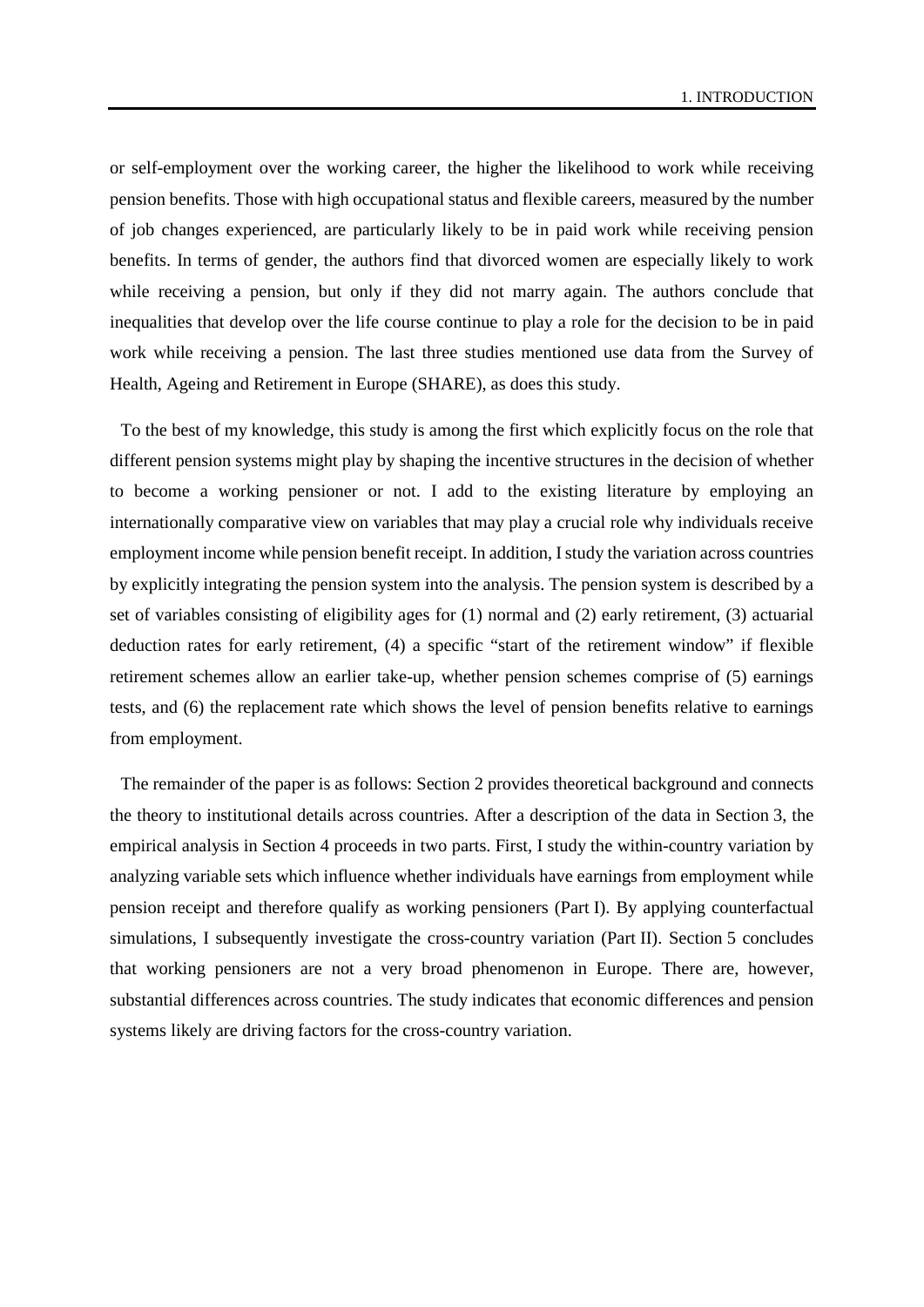#### **ECONOMIC THEORY AND INSTITUTIONAL DETAILS**

The theoretical literature has emphasized constraints that may hinder individuals from combining pension benefits with income from work at the end of their working career. Those constraints hamper both combining pension benefits and work income without institutional arrangement and take-up rates of institutionalized flexible retirement schemes (e.g. partial retirement schemes etc.). I primarily draw on the theoretical background developed in Börsch-Supan et al. 2018. There, constraints have been discussed which may be part of the explanation of the mismatch between individuals' preferences for a reduction of work effort with increasing age and the low take-up rates of flexible retirement schemes. These theoretical thoughts serve to inspire the choice of institutional variables included in the later empirical analysis in this study.

One constraint are minimum hours constraints. According to the very early work of Gustman and Steinmeier (1983), employers like to impose a minimum number of working hours since part-time jobs and flexible hours involve additional fixed costs of work.<sup>[1](#page-6-0)</sup> Hutchens and Grace-Martin (2006) study how and why firms differ in their willingness to permit flexible ("phased") retirement. They model a profit-maximizing firm and conclude that, first, a minimum hours constraint can be profitmaximizing. Second, they state that differences in technology may be the reason why some firms impose a minimum hours constraint while others do not.

What minimum hours constraints imply for a flexible transition phase from full time employment to full retirement, is shown in the model of Börsch-Supan et al. (2018): In the absence of constraints, their model predicts that workers gradually reduce their working hours with increasing age when their preferences for leisure increase. This corresponds to the standard labor market theory case. However, employers often do not offer the free choice of working hours. In reality, employers often impose a minimum hours constraint which might be half-time or even higher. This means that employees can reduce their working hours only slightly until they reach the employer-imposed constraint. After that, the minimum hours constraint requires that employees work more hours than they would have preferred without constraints for some time up to the age at which their loss in preferred leisure is so large that they retire fully. The existence of minimum hours constraints therefore restricts the flexibility employees have in their labor supply decisions.

 $\overline{a}$ 

<span id="page-6-0"></span> $<sup>1</sup>$  According to Hurd (1996), team production is another reason why minimum hours constraints exist. Functioning</sup> team production requires that most workers are present in the workplace at the same time. See Hurd (1996) and Gustman and Steinmeier (1983) for other possible reasons.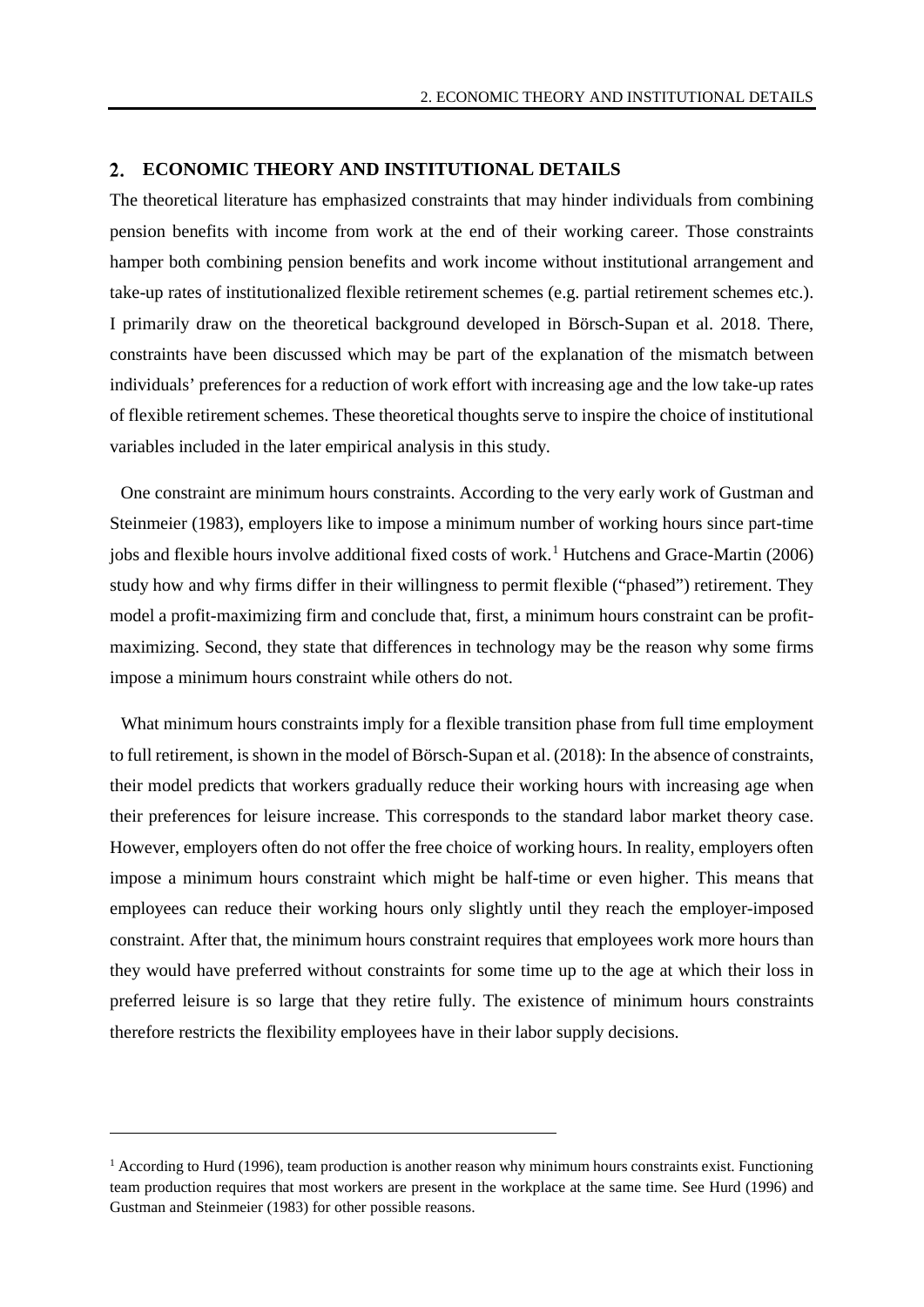Besides minimum hours constraints imposed by the employers, the pension systems in many countries comprise of earnings tests. [Table](#page-9-0) 1 shows details on earnings tests in the countries under consideration. Earnings tests limit the amount of income individuals can generate while receiving pension benefits. Thus, earnings tests effectively mean a constraint on the maximum number of working hours an individual can work. In many countries, earnings test regulations differ before and after the statutory eligibility age: Earnings tests often apply before the statutory eligibility age and usually are lifted after the statutory eligibility age (e.g. Austria, Belgium, Czech Republic, Estonia, Germany, Italy, Poland, and Slovenia). [Table](#page-9-0) 1 also shows that the maximum permissible earnings are relatively low and, in some cases (e.g. Austria, Belgium, and Germany), substantially below the equivalent of a half-time job.

Hutchens and Grace-Martin (2006) mention that the existence of earnings tests may influence a firm's flexible retirement policy. Börsch-Supan et al. (2016) show that the combination of earnings tests and early retirement incentives can create distinct patterns of labor force exit and pension claiming age. It can lead to very early pension claiming if maximum hours constraints are abolished in the environment of non-actuarial adjustment factors for early retirement.

Early retirement is the practice of claiming (early) pension benefits before an individual reaches the statutory eligibility age and can be claimed after attaining the earliest eligibility age.<sup>[2](#page-7-0)</sup> Adjustment factors (i.e. deductions) typically lead to reduced early retirement benefits relative to the benefits available at the statutory eligibility age. Non-actuarial adjustment factors mean that actual adjustment factors for early retirement – as they are written in the law – are lower than actuarially fair. Adjustment factors, which are lower than actuarially fair, make pension benefits more generous and is the case in most of the countries considered in this study (see Queisser and Whitehouse 2006, OECD 2015). Both country-specific earliest eligibility ages and actual deduction rates, as they are legislated, are also shown in [Table](#page-9-0) 1. The generosity of pension systems, especially in the years before the statutory eligibility age, has a crucial effect on the retirement decision of individuals: The more generous (early) pension benefits are, the higher the incentives to retire early (see e.g. Gruber and Wise 2004).

These constraints (i.e. earnings tests, minimum hours constraints, eligibility ages, non-actuarial adjustment factors) taken together could, at least partially, explain why reported preferences for a reduction of working hours with increasing age do not match the take-up rates of flexible retirement schemes. Thus, they will be part in the empirical analysis that follows. Even though the literature

 $\ddot{\phantom{a}}$ 

<span id="page-7-0"></span><sup>2</sup> This paper follows the nomenclature given in the glossary of Börsch-Supan and Coile (2019).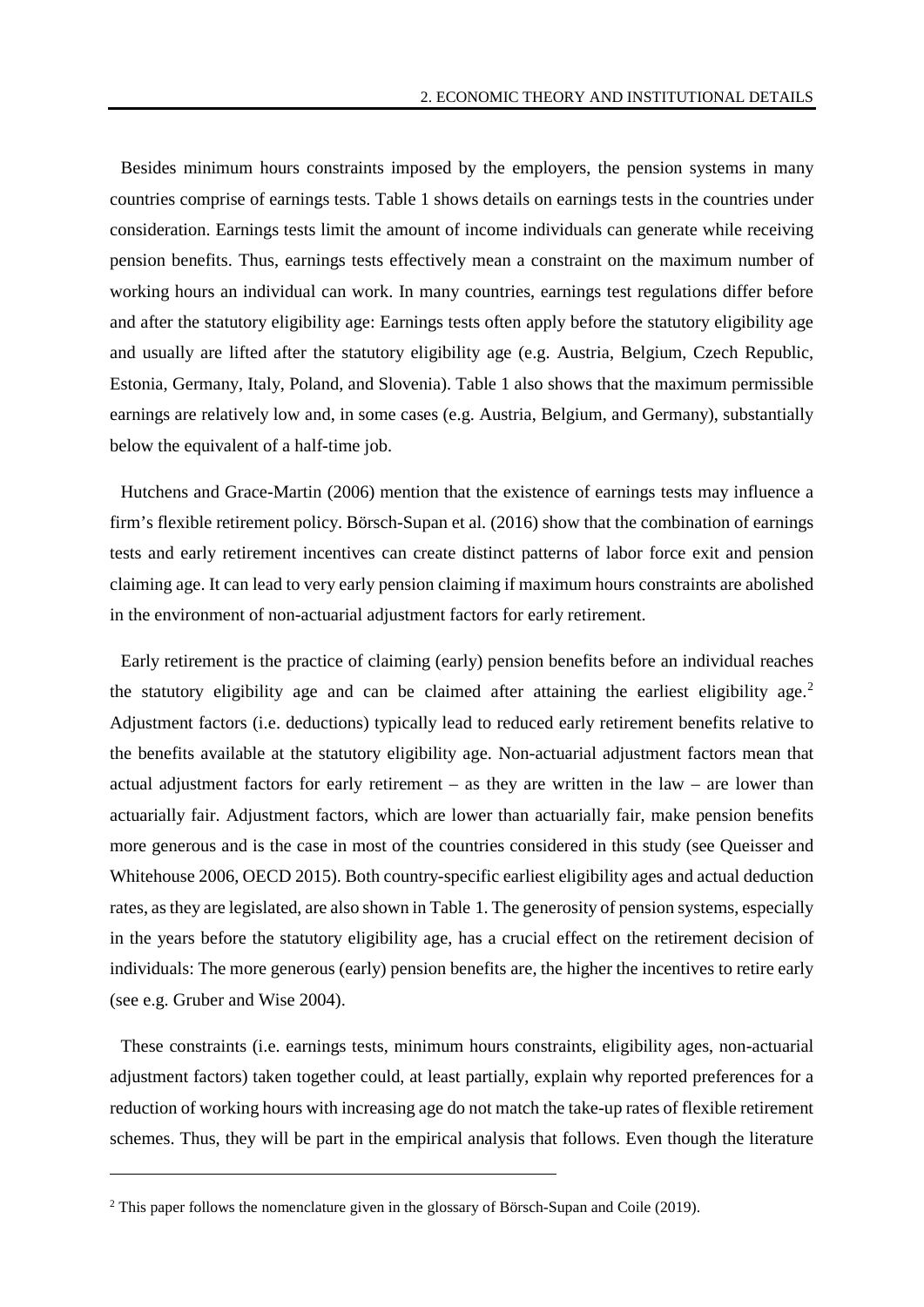has shown that the role of employers surely plays a role in demanding labor supply of (older) individuals, the focus of the following empirical analysis is on the supply side and on the role of pension systems.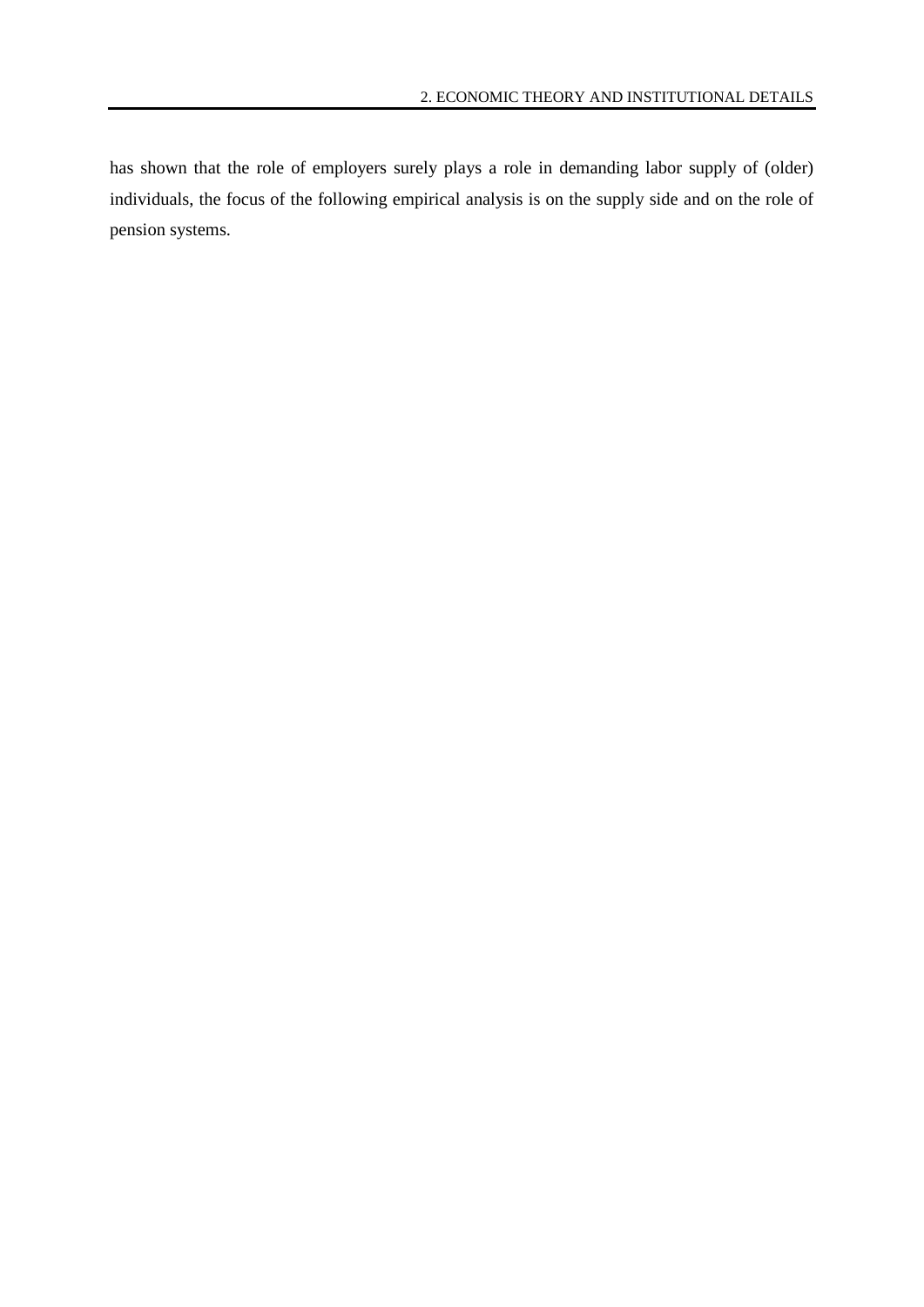<span id="page-9-8"></span><span id="page-9-7"></span><span id="page-9-6"></span><span id="page-9-5"></span><span id="page-9-4"></span><span id="page-9-3"></span><span id="page-9-2"></span><span id="page-9-1"></span>

| Table 1: Overview of institutional details concerning flexible retirement options and earnings tests |  |  |  |
|------------------------------------------------------------------------------------------------------|--|--|--|
|------------------------------------------------------------------------------------------------------|--|--|--|

|                   | <b>Statutory Eligibility</b><br>Age <sup>3</sup> (SEA) for public<br>pensions | <b>Earliest</b><br>Eligibility Age <sup>4</sup><br>(EEA) for<br>public pensions | <b>Flexible retirement</b><br>option outside the public<br>pension scheme <sup>5</sup>                                                                                                 | Start of the<br>flexible<br>retirement<br>window <sup>6</sup> | Earnings Tests <sup>7</sup><br>(i.e. limit of additional earnings for recipients of public<br>pension benefits)                                                                                                                                                                                                                                        | <b>Actuarial</b><br>deduction<br>s per<br>year <sup>8</sup> , in<br>$\frac{6}{6}$ | <b>Gross</b><br>replacement<br>rate <sup>9</sup> , in $\%$ | Mandatory retirement <sup>10</sup>                                    |
|-------------------|-------------------------------------------------------------------------------|---------------------------------------------------------------------------------|----------------------------------------------------------------------------------------------------------------------------------------------------------------------------------------|---------------------------------------------------------------|--------------------------------------------------------------------------------------------------------------------------------------------------------------------------------------------------------------------------------------------------------------------------------------------------------------------------------------------------------|-----------------------------------------------------------------------------------|------------------------------------------------------------|-----------------------------------------------------------------------|
| Austria           | $65$ (men),<br>$60$ (women)                                                   | $62$ (men),<br>57 (women)                                                       | employer-employee<br>agreement on a working time 55 (men),<br>reduction of between 40%<br>and 60%, subsidized by<br>governmental subsidies                                             | $50$ (women)                                                  | <i>Before SEA</i> : when earnings are above a ceiling of $405.98 \text{Eper}$<br>month, the pension is fully withdrawn;<br>After SEA: no limit                                                                                                                                                                                                         | 4.2                                                                               | 76.6                                                       | Mandatory retirement age for certain groups (e.g. 70<br>for notaries) |
| <b>Belgium</b>    | $65$ (men),<br>65 (women)                                                     | $60.5$ (men),<br>$60.5$ (women)                                                 | employer-employee<br>agreement on a reduction of<br>working hours by 20% or<br>50% for employees aged 50<br>and older (time credit<br>system), subsidized by<br>governmental subsidies | $50$ (men),<br>$50$ (women)                                   | <i>Before SEA</i> : when annual earnings are above $7,793 \in (single)$<br>or 11,689 $\in$ (dependent child), the pension is reduced by the<br>amount that exceeds the limit. If annual earnings are 25%<br>above the limit, the pension is fully withdrawn for as long as<br>the additional income is higher than the ceiling;<br>After SEA: no limit | $\Omega$                                                                          | 41.0                                                       | Mandatory retirement age is 65 for most civil<br>servants             |
| Czech<br>Republic | $62.8$ (men),<br>$61.4$ (women)                                               | $60$ (men),<br>$60$ (women)                                                     |                                                                                                                                                                                        | $60$ (men),<br>$60$ (women)                                   | <i>Before SEA</i> : only earnings lower than CZK 2,500 per month<br>are allowed;<br>After SEA: no limit                                                                                                                                                                                                                                                | 5.6                                                                               | 51.3                                                       | None                                                                  |

<sup>7</sup> Earnings tests limit additional earnings for recipients of public pension benefits.

<span id="page-9-0"></span>-

<sup>&</sup>lt;sup>3</sup> The statutory eligibility age (SEA) is defined as the age at which workers are eligible for full pension benefits independent of any other qualification. 2013 regulation.

<sup>&</sup>lt;sup>4</sup> The earliest eligibility age is defined as the age at which early retirement is possible, mostly with reduced benefits. 2013 regulation.

 $5$  I consider only non-public-pension institutions that individuals may perceive as occupational institutions and are available before having reached the earliest eligibility age for public pension benefits. The reason for this choice is that the working pensioner definition is based on whether an individual receives either public pension benefits or occupational pension benefits/occupational early retirement benefits.

 $6$  Through the flexible retirement option outside the public pension scheme, the flexible retirement window may start earlier than the earliest eligibility age. If there are flexible retirement schemes outside the public pension system (if column "Flexible retirement option outside the pension system" is available), the start of the flexible retirement window is that of the flexible retirement option outside the public pension system. Otherwise, it is determined by the earliest eligibility age for public pension receipt. 2013 regulation.

<sup>8</sup> Actuarial deductions are a factor used to adjust the pension payments if the worker opts for early retirement.

<sup>&</sup>lt;sup>9</sup> The gross replacement rate stem from the OECD's database and is defined as gross pension entitlements from mandatory public and private pension schemes divided by gross pre-retirement earnings (see OECD) 2014).

<sup>&</sup>lt;sup>10</sup> The information about the mandatory retirement regulations are widely those of 2016.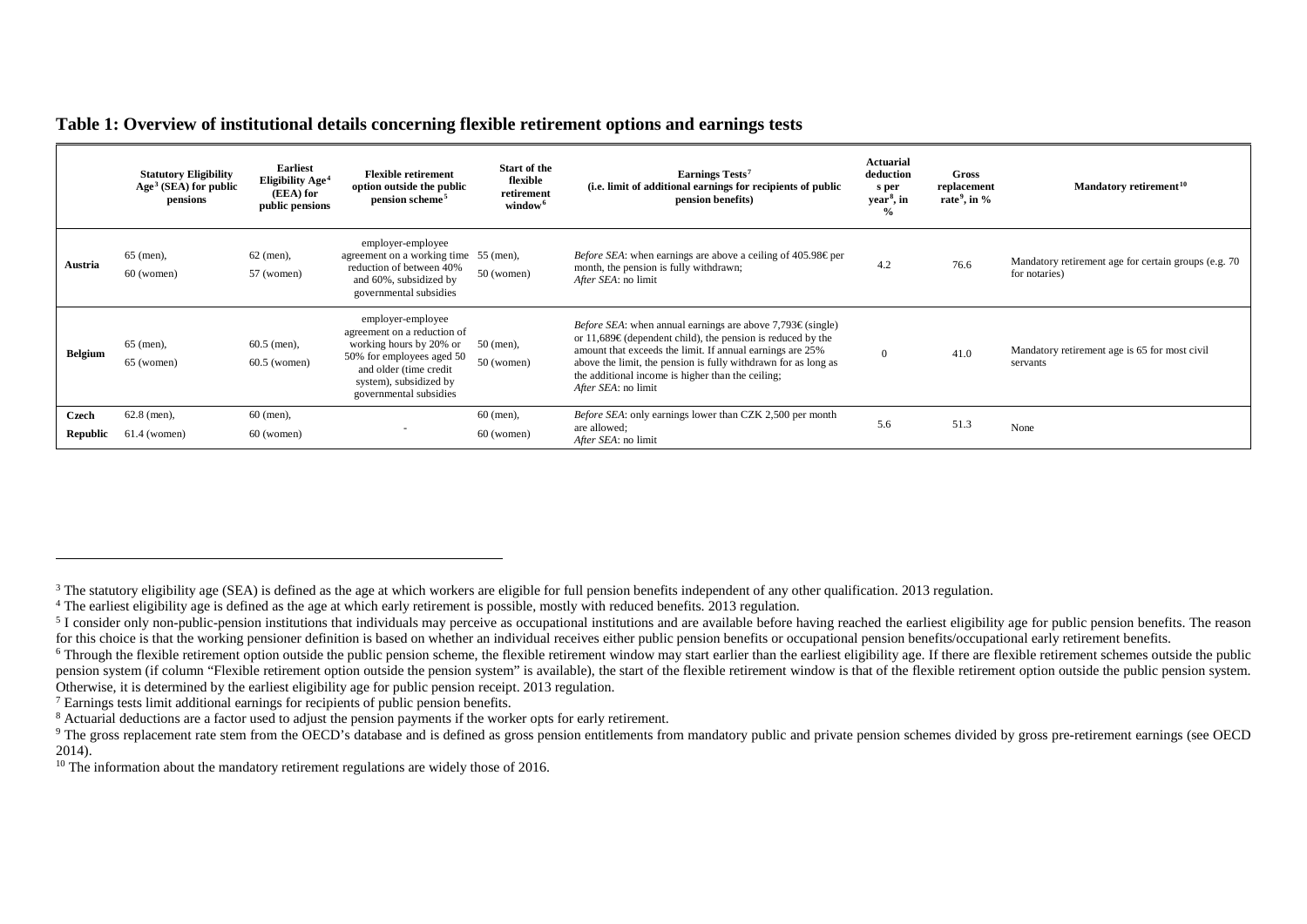<span id="page-10-0"></span>

| <b>Denmark</b> | $65$ (men),<br>65 (women)       | $60$ (men),<br>$60$ (women)     |                                                                                                                                                                                          | $60$ (men),<br>$60$ (women) | Before SEA: partial early retirement pension for workers aged<br>between 60 and 65 who continue to work between 12 and 30<br>hours a week; weekly hours must be reduced by at least seven<br>hours a week or at least one quarter of total hours worked in<br>an average week.<br>After SEA: the full basic pension (795 $\epsilon$ per month or 9,540 $\epsilon$ )<br>per year which is equivalent to around 17% of average<br>earnings) is reduced at a rate of 30% against earned income, if<br>work income exceeds 40,518€ per year (approx. 34 of average<br>earnings)                                                            | $\overline{0}$ | 78.5 | Mandatory retirement age is 70 for public servants;<br>for certain groups via collective agreement                                                          |
|----------------|---------------------------------|---------------------------------|------------------------------------------------------------------------------------------------------------------------------------------------------------------------------------------|-----------------------------|----------------------------------------------------------------------------------------------------------------------------------------------------------------------------------------------------------------------------------------------------------------------------------------------------------------------------------------------------------------------------------------------------------------------------------------------------------------------------------------------------------------------------------------------------------------------------------------------------------------------------------------|----------------|------|-------------------------------------------------------------------------------------------------------------------------------------------------------------|
| <b>Estonia</b> | $63$ (men).<br>$62.5$ (women)   | $60$ (men),<br>59.5 (women)     |                                                                                                                                                                                          | $60$ (men).<br>59.5 (women) | Before SEA: workers already receiving early retirement<br>pension who decide to start working again will not receive the<br>early retirement pension starting from the first date following<br>the month of re-employment. Pension receipt will start after<br>retiring fully or attaining the old-age pension age;<br>After SEA: no limit. Exceptions apply to old-age pension<br>under favorable conditions and superannuated pension:<br>accumulation impossible if pensioner continues working in<br>occupation that entitled him to one of these pension types.<br>Otherwise accumulation is possible.                            | 4.8            | 52.2 | None                                                                                                                                                        |
| France         | 65 (men),<br>65 (women)         | $61.2$ (men),<br>$61.2$ (women) | reduction of working hours<br>by an average of 50% over a<br>five year gradual retirement<br>period based on employer-<br>employee agreement,<br>subsidized by governmental<br>subsidies | $55$ (men),<br>55 (women)   | Before SEA: workers can additionally receive earnings when<br>drawing full public pension benefits. Workers can claim full<br>public pension benefits if they fulfill either both a minimum<br>contributory record (in 2014: 41.25 years for people born in<br>1953) and the minimum legal pension age (61 years and two<br>months) or the age of 66 years and two months<br>After SEA: no limit                                                                                                                                                                                                                                       | 2.5            | 58.8 | Mandatory retirement age is 70 for private-sector<br>workers. For public-sector workers, there is a full<br>pension age limit (67 in 2017), with exceptions |
| Germany        | $65.2$ (men),<br>$65.2$ (women) | 63 (men),<br>$60$ (women)       |                                                                                                                                                                                          | $63$ (men),<br>$60$ (women) | <i>Before SEA</i> : for workers with annual earnings up to 6,300 $\in$<br>the full pension is paid; for those with annual earnings above<br>6,300€ the full pension is reduced by 40% of the additional<br>earnings.<br>After SEA: no limit                                                                                                                                                                                                                                                                                                                                                                                            | 3.6            | 42.0 | Mandatory retirement age for certain groups (e.g. 75)<br>for professors; 70 for attorneys, notaries; 67 judges,<br>65 for pilots, mayors)                   |
| Greece         | 67 (men),<br>67 (women)         | $62$ (men),<br>62 (women)       |                                                                                                                                                                                          | $62$ (men),<br>62 (women)   | Before/after SEA: Accumulation of pension benefits with<br>earnings from work is possible for pensioners aged 55 or<br>above but there is an earnings test before and after the<br>statutory eligibility age: For pensioners who undertake a job<br>(as employed or self-employed which is subject to<br>compulsory insurance of EFKA), main and supplementary<br>gross pensions are reduced by 60% during the employment<br>period. Income test: Limit on overall net annual income<br>(salaries and pensions) of $6,824 \in$ total annual personal<br>taxable income, 7,961 $\in$ and total annual family taxable<br>income, 12,389€ | 6.0            | 53.9 | Mandatory retirement age for public sector<br>employees. <sup>11</sup>                                                                                      |

<sup>&</sup>lt;sup>11</sup> Greece is a special case: there is no fixed age at above which employees can be dismissed because of their age, which would be considered a breach of the fundamental right of work written down in the Constitution. Retirement is therefore rather a voluntary decision resulting in negotiated agreements between employers and employees. Mandatory retirement only applies for public sector employees who can retire between age 60 and 65, depending on insurance years and when exactly this is completed (Kremalis 2018).

-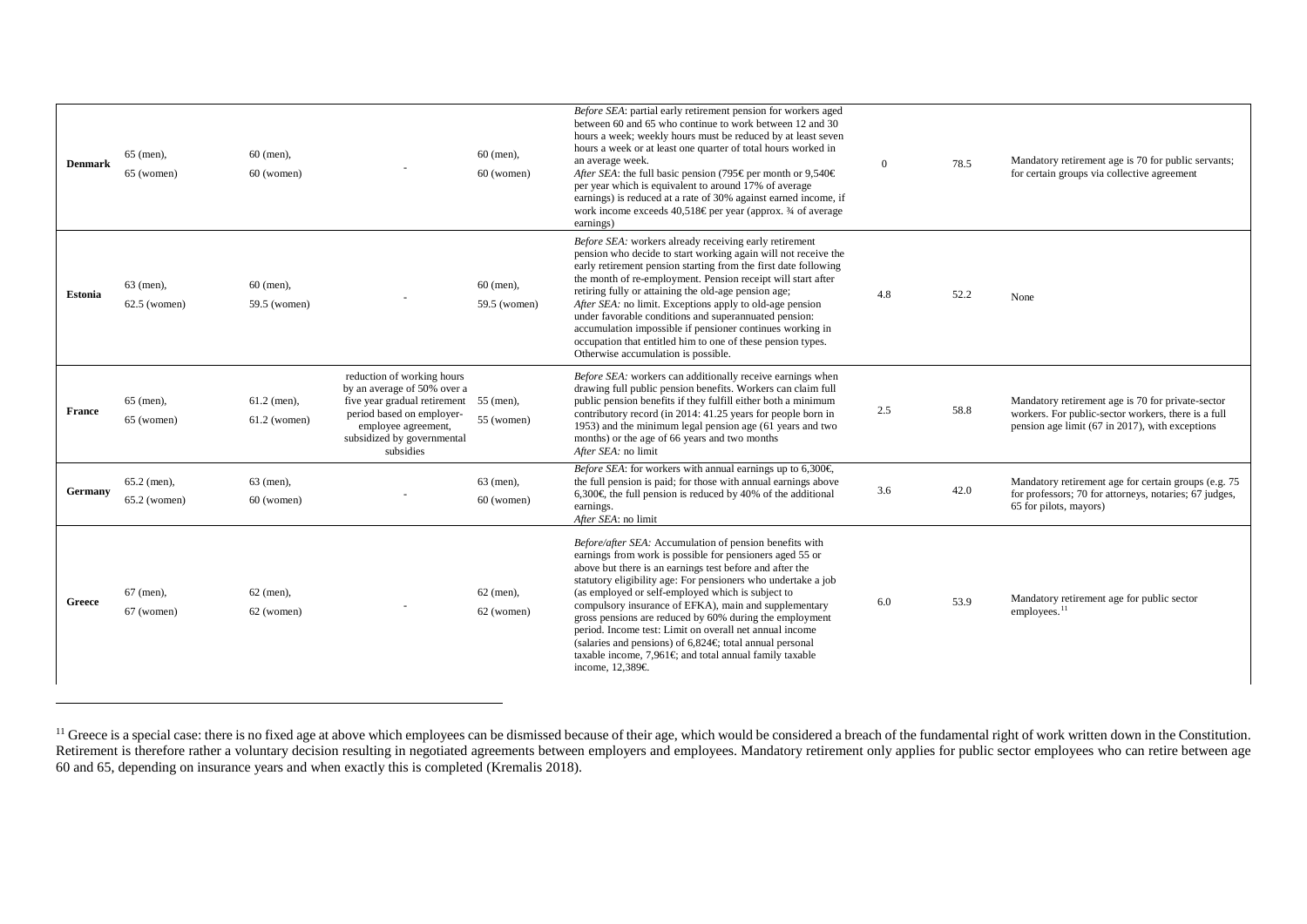| <b>Italy</b>     | $66.3$ (men),<br>$63.3$ (women) | $63.3$ (men).<br>$63.3$ (women) | $63.3$ (men).<br>$63.3$ (women) | Before SEA: early retirement pensions can be combined with<br>self-employment or project work only and not with income<br>from dependent employment. Limits to combining pensions<br>with other sources of income established by previous rules<br>remain for disability allowances, pensions for survivors,<br>pensions for workers under certain workfare measures,<br>minimum income measures, and the pensions of employees<br>who transit from full-time into part-time work;<br>After SEA: no limit                                                                                                                                       | 2.9 | 71.2                          | Deferment possible up to the age of 70 years and 3<br>months (adjusted according to life expectancy).                                                           |
|------------------|---------------------------------|---------------------------------|---------------------------------|-------------------------------------------------------------------------------------------------------------------------------------------------------------------------------------------------------------------------------------------------------------------------------------------------------------------------------------------------------------------------------------------------------------------------------------------------------------------------------------------------------------------------------------------------------------------------------------------------------------------------------------------------|-----|-------------------------------|-----------------------------------------------------------------------------------------------------------------------------------------------------------------|
| Slovenia         | 65 (men),<br>63 (women)         | 58 (men),<br>57.8 (women)       | 58 (men),<br>57.8 (women)       | Before SEA: except in case of partial pension, if an insured<br>person enters into an employment relationship or engages in<br>self-employed activities or fulfils any other condition to<br>participate in insurance, the pension is not paid.<br>After SEA: no limit                                                                                                                                                                                                                                                                                                                                                                          | 3.6 | $42.2$ (men),<br>44.4 (women) | None                                                                                                                                                            |
| <b>Spain</b>     | 67 (men),<br>67 (women)         | $61$ (men),<br>61 (women)       | $61$ (men),<br>61 (women)       | Before SEA: Partial retirement is possible from age of 61<br>years, with a new employee. It requires an agreement between<br>the employee and the employer to reduce the total number of<br>working hours and the salary between 25 and 75 per cent.<br>Simultaneously, the employer is required to hire another<br>person to replace the retiring employee partially via the<br>replacement contract.<br>After SEA: Since March 2013, it is possible for individuals<br>above the statutory eligibility age to combine retirement<br>benefit receipt and work. However, in these cases the amount<br>of the pension benefit is reduced by 50%. | 8   | 73.9                          | Deferment possible up to age 70 if the insured has at<br>least 15 years of contributions including at least two<br>years of contributions in the last 15 years. |
| Sweden           | 65 (men),<br>65 (women)         | $61$ (men),<br>61 (women)       | $61$ (men),<br>61 (women)       | No limit                                                                                                                                                                                                                                                                                                                                                                                                                                                                                                                                                                                                                                        | 4.7 | 55.6                          | None                                                                                                                                                            |
| Switzer-<br>land | $65$ (men),<br>64 (women)       | $63$ (men),<br>62 (women)       | 63 (men),<br>62 (women)         | Before SEA: allowed, without reduction of the pension and<br>irrespective of the wage amount;<br>After SEA: no limit. No contributions are paid after age 65<br>under the public pension scheme.                                                                                                                                                                                                                                                                                                                                                                                                                                                | 4.5 | 55.2 (men),<br>54.3 (women)   | Public pension can be deferred for up to 5 years,<br>occupational pension benefits until age 70.                                                                |

*Sources:* Bloemen et al. (2014), Börsch-Supan and Coile (2019), Börsch-Supan et al. 2018, Devisscher and Sanders (2008), Graf et al. (2011), Lindecke et al. (2007), MISSOC (2013), OECD (2013a), OECD (2014), OECD (2015), OECD (2017), Queisser and Whitehouse (2006), Reday-Mulvey (2000), Social Security Administration (2012-2013), SPLASH-database (2012), SPLASHdatabase (2019).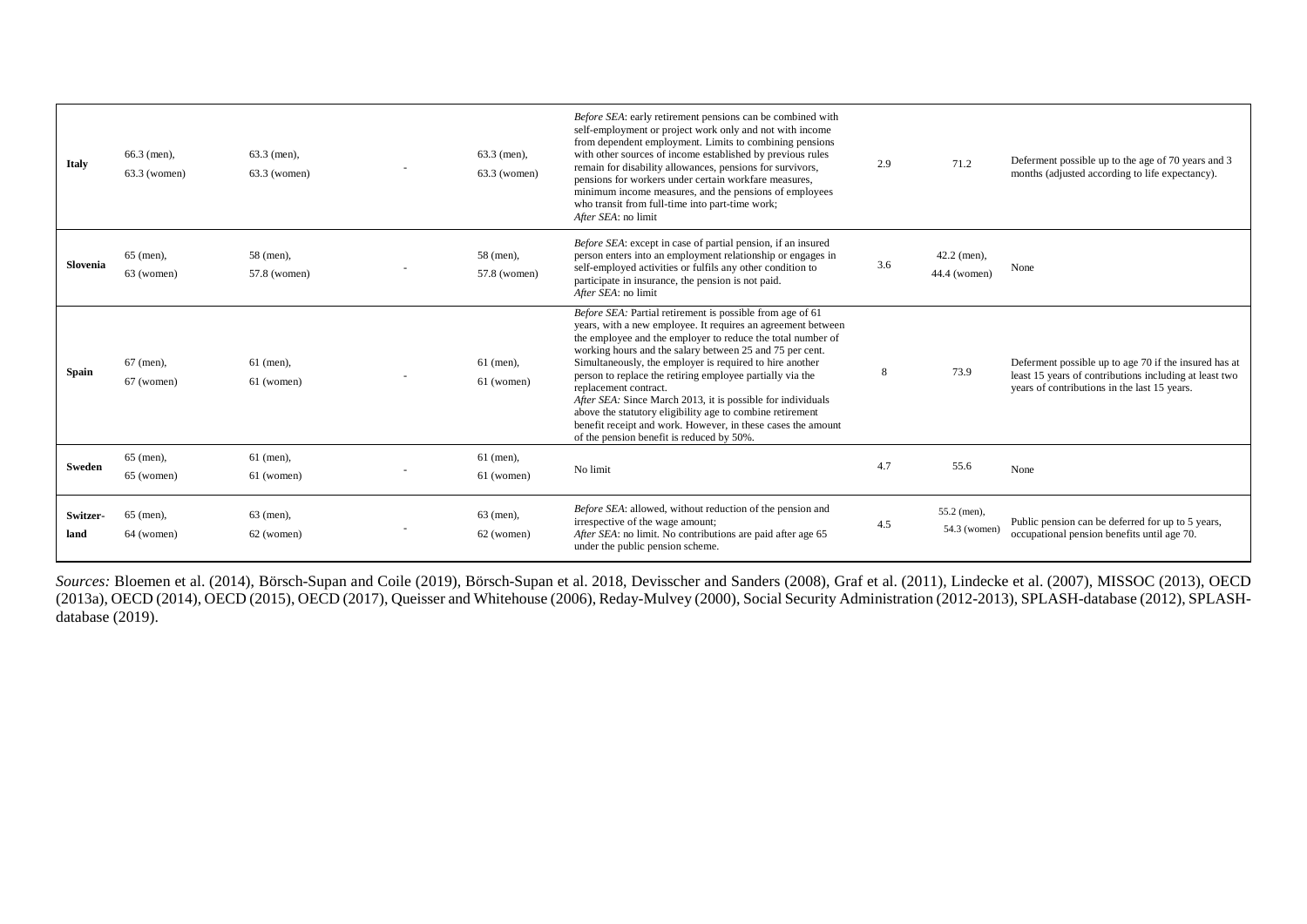#### 3. **DATA AND VARIABLES**

#### **3.1 SHARE data and other data**

The individual level data required for the empirical analysis come from SHARE (see Börsch-Supan et al. 2013). SHARE is a multidisciplinary and cross-national panel database of micro data on health, socio-economic status and social and family networks of individuals aged 50 or older. SHARE is a representative survey and was conducted for the first time for eleven European countries in 2004. Since then, the scope of the survey has expanded in biennial survey waves; it now covers more than 140,000 individuals in 28 countries. This study uses data from Wave 6 collected in 2015 and integrates 13 countries in the analysis (see Footnote 16 below for the rationale behind the country selection).

Additionally, I use information to describe the pension system and macro data to control for the economic situation. Information on gross domestic product (GDP, per capita), labor force participation rates (LFPR, age 55–64) and the replacement rate (RR, gross) stem from the OECD's database (see OECD 2013b, OECD 2013c, and OECD 2014).<sup>[12](#page-12-0)</sup> To describe the pension system, I use information from various sources given in the list of sources to [Table](#page-9-0) 1.

#### **3.2 Variables and sample selection**

 $\overline{a}$ 

**Dependent variable.** The dependent variable in the current study is an indicator variable which equals one if an individual is characterized as working pensioner and zero otherwise. A working pensioner is identified by focusing on the income sources of older individuals reported in SHARE Wave 6. Hence, the group of pensioners comprises those who report receiving income from (1) a public old-age pension, (2) income from a public early retirement or pre-retirement pension, or (3) report receiving occupational pension benefits/occupational early retirement benefits in the last year. Accordingly, the group of workers are those individuals who report (1) having received wages, salaries or other earnings from dependent employment or (2) any income from self-employment or work for a family business in the last year. Pensioners who at the same time meet the definition of a worker are classified as working pensioner. Due to data restrictions, I was not able to establish specific thresholds on earnings or weekly hours of working pensioners, respectively. The same

<span id="page-12-0"></span><sup>&</sup>lt;sup>12</sup> [Table](#page-36-0) A.1 shows numbers for GDP and LFPR (age  $55-64$ ) by countries.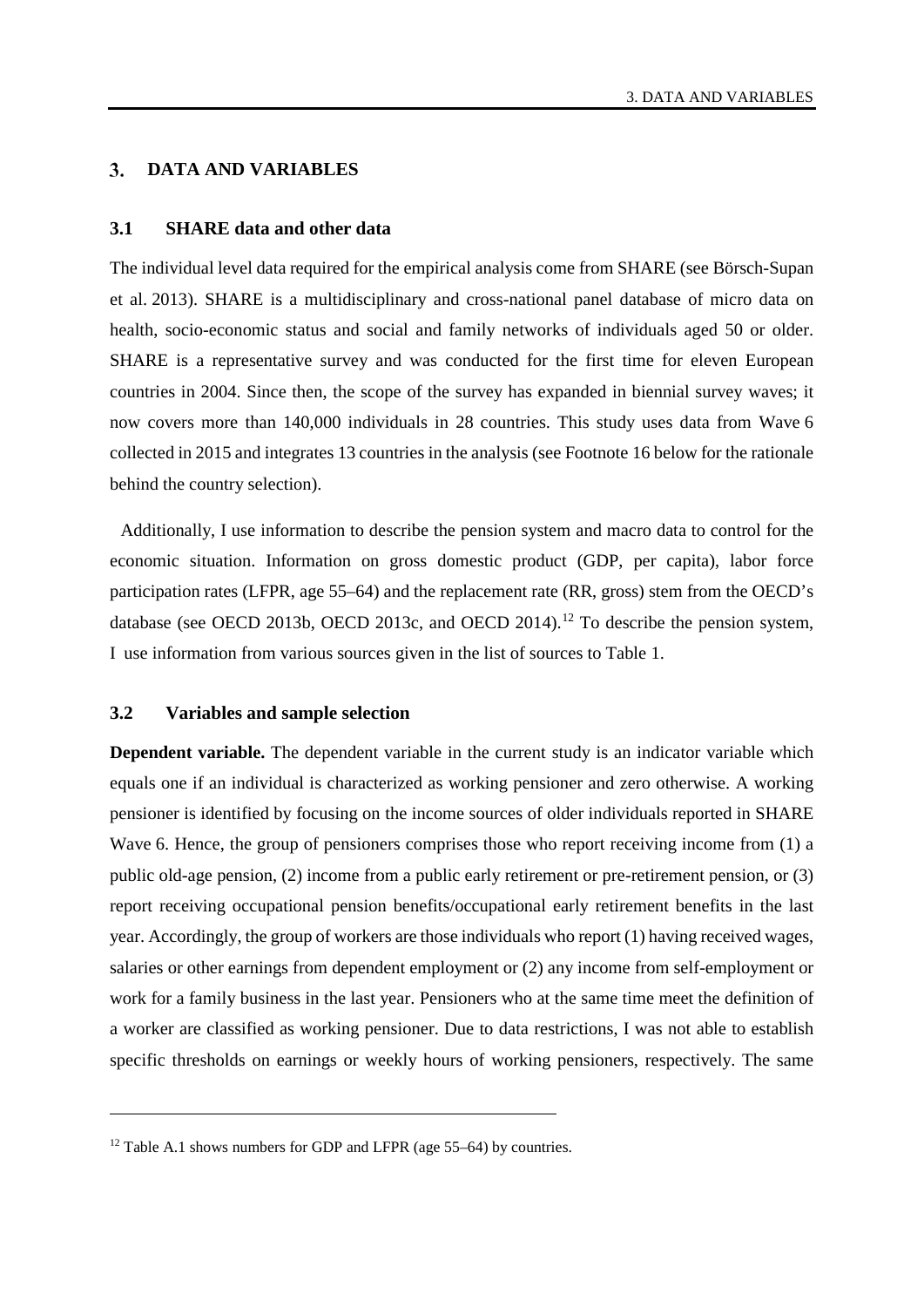holds true for the length working pensioners simultaneously receive both earnings from employment and pension benefits. In many cases, this period may only be a rather short transition phase while in other cases it may last longer. The investigation of how long working pensioners actually stay in the transition period remains open for future research. In addition, I focus on public pension benefits and occupational pension benefits only. In the single countries other labor market institutions may play a role in the context of working pensioners as well. The examination of other labor market institutions should be the objective of future research to obtain a better understanding.

At first glance, the simple definition of working pensioners seems straightforward and has been applied in previous literature. However, the yearly character of the SHARE employment data might lead to mismeasurement. Since all questions relevant to the definition of working pensioners refer to the year preceding the interview, the following problem could arise: If somebody has been in full employment in the first part of the year, e.g. from January until June, and has started to claim pension benefits at some point later that year, e.g. in July, she indicates both income from work and pension income for the last year in the interview. However, the two sorts of income may well have been received in consecutive periods rather than simultaneously. The latter is required to meet the definition of a working pensioner. My definition adjusts for this potential mismeasurement problem by classifying all individuals who retired in 2014 and 2015 and do not report having worked continuously since the last interview not as working pensioners but as pensioners.[13](#page-13-0) This approach leads to conservative estimates for the number of working pensioners which tend to underestimate the number of working pensioners and simultaneously overstate the number of pensioners.

 $\overline{a}$ 

<span id="page-13-0"></span> $13$  [Figure](#page-35-0) A.1 graphically shows the potential mismeasurement to provide a more intuitive depiction of the problem.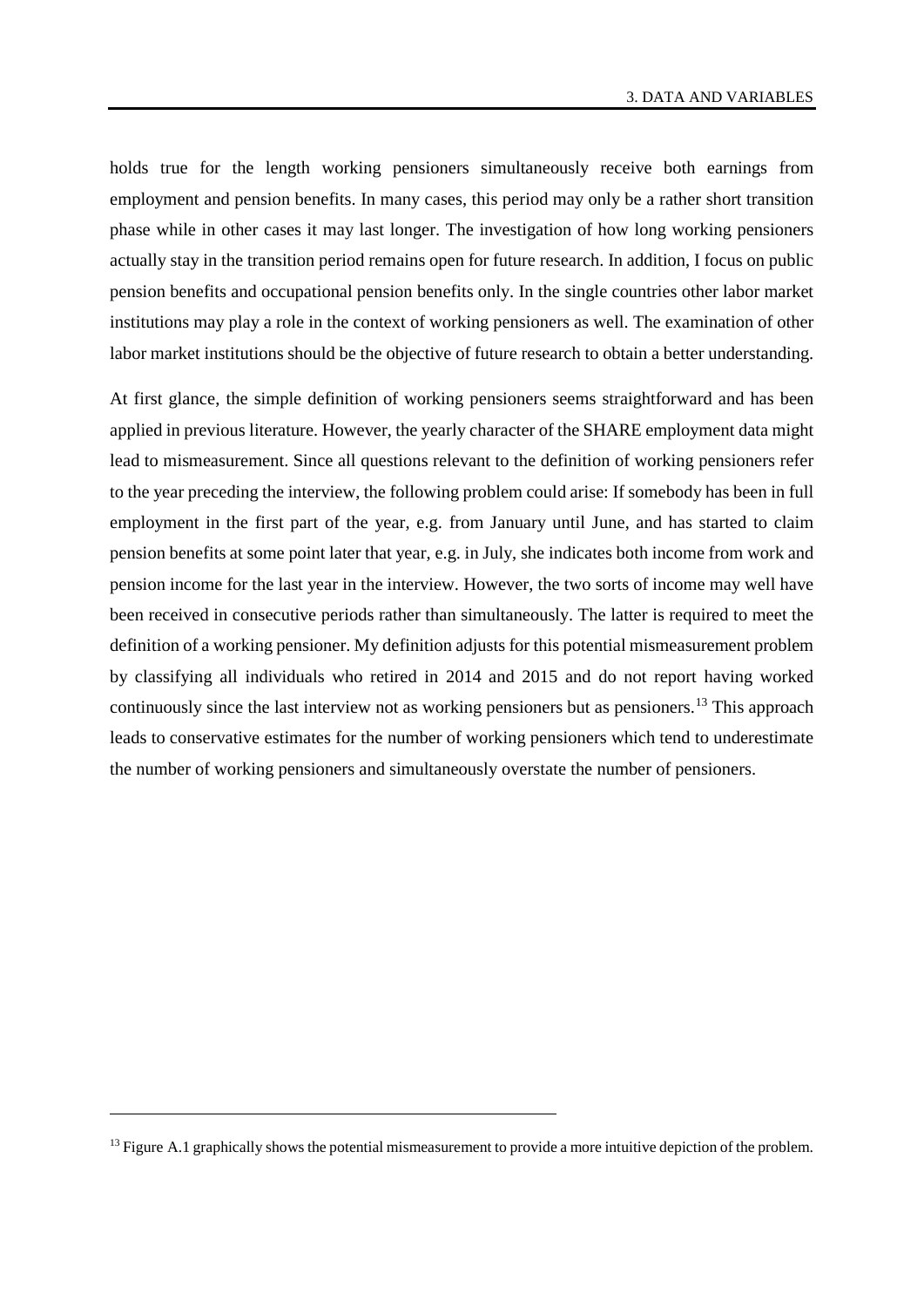

**Figure 1: Working pensioner proportion across countries**

*Source*: Own calculations.

 $\overline{a}$ 

Applying the definition of working pensioners to the data yields varying proportions of working pensioners on all pensioners across countries for the age group 50-75. The average proportion across countries is 12.8% and is displayed with the dotted line in Figure 1. However, it is also apparent that there is substantial variation across countries. There are countries with relatively high proportions such as Estonia, Sweden, Denmark or Switzerland, and countries with relatively lower proportions such as Spain, Slovenia, and Italy.<sup>[14](#page-14-0)</sup> The aim of the empirical analysis is to find out which variables may play a role for, first, the within-country variation and second, the betweencountry variation.

I use the following **explanatory variables** on individual-level and country-level, summarized to four sets of variables: demographics, health variables, economic and financial variables as well as variables describing the pension system.

<span id="page-14-0"></span><sup>&</sup>lt;sup>14</sup> Dingemans and Henkens (2019) use SHARE data as well and define working pensioners as individuals participating in paid work while simultaneously receiving public or occupational pension benefits. Their sample is restricted to the age group 60-75. Even if the authors do not account for the potential mismeasurement and include a different set of countries in their analysis, they find enormous variation across countries with the highest proportions in Estonia, Sweden, Switzerland and Denmark, and the lowest proportions in Slovenia, Spain, Poland and Italy. With the exemption of Poland, countries with the highest and lowest proportions are the same here as in their study. Poland is not part of the analysis in this study, see Footnote 16in this section.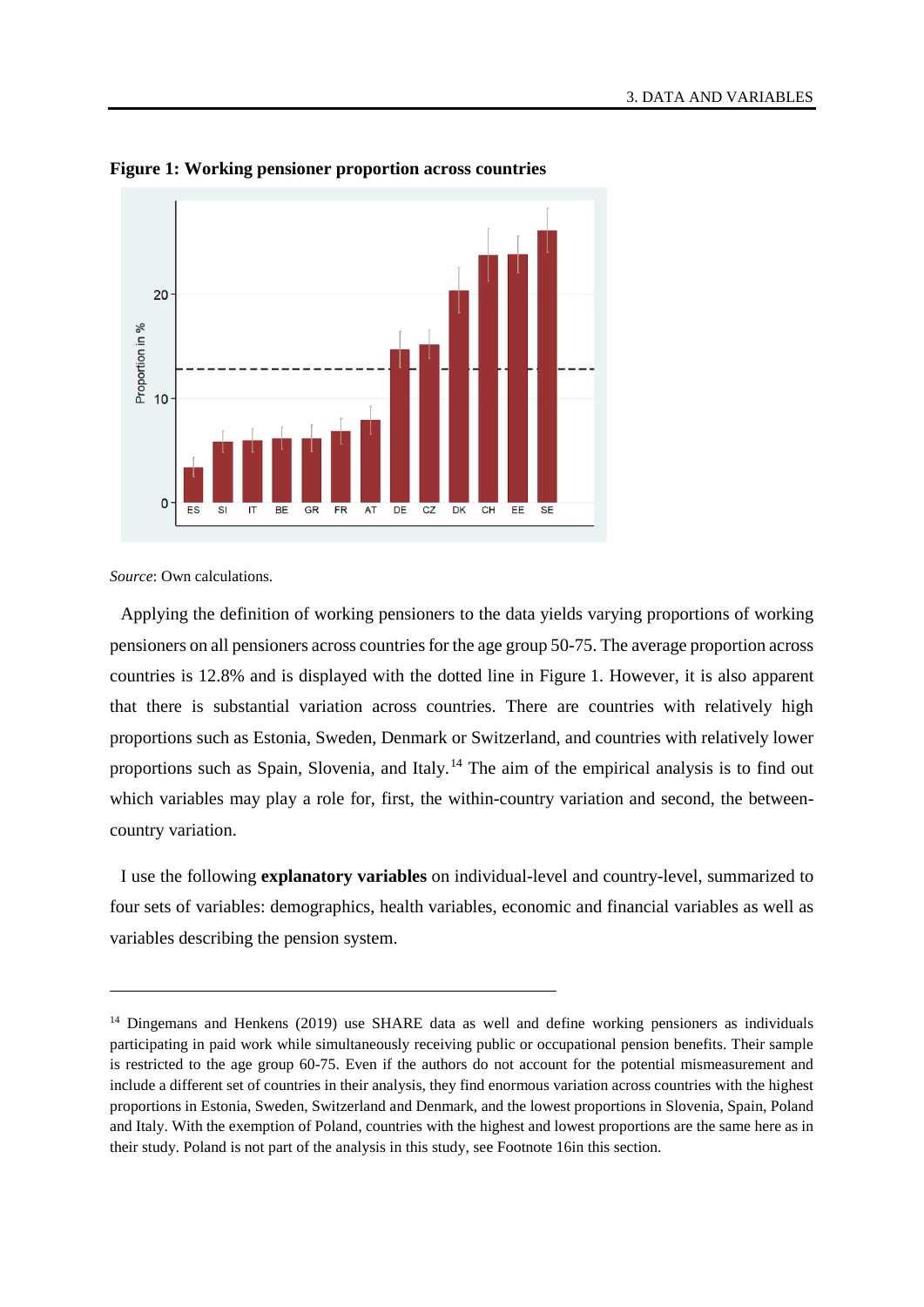**Demographics.** I use age (centered), gender, education and marital status to describe the individual's demographic characteristics. Education is based on the ISCED-1997-classification. *Low education* corresponds to ISCED 0-2, *medium education* to ISCED 3-4 and *high education* to ISCED 5-6. The current marital status is split into the categories married, divorced, widowed or single. I additionally include a variable to reflect whether the respondent's partner is in the labor force or not.

**Health.** Health plays an important role in the decision to exit the labor market and to start claiming pension benefits. To describe the individuals' health status, I use several dimensions: First, I employ the interviewee's self-reported health status which is a categorical variable on a five-point scale from poor (1) to excellent (5). The self-reported health status is one of the most commonly used measures in public health surveys; it captures various physical, emotional, and social aspects of health and has been found to predict mortality (e.g. Idler and Benyamini 1997, Jylhä 2009). Selfreported health may, however, suffer from justification bias (Bound 1991, Sen 2002), meaning retired pensioners report a worsening of the individual health status to justify retirement. Therefore, I include additional objective health measures. Grip strength (in kg) is the most objective measurement of health. The test is performed during the interview. It reflects the overall muscle status of the respondent and has been linked to mortality in previous research (e.g. Gale et al. 2007). Functional health is measured by whether the respondent reports having limitations to performing (instrumental) activities of daily living (ADL and IADL). Finally, I also include the number of chronic diseases. Individuals report zero to up to twelve chronic diseases.

**Economic and financial situation.** I include variables on both the individual level (equivalized household net income and household net worth) and the country level (per-capita GDP and the labor force participation rate of the age group 55–64) to capture the economic and financial situation. The information on household net income comes from the SHARE module on household income. Respondents are asked about the overall income (after taxes and contributions) that the entire household has in an average month. In order to reflect differences in a household's size and composition, I divide this number by the weighted sum of household members.<sup>[15](#page-15-0)</sup> Household net worth stems from the imputed dataset and is the sum of net financial assets (i.e. the sum of bank accounts, bonds, stocks, mutual funds, savings for long-term invests, minus financial liabilities) and

 $\overline{a}$ 

<span id="page-15-0"></span><sup>&</sup>lt;sup>15</sup> The weighting factor is equal one for the first adult and 0.5 for each subsequent person.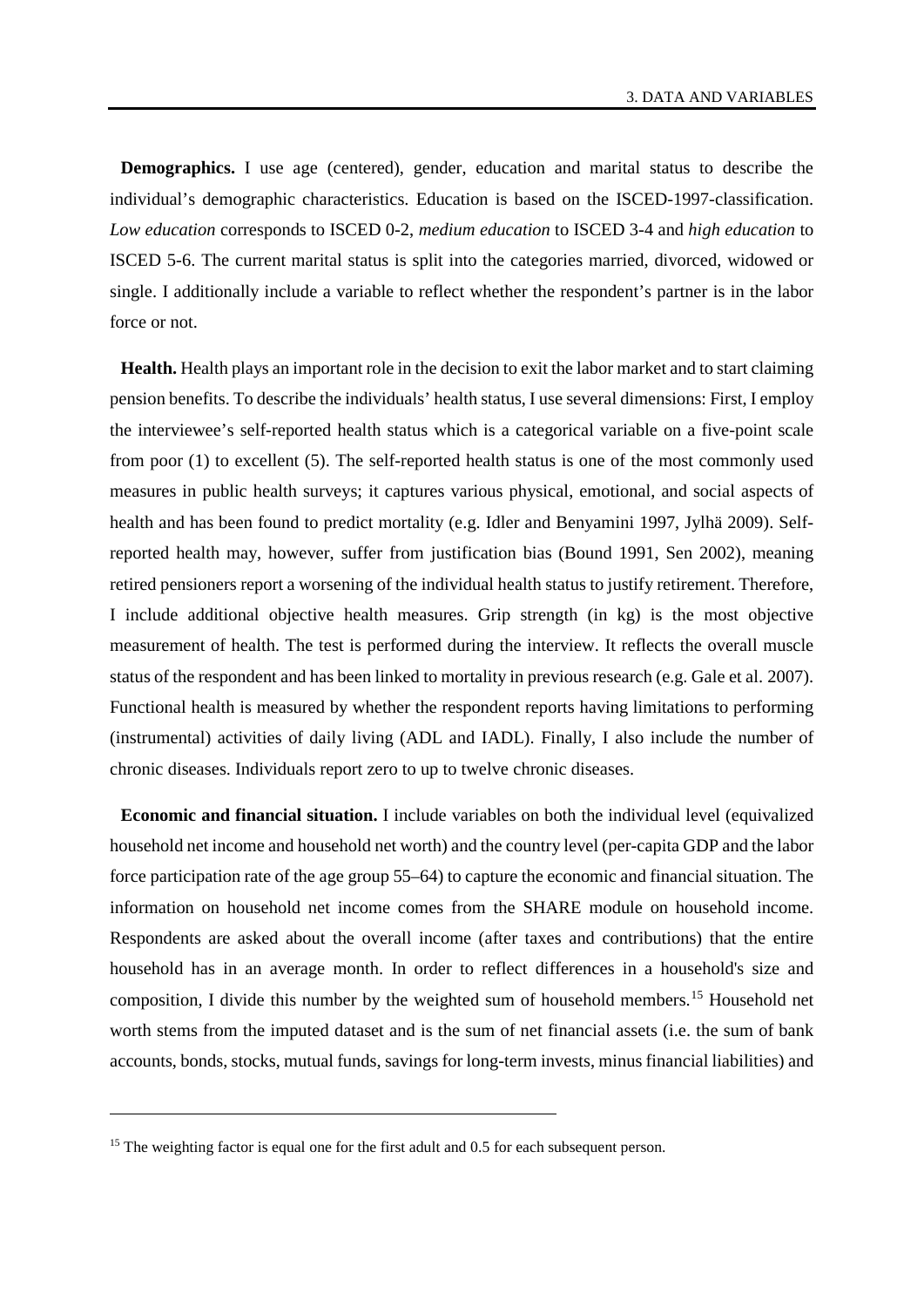household real assets. The latter is the total value of the household's main residence (adjusted for the percentage of house owned), value of the own business (adjusted for the share of own business), value of cars, value of other real estate minus mortgage on main residence. The variable thus broadly captures the households' net worth. Both household net income and household net worth are adjusted for purchasing power parity to allow cross-country comparisons.

**Pension system.** I use different variables to describe the pension system. I include the statutory eligibility age at which an individual becomes eligible for full public pension benefits. Moreover, I control for an earlier "start of the retirement window" (SRW): On the one hand, this variable comprises the earliest eligibility age, when public pension benefit receipt is possible (mostly with reduced benefits). On the other hand, the SWR contains the eligibility age for non-public-pension institutions if flexible retirement options outside the public pension system are available (see [Table](#page-9-0) 1). However, I consider only non-public-pension institutions that individuals may perceive as occupational institutions. The reason for this choice is that the working pensioner definition in this study is based on the receipt of public pension benefits and occupational pension/occupational early retirement benefits. If there is no broad non-public-pension institution available, the SRW is the earliest eligibility age for the receipt of public pension benefits. Gender differences in eligibility ages are taken into account. A dummy variable indicating whether earnings tests apply before the statutory eligibility age is included as well. Earnings test limit the income individuals are allowed to earn while receiving pension benefits and these tests apply in most of the countries before the statutory eligibility age. I additionally integrate the level of actuarial deduction rates, which apply if individuals claim pension benefits before reaching the statutory eligibility age (usually for each year of early retirement), and the gross replacement rate which captures the level of pension benefits relative to earnings from employment. Values for the gross replacement rate stem from the OECD's database. The gross replacement rate is defined as gross pension entitlements from mandatory public and private pension schemes divided by gross pre-retirement earnings (see OECD 2014). I finally include two dummy variables indicating whether individuals have reached the earliest eligibility age and the statutory eligibility age for public pension benefit receipt. Since earliest and statutory eligibility age are usually cohort- and gender-specific due to their incremental increase in many countries, the construction of the two dummies uses detailed information on cohort- and gender-specific eligibility ages from Bucher-Koenen et al. (2019).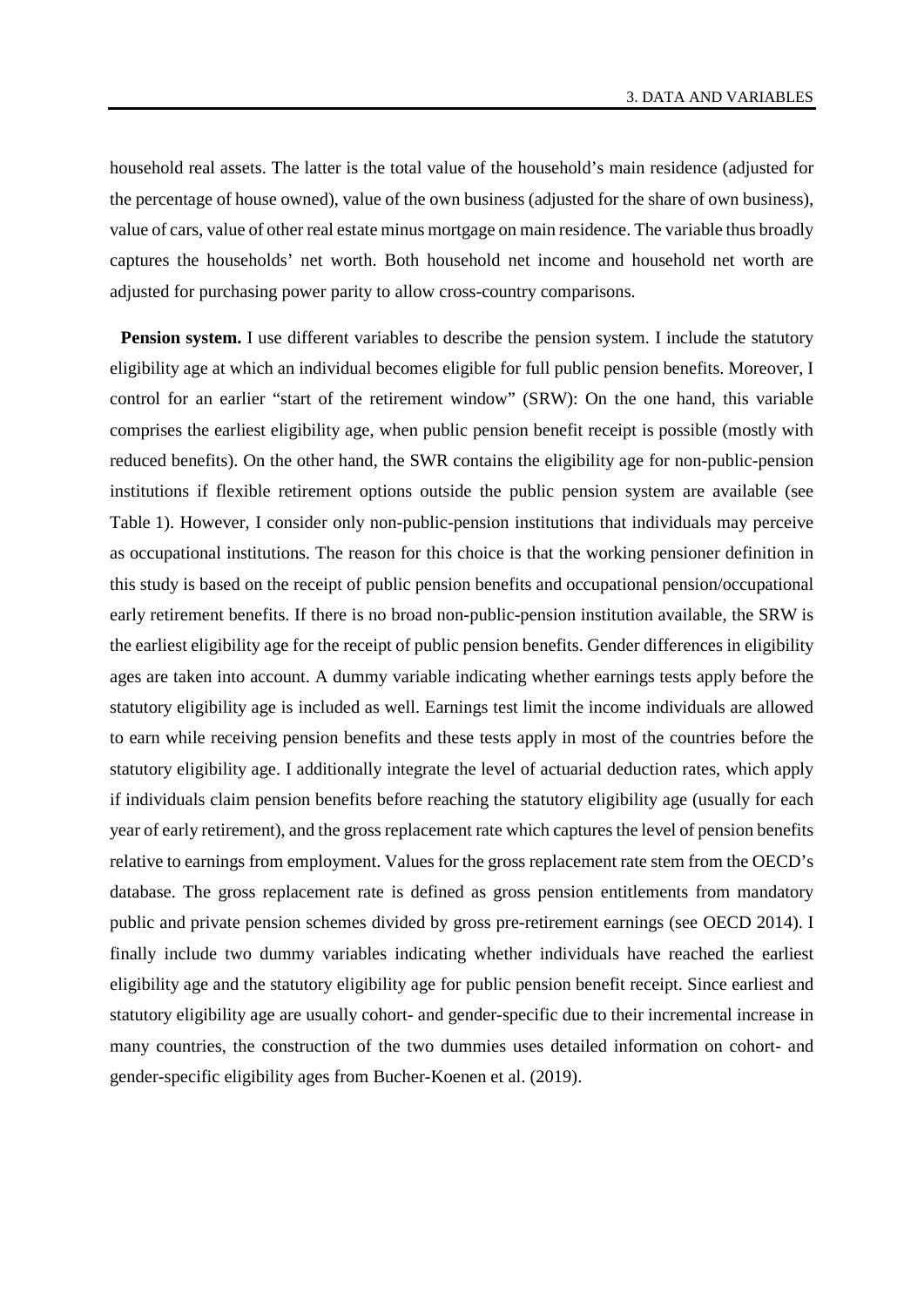**Sample selection.** The final sample comprises 13 countries, namely Austria, Germany, Sweden, Spain, Italy, France, Denmark, Greece, Switzerland, Belgium, Czech Republic, Slovenia, and Estonia.[16](#page-17-0) The sample is restricted to the age group 50-75. In addition, the sample solely includes working pensioners and pensioners only receiving public or occupational pension benefits without simultaneously qualifying as working pensioner. The analytical sample consists of 21,929 observations out of which 2,815 are working pensioners.<sup>[17](#page-17-1)</sup>

Table 2 presents summary statistics of the individual-specific controls for the group of working pensioners (WP=1) and the group of non-working pensioners (WP=0) as currently delimited.

-

<span id="page-17-0"></span><sup>&</sup>lt;sup>16</sup> From the sum of countries part of SHARE's wave 6, I exclude five countries from the analysis for the following reasons: In Portugal the early retirement pathway was closed between 2012 and 2014 due to the financial crisis; Poland also doesn't offer an early retirement pathway in the general pension system (OECD 2013a). Therefore, important information such as EEA, SRW and actuarial adjustments are not available. For Croatia, there is no comparable gross replacement rate available at the OECD database. Israel's pension system follows an entirely different logic (National Insurance Institute of Israel 2019). With only N=32, Luxembourg's number of working pensioners is too small to include in the comparison.

<span id="page-17-1"></span><sup>&</sup>lt;sup>17</sup> [Table](#page-36-1) A.2 shows the number of cases, the gender composition and the average age for the working pensioner group and the group of pensioners by single countries.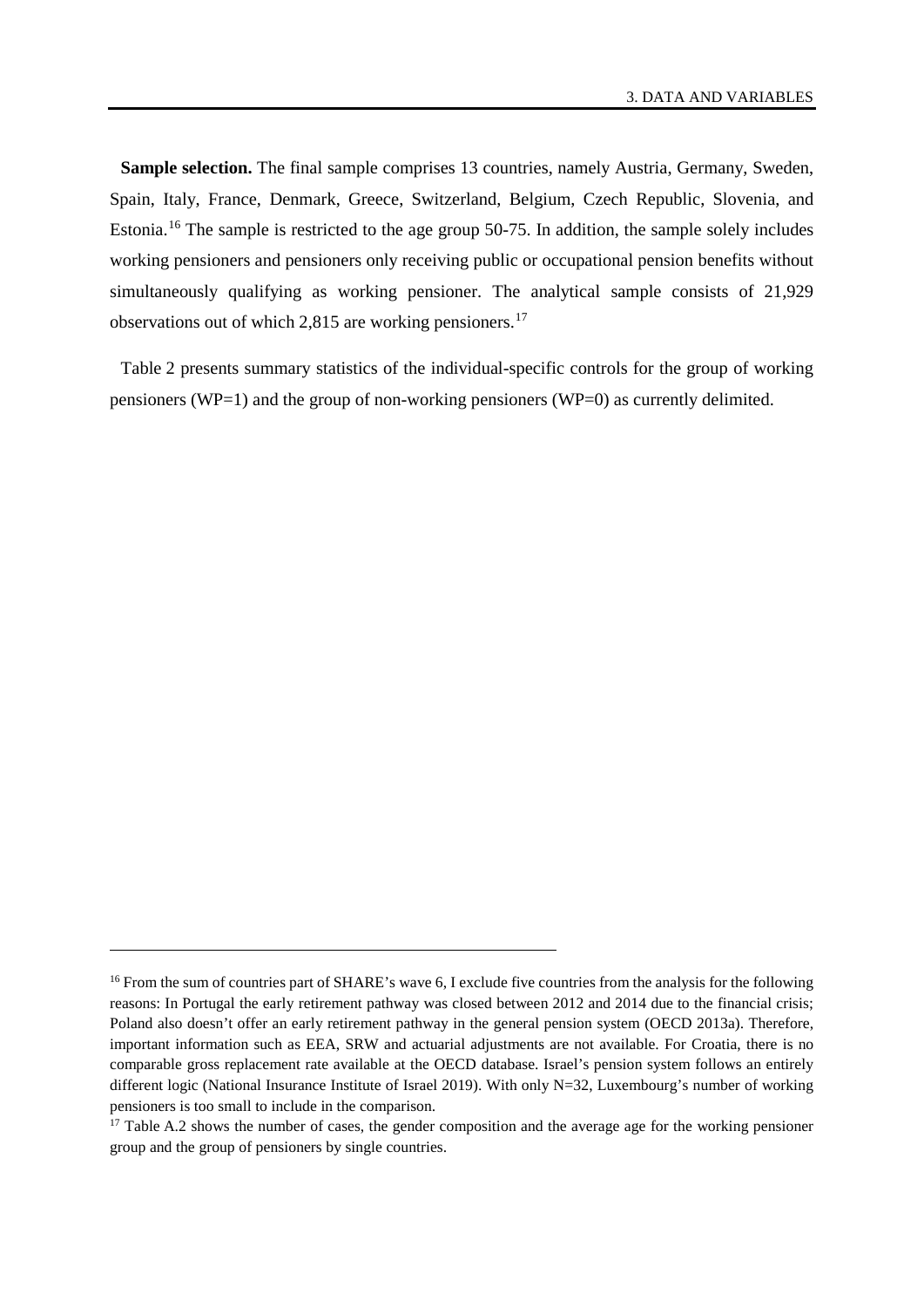|                                  | <b>Categories</b> | Share of total sample | $WP = 1$             | $\mathbf{WP} = \mathbf{0}$ |  |  |
|----------------------------------|-------------------|-----------------------|----------------------|----------------------------|--|--|
| Age                              | $50 - 59$         | 3.53%                 | 17.21%               | 82.79%                     |  |  |
|                                  | $60 - 64$         | 18.58%                | 13.60%               | 86.40%                     |  |  |
|                                  | $65 - 69$         | 38.15%                | 14.40%               | 85.60%                     |  |  |
|                                  | $70 - 75$         | 39.74%                | 10.59%               | 89.41%                     |  |  |
| Gender                           | Male              | 48.40%                | 14.22%               | 85.78%                     |  |  |
|                                  | Female            | 51.60%                | 11.54%               | 88.46%                     |  |  |
| Education                        | Low               | 32.17%                | 7.95%                | 92.05%                     |  |  |
|                                  | Medium            | 41.47%                | 13.68%               | 86.32%                     |  |  |
|                                  | High              | 23.67%                | 18.90%               | 81.10%                     |  |  |
| Marital status                   | Married/Partner   | 74.64%                | 12.53%               | 87.47%                     |  |  |
|                                  | Single            | 5.06%                 | 11.99%               | 88.01%                     |  |  |
|                                  | Widowed/Divorced  | 20.22%                | 14.19%               | 85.81%                     |  |  |
| Partner                          | No                | 90.88%                | 11.87%               | 88.13%                     |  |  |
| in labor force                   | Yes               | 9.12%                 | 22.46%               | 77.54%                     |  |  |
| Self-reported                    | Poor              | 8.01%                 | 5.47%                | 94.53%                     |  |  |
| health                           | Fair              | 28.15%                | 11.01%               | 88.99%                     |  |  |
|                                  | Good              | 39.43%                | 12.54%               | 87.46%                     |  |  |
|                                  | Very good         | 17.89%                | 16.65%               | 83.35%                     |  |  |
|                                  | Excellent         | 6.52%                 | 21.13%               | 78.87%                     |  |  |
| Number of                        | $\overline{0}$    | 87.28%                | 13.81%               | 86.19%                     |  |  |
| limitations (IADL)               | 1                 | 7.39%                 | 8.15%                | 91.85%                     |  |  |
|                                  | $\overline{2}$    | 2.02%                 | 5.86%                | 94.14%                     |  |  |
|                                  | >3                | 2.38%                 | 2.29%                | 97.71%                     |  |  |
| Number of                        | $\overline{0}$    | 91.57%                | 13.40%               | 86.60%                     |  |  |
| limitations (ADL)                | 1                 | 4.71%                 | 8.91%                | 91.09%                     |  |  |
|                                  | $\overline{2}$    | 1.73%                 | 5.26%                | 94.74%                     |  |  |
|                                  | >3                | 1.99%                 | 2.75%                | 97.25%                     |  |  |
| Grip strength                    | $0 - 20$          | 7.17%                 | 7.18%                | 92.82%                     |  |  |
|                                  | $20 - 50$         | 58.42%                | 11.47%               | 88.53%                     |  |  |
|                                  | $40 - 60$         | 27.43%                | 17.66%               | 82.34%                     |  |  |
|                                  | $>60$             | 0.88%                 | 13.92%               | 86.08%                     |  |  |
| Number of                        | $\boldsymbol{0}$  | 20.41%                | 16.89%               | 83.11%                     |  |  |
| chronic diseases                 | 1                 | 29.30%                | 14.44%               | 85.56%                     |  |  |
|                                  | $\sqrt{2}$        | 23.19%                | 11.70%               | 88.30%                     |  |  |
|                                  | 3                 | 14.33%                | 9.96%                | 90.04%                     |  |  |
|                                  | >4                | 12.77%                | 7.96%                | 92.04%                     |  |  |
|                                  |                   |                       | Average (in $\oplus$ |                            |  |  |
| Equivalized household net income |                   |                       | 2,259                | 1,802                      |  |  |
| Household net worth              |                   |                       | 362,348              | 243,561                    |  |  |

# **Table 2: Summary statistics**

*Source*: Own calculations.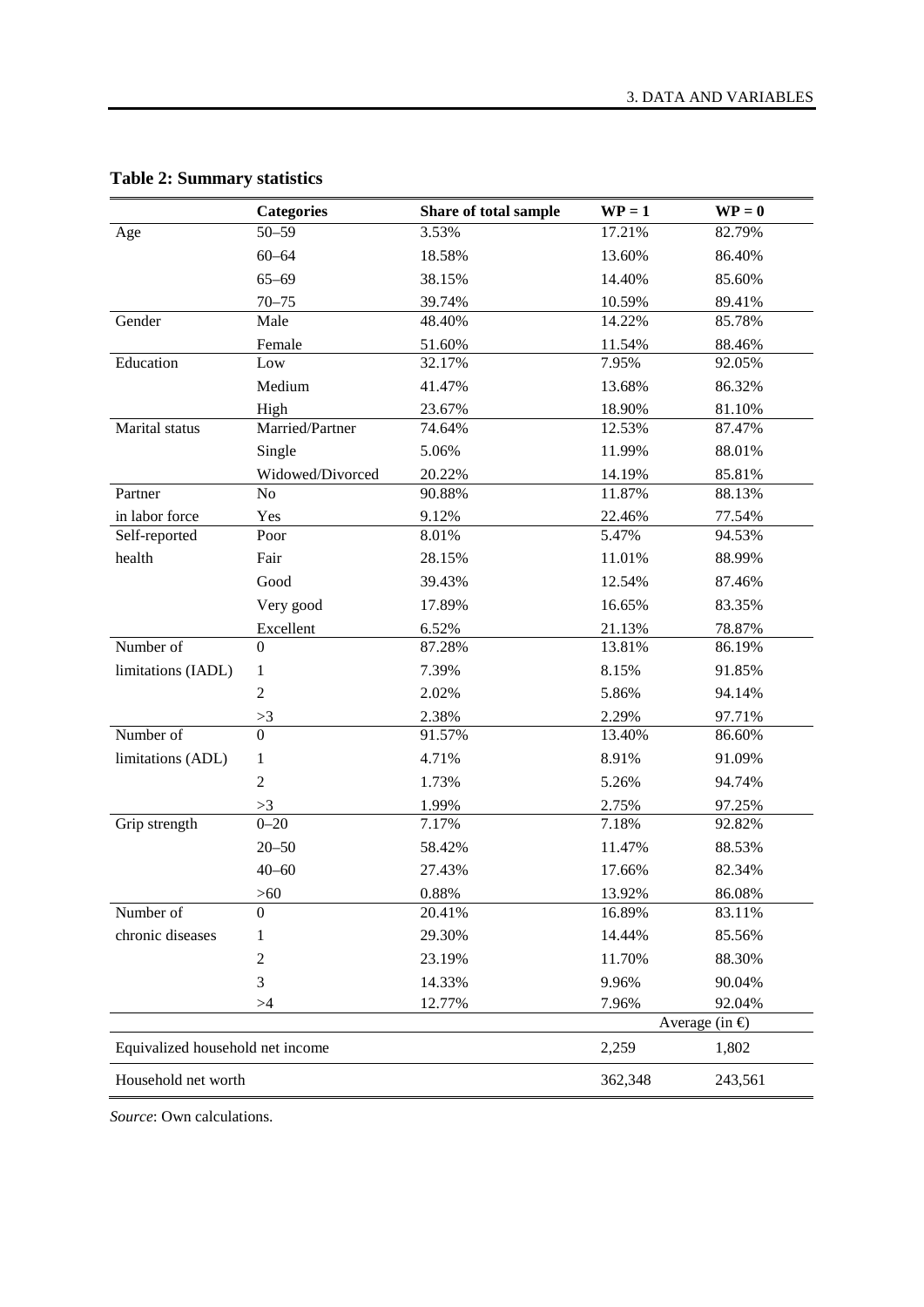#### **EMPIRICAL ANALYSIS**

To investigate the variables that may drive the decision to become a working pensioner, I follow the empirical approach of Börsch-Supan et al. (2020). The authors analyze the interrelated role of health and welfare state policies in the decision to take up disability insurance benefits due to work disability. Since their study aims at investigating the potential causes for reporting a work disability and/or receiving disability benefits within and between countries, their approach is particularly suitable to the research interests of this analysis.

The paper continues as follows: In Section 4.1., I study the within-country variation to find out which variables could play a role in the decision why individuals are working pensioners (Part I). Section 4.2. proceeds with counterfactual analyses to investigate which variables (or better: variable sets) may be responsible for the between-country variation (Part II).

#### **4.1 Part I: within-country variation**

#### **4.1.1 Regression analysis**

What can determine being a working pensioner? To address this question, I estimate a regression model based on the pooled sample of all countries. Since the dependent variable of interest – working pensioner – is binary, I estimate the following model by probit estimation:

$$
WP_{i,c} = \alpha + \textit{Dem}_{i,c}'\beta + \textit{Health}_{i,c}'\gamma + \textit{Econ}_{i,c}'\delta + \textit{Pen}_{i,c}'\theta + \varepsilon_{i,c}
$$
 (1)

where *i* indexes individuals and *c* countries.  $WP_{i,c}$  denotes an indicator that takes the value one if an individual meets the definition of a working pensioner and zero otherwise. The vector  $Dem_{i,c}$ contains the set of individual level demographic characteristics age, gender, education, marital status as well as the partner's labor force status as described above. In the vector **Health**<sub>ic</sub> the selected variables from SHARE describing an individual's health are included (self-perceived health, ADL, IADL, grip strength as well as the number of chronic diseases). Variables concerning the economic situation of the respondent or the country that she or he lives in are collected in the vector  $Econ_{i,c}$ . The variables describing the individual's economic situation are her or his equivalized household net income and the household net worth. Per-capita GDP as well as the labor force participation rate of the age group 55-64 are included to describe the economic situation of the respondent's country. Finally, the vector  $\boldsymbol{Pen}_{i,c}$  comprises all individual or country-specific variables describing the pension system and the individual's status within that system. On the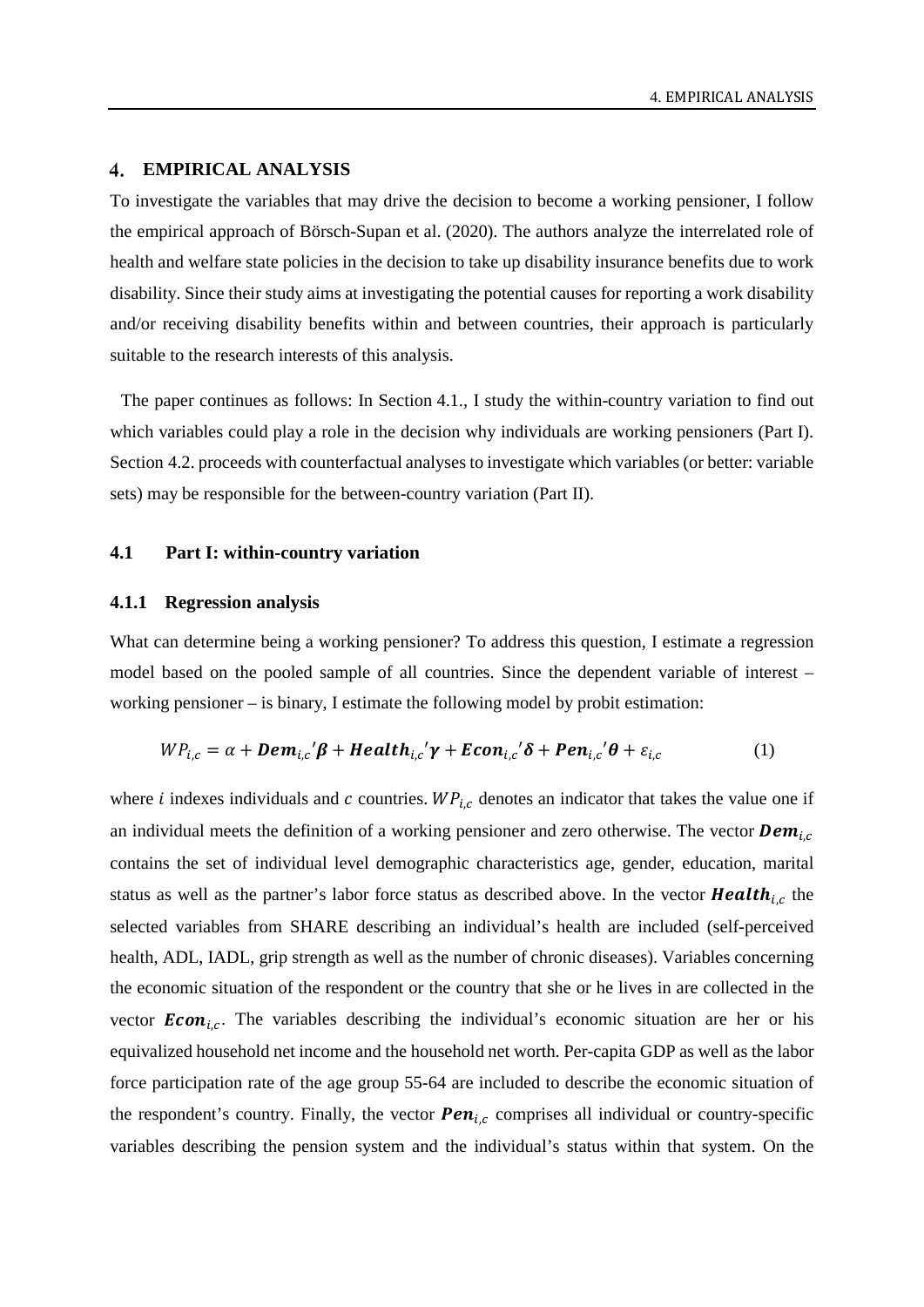country level those variables are the statutory eligibility age, the start of the retirement window, the presence of earnings tests before the statutory eligibility age as well as actuarial deductions and the gross replacement rate. The variables describing the individual's status in the pension system comprise a dummy indicating whether the respondent has reached the statutory eligibility age and one indicating whether the respondent has reached the earliest eligibility age. Regression results (i.e. marginal effects) are displayed in Figure 2.





*Note:* Marginal effects of probit estimation. Clustered standard errors by country. Household income and worth adjusted for purchasing power parity. Based on SHARE including the following countries: AT, DE, SE, ES, IT, FR, DN, GR, CH, BE, CZ, SI, EE.

*Source*: Own calculations.

-

The model explains 13% of the total variation.<sup>[18](#page-20-0)</sup> To examine which role probit estimation plays for the estimation results, I also show the results based on a linear regression model in the Appendix

<span id="page-20-0"></span><sup>&</sup>lt;sup>18</sup> Regression results listed in tabular form are shown in [Table](#page-37-0) A.3. As a robustness check, I run regressions with country-fixed effects instead of the country-specific variables. The results for the other sets of variables remain stable in size and sign [Table](#page-39-0) A.4.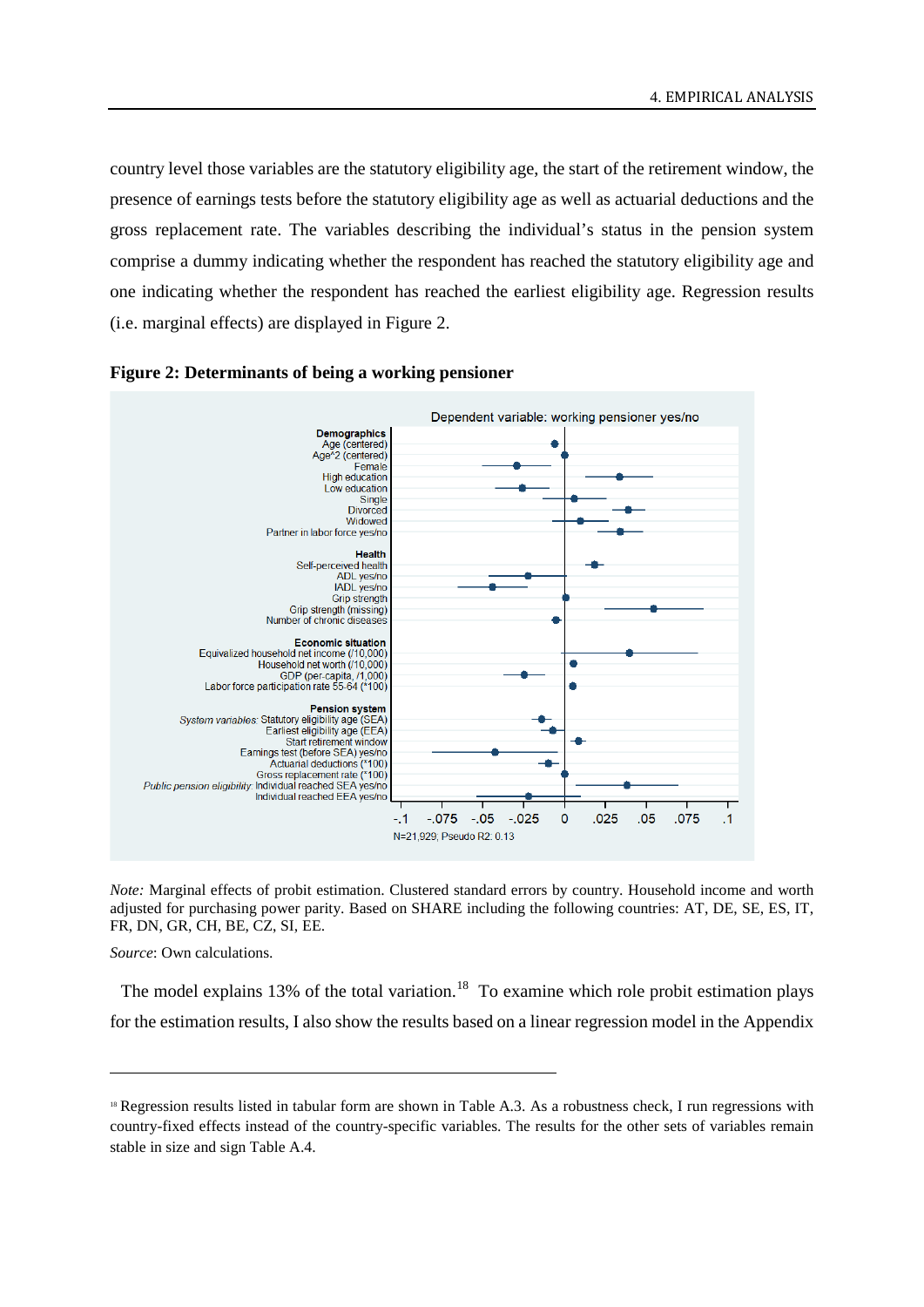(graphically in Figure A.2 and in tabular form in Table A.5). The results remain stable when applying a linear regression model.

The probability of being a working pensioner significantly decreases with age. However, the effect is very small. Women are less likely to work while receiving a pension. This can be explained by a lower labor market participation of women in general. Moreover, there is a clear education gradient: The summary statistics in Table 2 have shown that in the group of low-educated individuals only approximately 8% are working pensioners, while among the high-educated individuals almost 19% work while receiving a pension. This correlation translates to the regression results: High-educated individuals are more likely to retire flexibly and pensioners with low education are less likely to simultaneously receive employment income. This may be explained by different occupational types. Jobs in the low-education sector are more often physically demanding. Individuals suffering from a physically demanding job might be forced to retire fully. Marital status as well plays a role for the decision to combine pension income and work income. While being single and widowed compared to married individuals does not have an effect, divorced individuals are more likely to be a working pensioner. This could result from financial needs. Divorced individuals might have experienced a negative income shock due to the divorce which they try to compensate with additional earnings through receiving a pension. These findings are in line with the results established by Dingemans and Möhring (2019). They found that divorced women are especially likely to be a working pensioner if they did not marry again. In contrast, singles are accustomed to their income position and widowed individuals may be eligible for survivor benefits. If the partner still is in the labor force, working while receiving a pension gets significantly more likely.

As expected, health is an important variable set. The self-reported health status has a positive impact on the likelihood of being a working pensioner, i.e., the higher the self-rated heath status, the higher the probability to become a working pensioner. This finding matches the summary statistics in Table 2. The better the health categories, the higher the proportions of working pensioners. Reporting at least one limitation with (instrumental) activities of daily living decreases the probability. However, the vast majority in the sample do not report any limitations with (instrumental) activities of daily living (see Table 2). The probability of working while receiving a pension decreases also with the number of self-reported chronic diseases. This corresponds to the descriptive results in Table 2, where the proportion of working pensioners in the single categories of chronic diseases decreases with increasing number of chronic diseases. The most objective health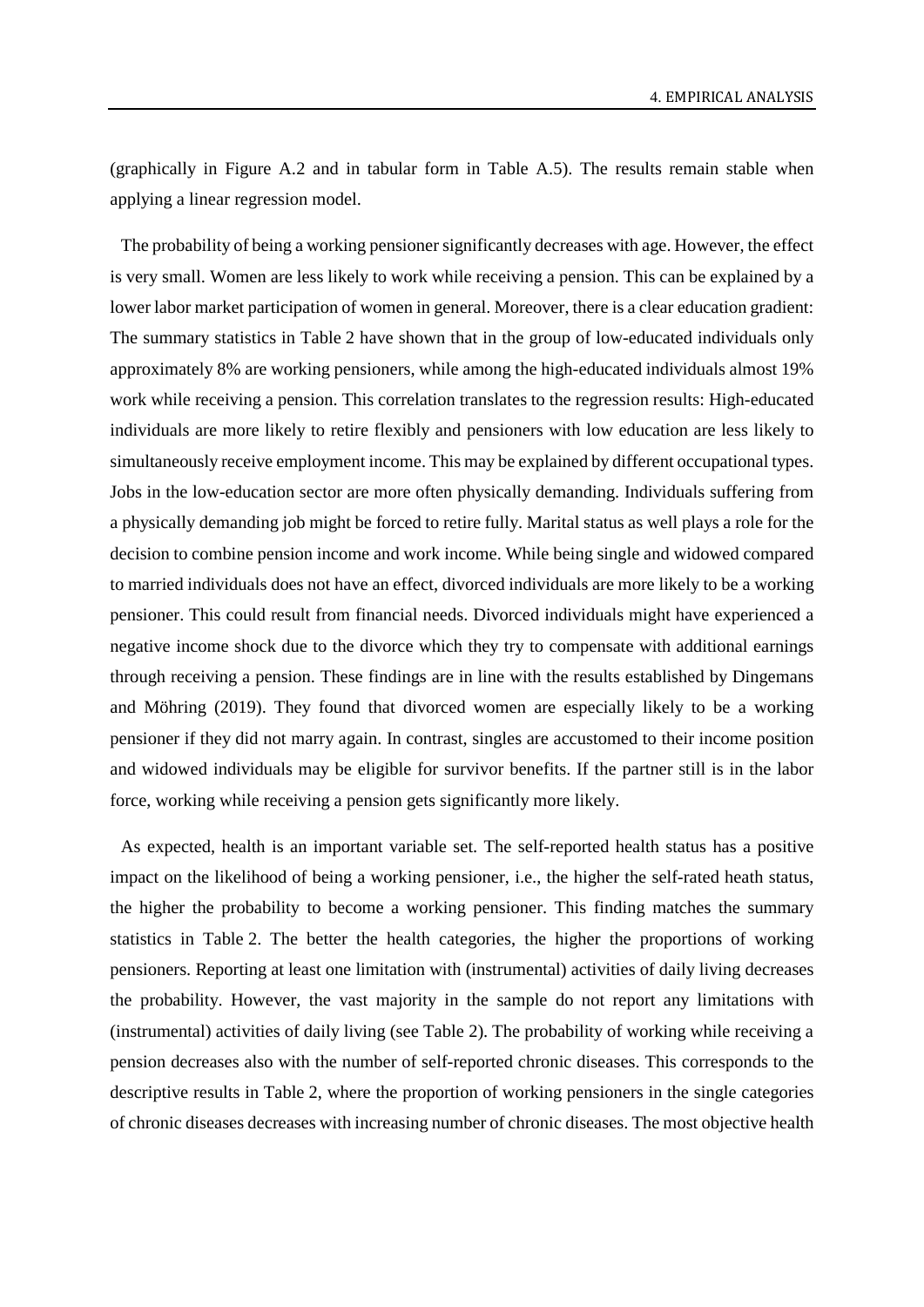measure is the individual's grip strength measured in kilogram. I impute missing values for grip strength by setting them to zero. I add an additional flag variable to control for these imputed values. Grip strength only has a very low but still significant effect. The health variables, however, may suffer from reverse causality: healthier individuals may more likely be working pensioners since their health allows a continuation of employment. At the same time, however, staying active at the labor market can influence individual's health.

In addition to demographic variables and health variables, I include a set of variables capturing the economic and financial situation. T-tests reveal that equivalized household net income (p-value 0.000) and household net worth (p-value 0.000) are significantly higher in the group of working pensioners compared to the group of pensioners. In the regression, both variables have a positive and significant effect on the probability of being a working pensioner. This could hint at two reverse effects and may suffer from endogeneity as well: On the one hand, it might indicate that working pensioners are not mainly motivated by financial motives to keep on working while receiving pension benefits because they live in comparably wealthier households. On the other hand, this effect could as well work into the opposite direction: Households with working pensioners are wealthier because they supplement their pension benefits with income from work. The integration of the labor force participation rate of the age group 55–64 is supposed to capture the overall employment possibilities of older workers in the labor market. The labor force participation rate also has a positive and significant effect, indicating that countries with a more active 55–64 age group better facilitate flexible transitions into full retirement. Looking at the set of economic variables, only the amount of per-capita GDP has a negative effect.

The pension system is captured by seven variables described above with effects going in different directions. However, the seven variables cannot be interpreted in isolation and can be understood only in conjunction with each other. The start of the flexible retirement window and the existence of earnings tests before the statutory eligibility age interact with each other. In addition, these variables interact with the actuarial deductions for early retirement and whether these adjustment factors are actuarial fair. Taken as a whole, the results suggest that the interactions before the statutory eligibility age may rather hamper the combination of pension benefits and earnings from employment. Against this, the comparably higher degree of flexibility past the statutory eligibility age in many countries may rather ease the combination of employment income and pension benefits receipt. It may be surprising that the gross replacement rate does not have significant influence. The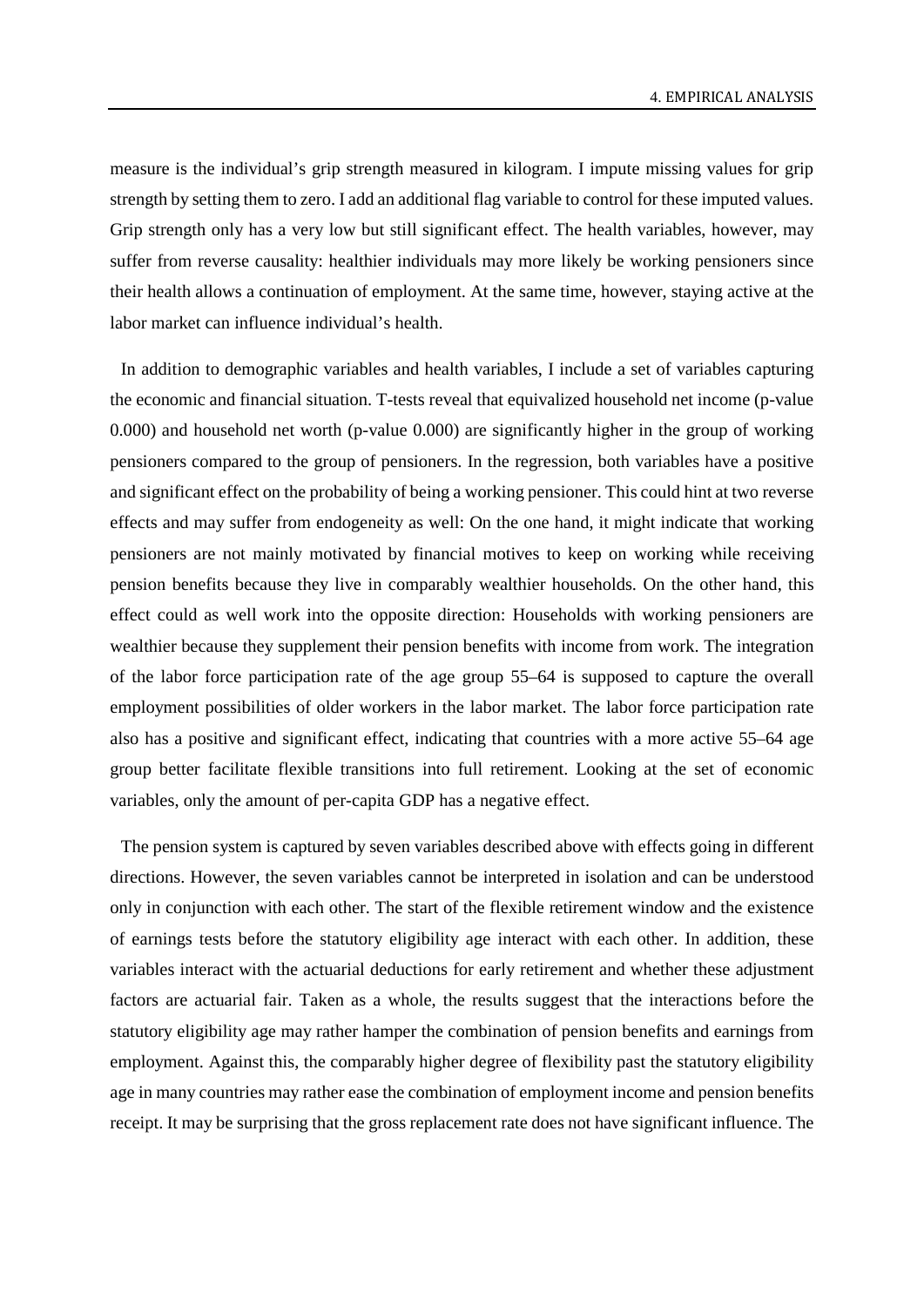reason for this results most likely stems from the fact that the gross replacement rate only varies by country (in some cases additionally by gender). Thus, this number may suffer from high collinearity and should not be interpreted in too much detail. It remains open for future research actually which features of the pension systems are the driving forces in supporting or hampering the combination of employment income receipt and pension benefit receipt. Likely a combination of features plays a crucial role.

Overall, the regression analysis indicates that demographic variables as well as health variables, economic variables and the pension system may be important factors why pensioners simultaneously receive pension benefits and earnings from employment. Whether these sets of variables do as well play a role in the investigation of the variation across countries will be examined in Part II.

#### **4.1.2 Variance decomposition**

In order to understand the contribution of different sets of variables on the working pensioner proportions, I perform a variance decomposition analysis of the individual variation in working pensioner proportions. The decomposition is based on a linear regression model and the results are shown in [Figure](#page-24-0) 3. The linear specification gives very similar results as the probit model presented before (for the results from the linear specification see Figure A.5 and Table A.2, respectively). The explanatory power of the full model is 9.67%. The full model contains the full set of control variables as in Section 4.1.1., the other models respectively contain the demographic variables, health variables, economics variables or pension system variables only.

[Figure](#page-24-0) 3 shows that demographic variables account for 2.65% and health variables for 1.87% of the total variation. The set of variables describing the pension system accounts for 3.47% of the total variation, while the economic variables contribute to a comparably higher extent to the total variation (5.77%).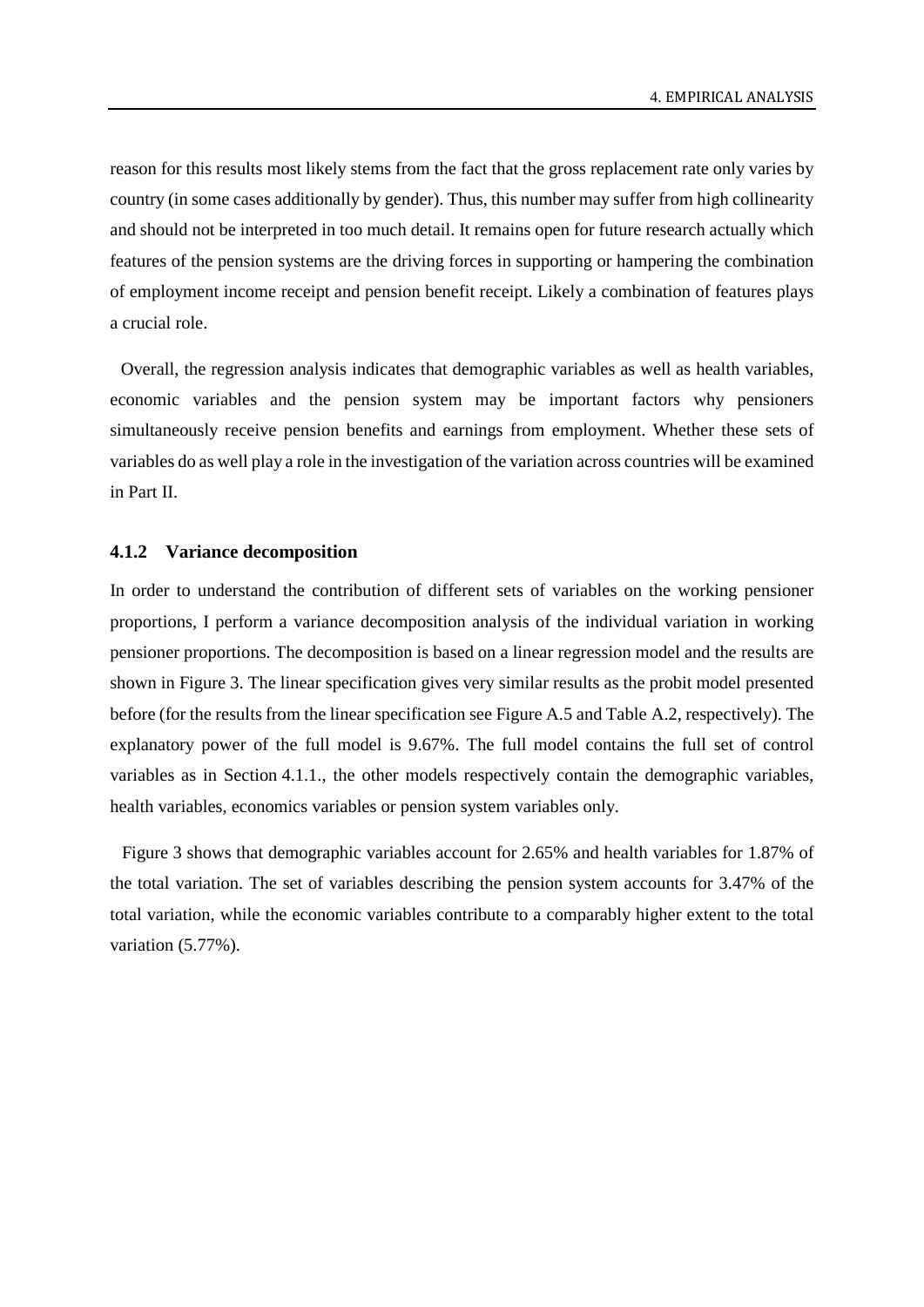

<span id="page-24-0"></span>**Figure 1: Variance decomposition for the probability of being a working pensioner**

*Note:* Based on linear regression model. *Source*: Own calculations.

When combining the results from the regression analysis with the variance decomposition analysis, the choice of variables and the conflation to the four sets of variables seems to be a proper choice for the following between-country analysis. The aim of the next section is to investigate whether differences in the variable sets may be responsible for cross-country variation.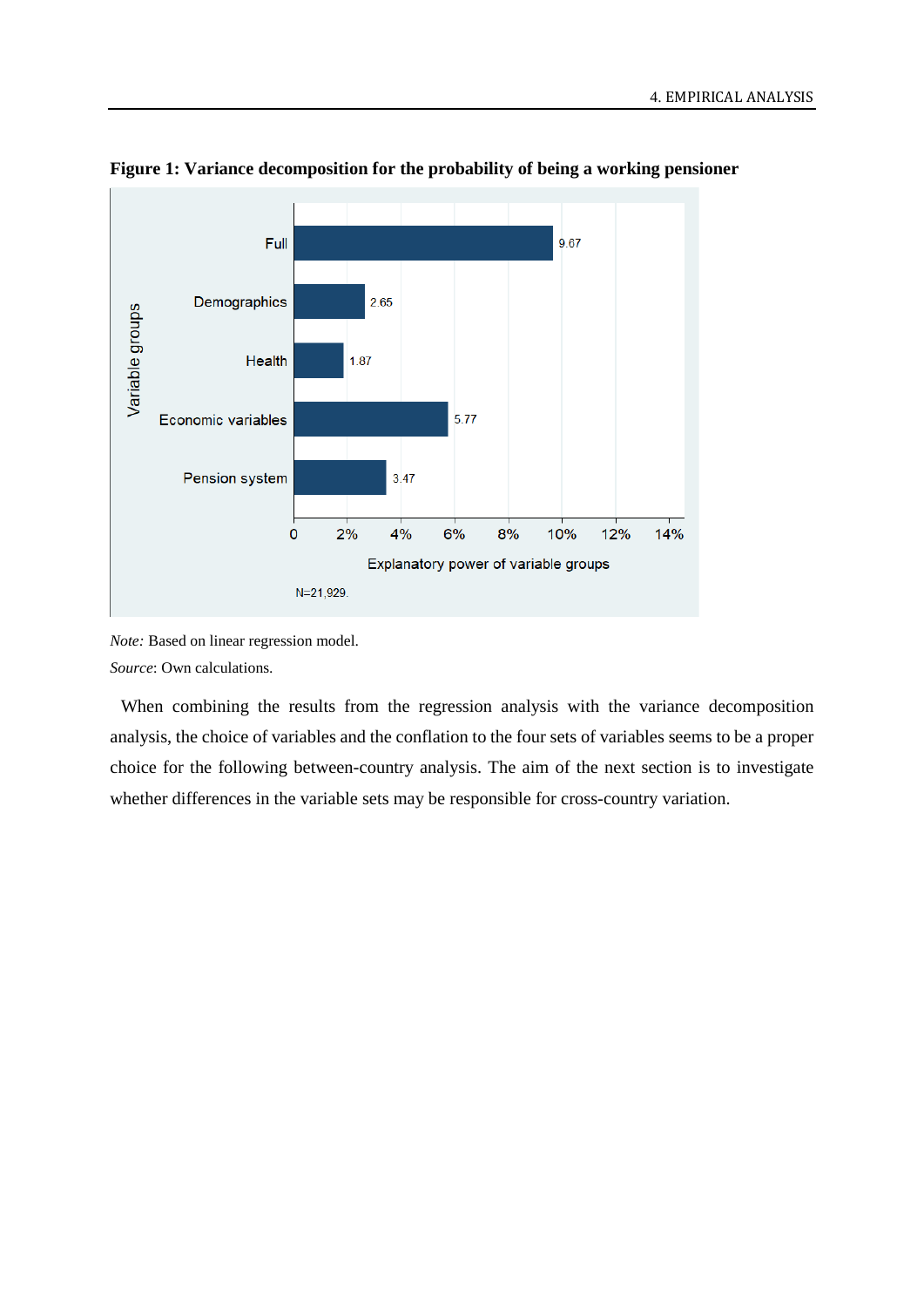#### **4.2 Part II: between-country variation**

-

Why is there large variation in proportions of working pensioners across countries? In order to answer that question, I perform counterfactual simulations. The idea of counterfactual simulations is to set explanatory variables to the average across countries to take account of cross-country differences. Compared to the European average, Italy, for example, has an older population while Denmark has a younger population. In the counterfactual simulations, these demographic differences are taken out by substituting the country-specific demographic variables with the average across countries and predicting country proportions if Italy and Denmark had the same demographics.

The procedure is as follows: I estimate the same model as given in Equation 1 by probit estimation to predict the working pensioner proportions for each country. For the baseline prediction, I use all variables as they are. The counterfactual simulations are executed with specific sets of variables (i.e. demographics, health, economic variables, pension system) set to the average across all countries. This way, I predict the working pensioner share as if everybody had the same characteristics in a specific set of variables as the average of all countries.[19](#page-25-0)

[Figure](#page-26-0) 4 presents the main result of this section by comparing the predicted working pensioner proportions with counterfactual simulation results if the demographic variables, health variables, economic variables and variables describing the pension system are set to the average across all countries. The predicted average working pensioner proportion across all countries, represented by the dotted line, is 12.8%. The countries are sorted by the baseline proportions.

I first take out demographic differences by equalizing age, gender, education, marital status and the partner information. I then predict the working pensioner share as if all countries had the same demographic structure. The results are shown in [Figure](#page-26-0) 4 by comparing the counterfactual simulation with the baseline results. Equalizing the demographic structure does not change much, as indicated by the first and the second bar for each country. Therefore, demographic differences do not appear to be the main cause of the between-country variation.

<span id="page-25-0"></span> $19$  To verify which role probit estimation plays for the estimation results, I show the counterfactual simulations based on linear regression in Figure A.3 (see the Appendix). The results remain stable when applying a linear regression model.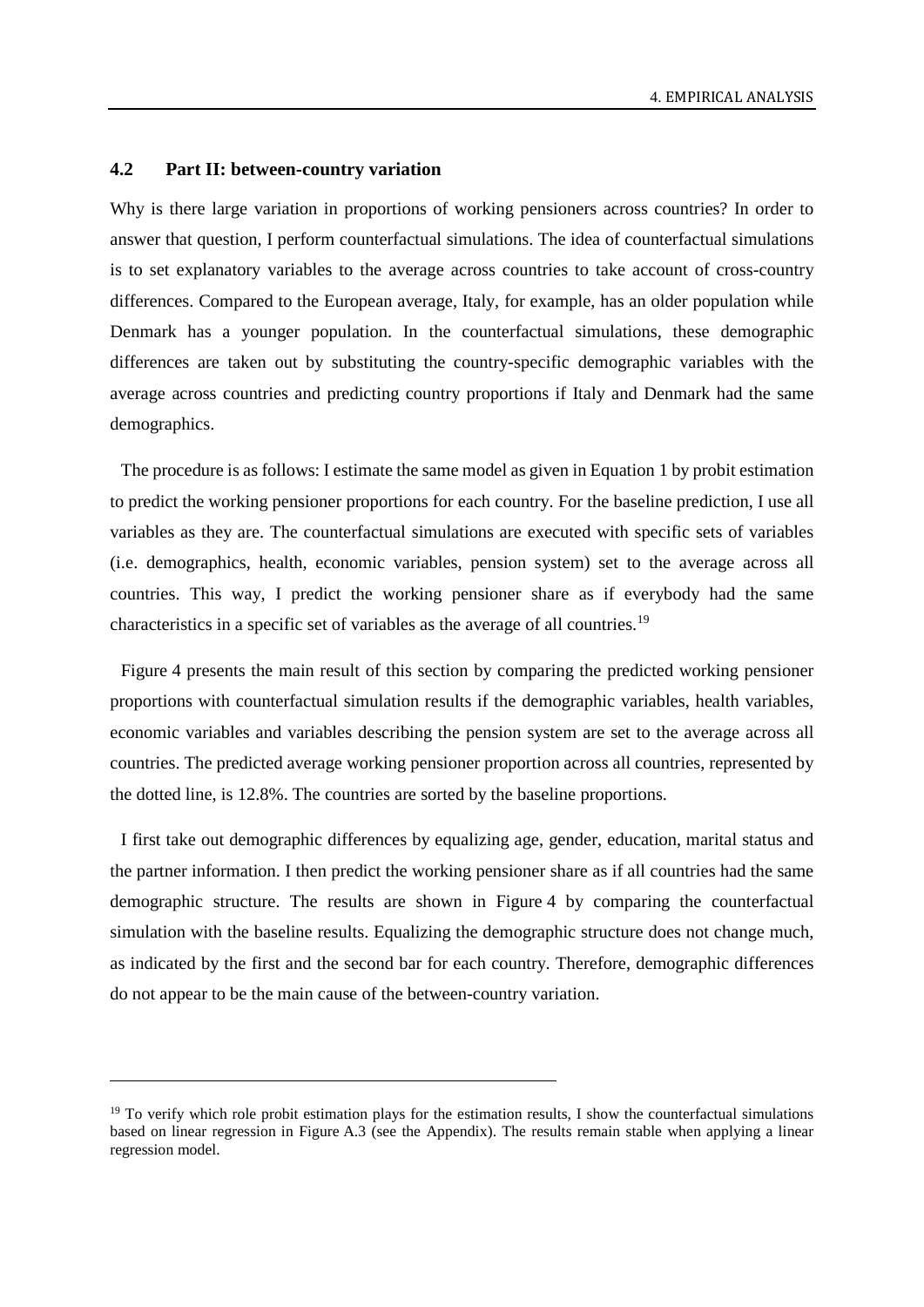

<span id="page-26-0"></span>**Figure 2: Counterfactual simulation for working pensioner proportions**

*Note:* Based on probit estimation. Root mean square error: Baseline=56.5%, Demographics=59.1%, Health=54.0%, Economic variables=13.0%, Pension system=26.8%. *Source*: Own calculations.

In a second step, I take account of health differences between the countries. Again, I first calculate the average over the different health variables to account for health differences across countries. I then predict the share of working pensioners as if all countries had the same health status. Equalizing health across countries does not make a substantive difference as indicated by the first and third bar for each country. Hence, health differences do not seem to be a main driver of the between-country variation as well. This result is in line with the findings by Börsch-Supan et al. (2009). The authors investigate the role of pension and social security institutions in shaping the European patterns of work and retirement. They found that health is an important determinant of earlier retirement within each country, yet it does not explain the large cross-national variation.

The third step is to account for economic and financial differences by establishing the influence of the economic and financial variables. Equalizing all economic and financial variables generates more changes in the variation of working pensioner shares than equalizing demographics and health as indicated by the first and fourth bar in the graph. The working pensioner shares would be different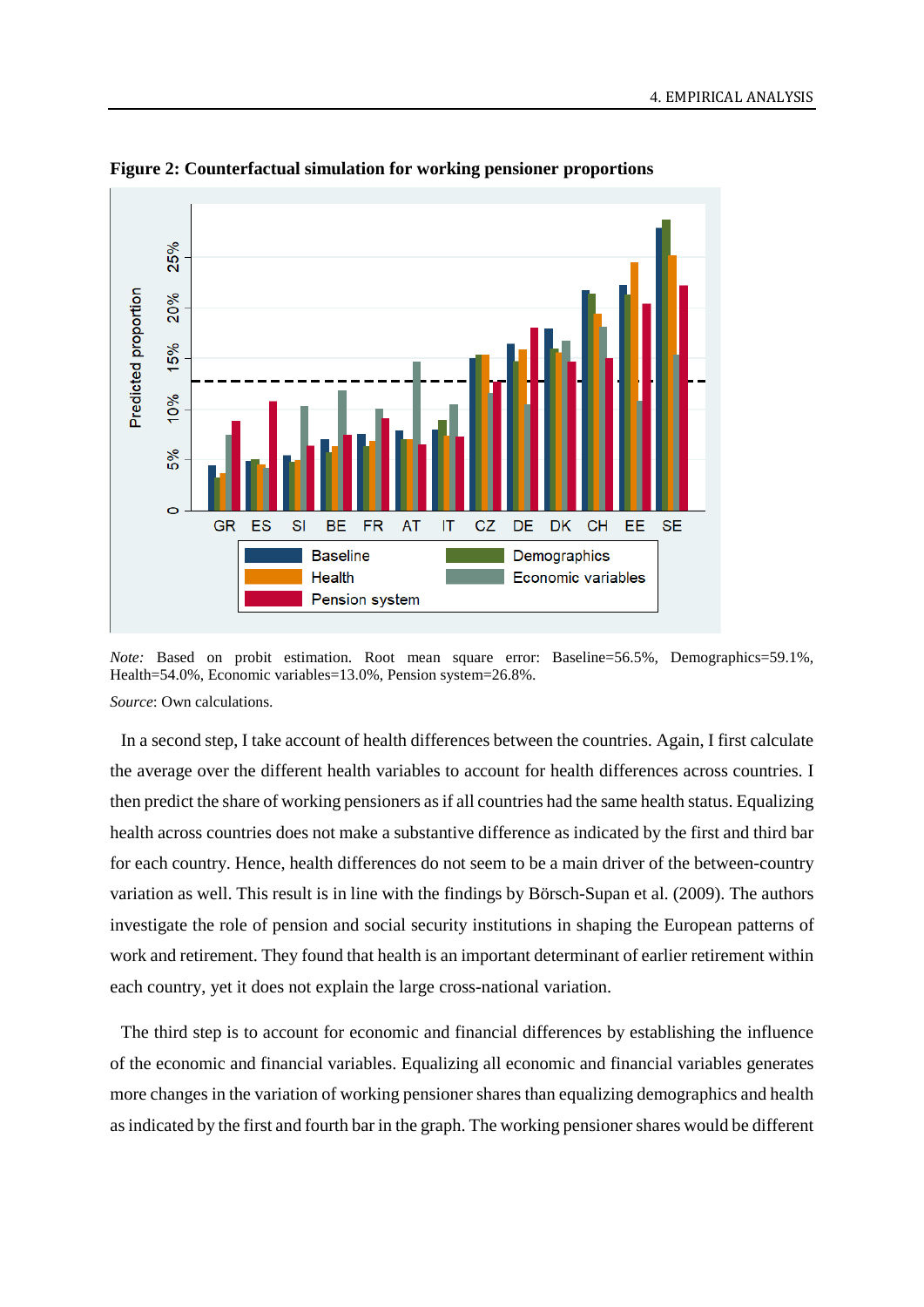in many countries if all countries had the same economic and financial variables. In countries with, for example, a lower than average labor force participation rate for the age group 55–64 (average 56.6%) such as in France (50.7%), Italy (48.9%), Austria (46.9%), Belgium (45.1%) and Slovenia (38.4%), working pensioner shares would be much higher if they had the average economic environment. The opposite holds true for countries with comparably high labor force participation rates such as in Sweden (78.4%) and Germany (69.1%). In these countries, the shares would be lower if they had the same economic environment. At the same time, in Sweden  $(41,060\oplus$  and Germany (33,930€) per-capita GDP is above the average per-capita GDP across all countries (average 29,980€). This may be another contributing factor to the counterfactually lower shares. In Slovenia (17,620 $\oplus$ ) and Greece (17,040 $\oplus$ ) in contrast, per-capita GDP is below average. This counterfactually leads to a higher share if Slovenia and Greece had the average economic environment. Overall, economic differences can be recorded as potential source for betweencountry variation.

The last counterfactual simulation is on equalizing the pension system variables across countries and thus accounts for differences in the pension systems. Once again, working pensioner shares are predicted as if all countries had the same pension system variables. The rightmost bar shows the predicted rates if the system characteristics were identical to the average in all countries. The pattern of working pensioner proportions changes strikingly when equalizing pension systems. The shares counterfactually decrease, e.g., in Sweden and Switzerland. In both countries, no earnings tests apply before the statutory eligibility age, thus allowing an unlimited combination of pension benefits and work income. This makes the pension systems more flexible. The share counterfactually decreases in Estonia as well when using the average pension variables across countries. An earnings test applies before the statutory eligibility age in Estonia. However, the statutory eligibility age is comparably low (63 for men, 62.5 for women, see [Table](#page-9-0) 1). Therefore, individuals are allowed to combine pension income and work income relatively early without any limitations. Reducing flexibility through equalizing system variables in these countries counterfactually has a negative effect on working pensioner shares. In Greece and Spain, for instance, comparably high statutory eligibility ages apply (67 for both men/women). According to the regression analysis in Part I, the higher the statutory eligibility age, the lower the probability of being a working pensioner. Conversely, equalizing the statutory eligibility age with the average across countries (65.3 for males, 64.3 for females) counterfactually yields a higher share. Overall, in most countries counterfactual simulation leads to working pensioner shares that approach the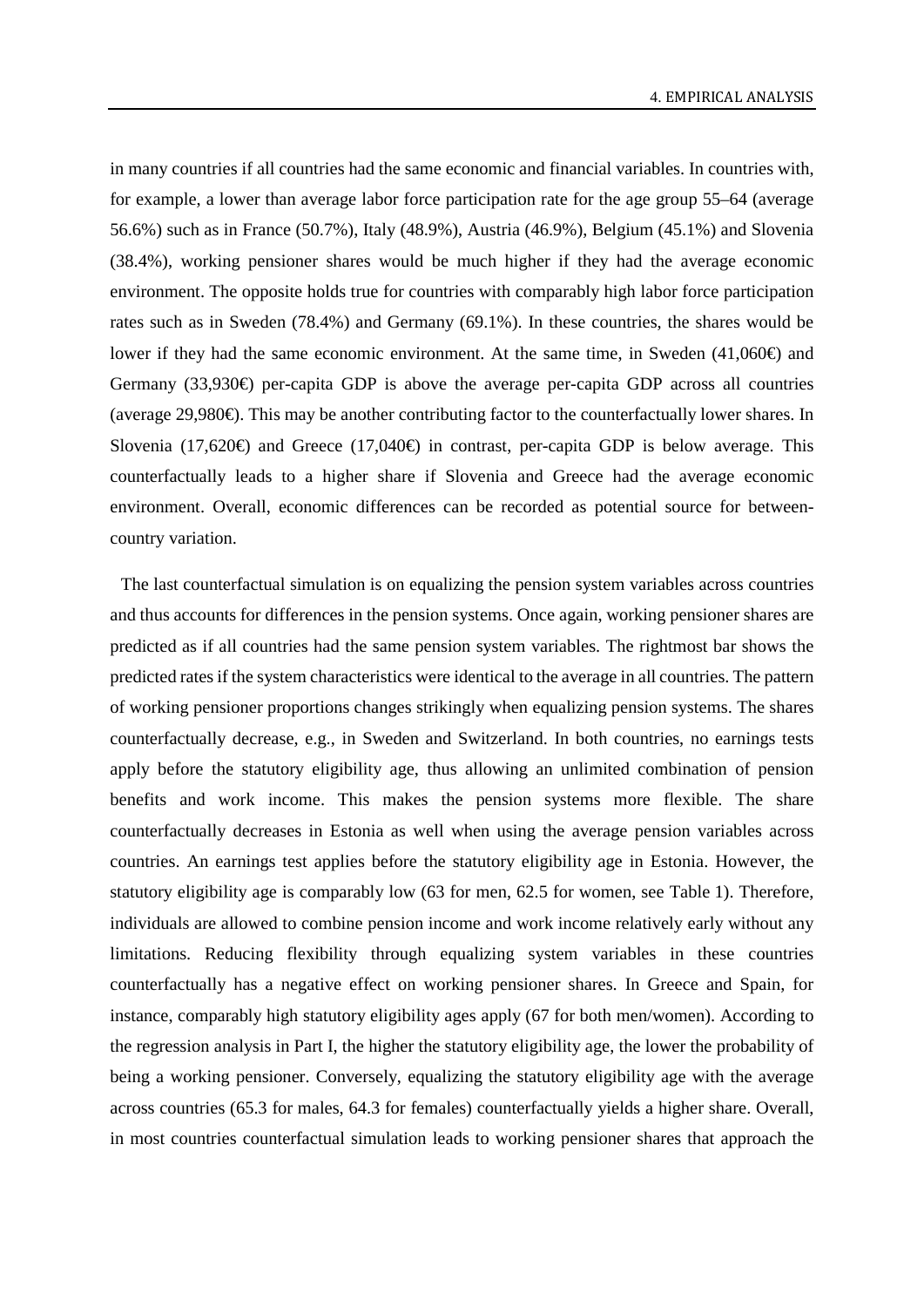overall average proportion. This becomes most apparent when comparing Greece (smallest proportion at baseline: 4.8%) and Sweden (highest proportion: 27.7%). The proportions in both countries are much closer to each other and to the overall average value across all countries when counterfactually assuming that both countries have the same pension system variables. More formally, the average deviation from the average across countries (i.e. from the dotted line), measured as the root mean square error (RMSE), clearly decreases from the baseline value (56.5%) to the simulation which counterfactually eliminates cross-country differences in variables describing pension systems (26.8%). This means that differences in the pension systems may also be responsible for cross-country variation.

Summarizing the results from the counterfactual simulations reveals that economic differences and differences in pension systems likely are driving factors for the variation in working pensioner proportions between countries. Demographic differences and health differences do not appear to be the main causes for cross-country variation. This is supported by the results by Börsch-Supan et al. (2009). They found that institutional differences across countries explain much of the cross-country differences in work and retirement, while differences in health and demographics only play a minor role.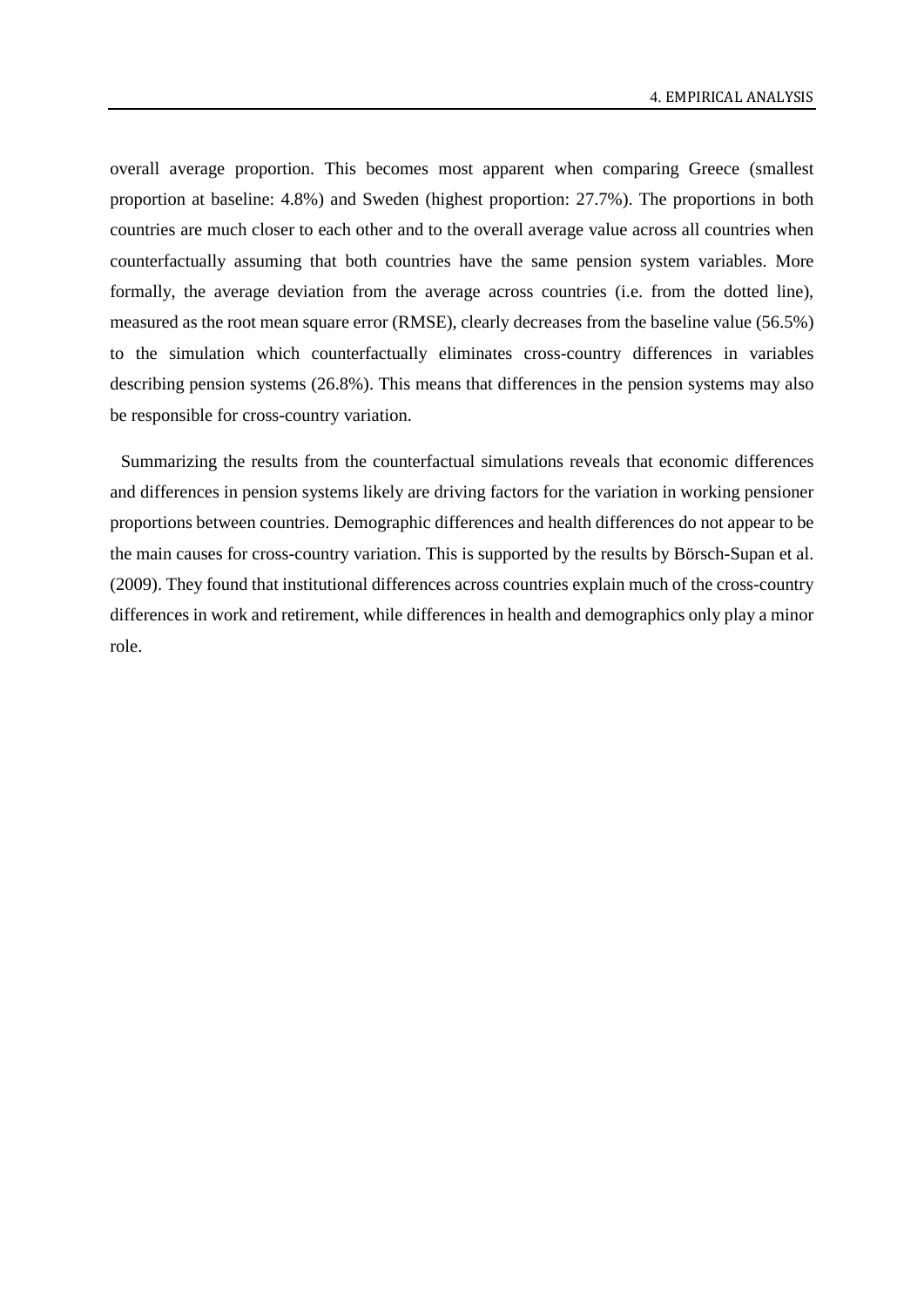#### **SUMMARY AND CONCLUSIONS**

Over the past decade, many countries have made it easier for pensioners to combine pension benefits with income from work. However, working pensioners are not a broad phenomenon in Europe, even if survey evidence revealed that substantial shares of individuals prefer a flexible transition into full retirement.

This study aims at a better understanding of this mismatch. The analysis follows a two-step procedure: In a first step, I explore variables that influence why individuals combine pension income and work income at the end of the working career. The regression analysis suggests that demographic variables, health variables, economic variables as well as the pension system may be important factors. The second step of the analysis is to find out which variables may account for the variation in working pensioner proportions across countries. This is realized by performing counterfactual simulations. The purpose of counterfactual analysis is to set explanatory variables to the average across countries to capture cross-country differences. Based on the counterfactual simulations, I predict working pensioner shares that would prevail in each country, if each individual had the same characteristics as the average of all countries. Applying counterfactual simulations indicates that economic differences as well as differences in pension systems may be responsible for cross-country variation. The theoretical literature has emphasized constraints that might hinder individuals from combining pension benefits with income from work at the end of their working career. Some of the constraints are inherent the pension systems. Equalizing theses constraints across countries suggests that differences in the pension systems could be an important source for between-country variation. Future research has to show which features of the pension systems actually are the driving forces.

There has not been much literature with a cross-country focus to date. This article adds to the few cross-country studies and explicitly integrates variables describing the pension systems. Moreover, the definition used in this study measures working pensioners more precisely than it has been done in previous literature.

However, there are still open issues which go beyond the scope of this paper and remain open for future research. One question is why working pensioners actually combine pension benefits with employment income. Next to health limitations and social factors, further motivation might indeed stem from financial reasons. Overall, it may be the case that individuals in different income classes have different motives to have income from employment while receiving a pension. A more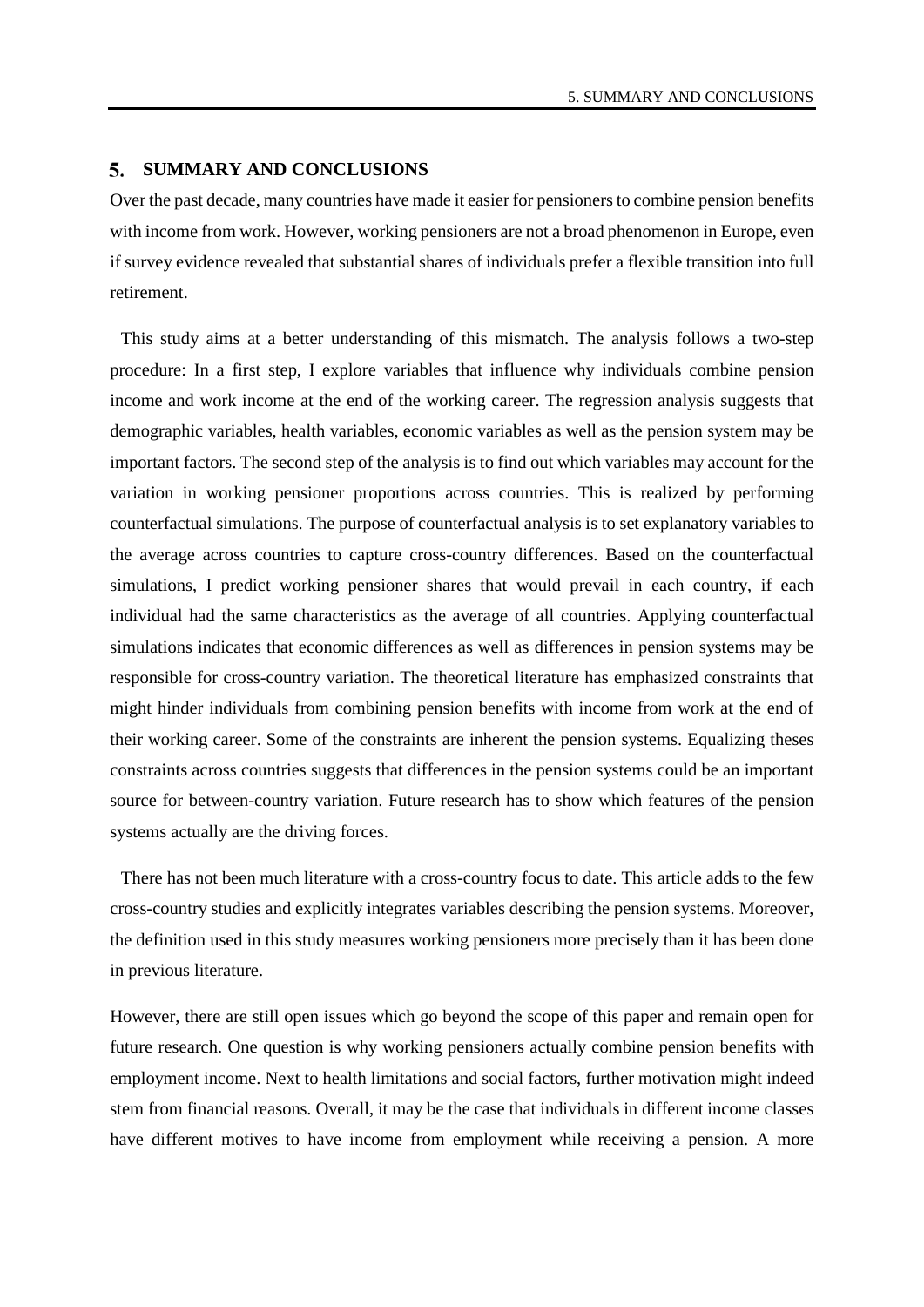comprehensive analysis of the financial motives in the context of varying pension systems, therefore, could bring new and more insights. Moreover, the cross-sectional character of the data in this article does not allow a complete explanation of the transition process from full employment to either full retirement on a direct way or to a flexible transition phase first. An extension of the investigation to a panel perspective could help to better understand the actual transition choices. In addition, this study does not consider how long working pensioners actually stay in the transition period and how much they earn. This remains open for future research. Moreover, besides public pension benefits and occupational pension benefits other labor market institutions may play a role as well. The examination of other labor market institutions in the context of working pensioners should be the objective of future research to obtain a broader picture.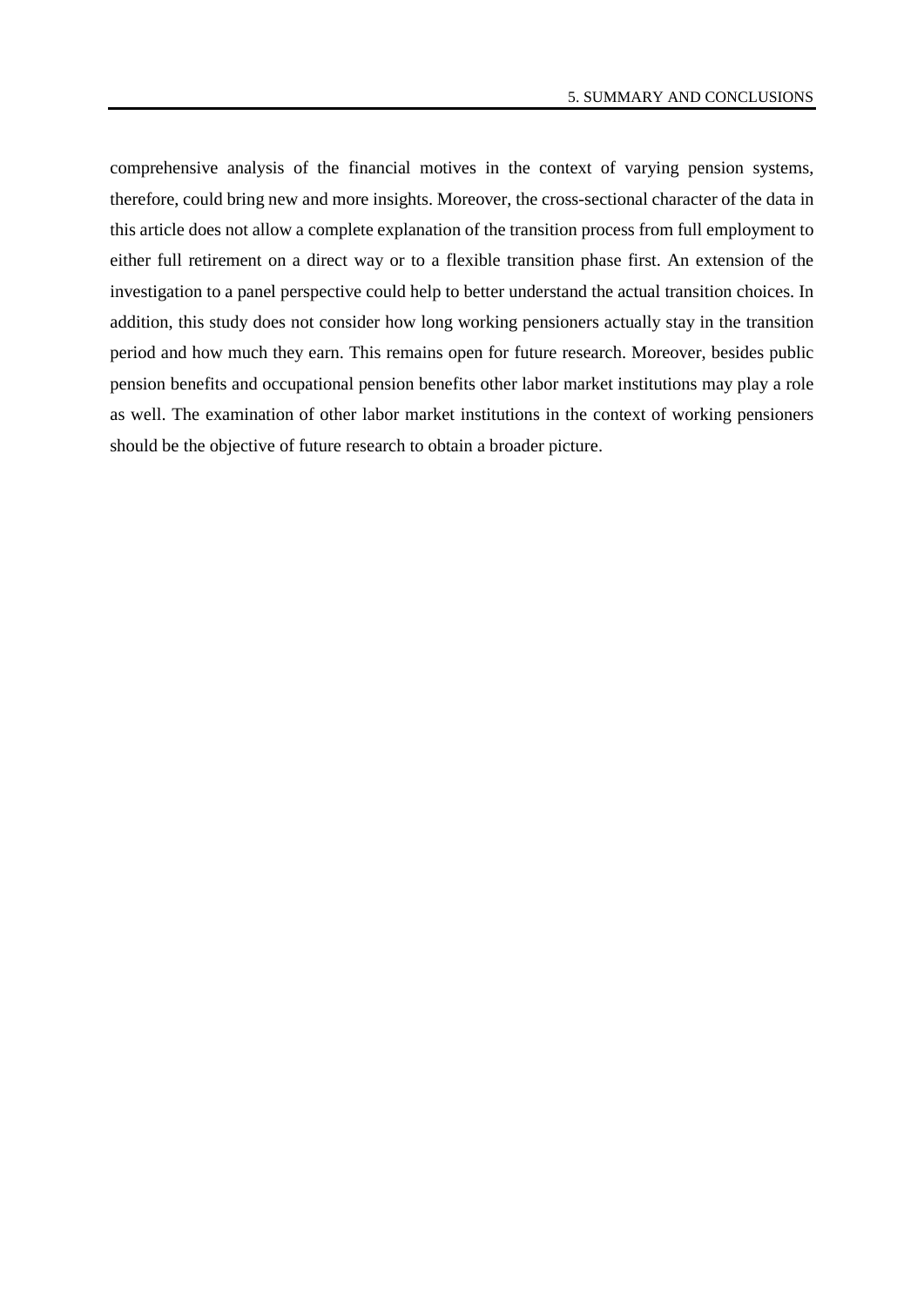#### **REFERENCES**

- Bloemen, H., S. Hochguertel and J. Zweerink (2014). 'Gradual retirement: A pathway with a future?', *Netspar Panel Paper* 41, Netspar: Tilburg.
- Börsch-Supan, A. and R. Schnabel (1998). 'Social security and declining labor-force participation in Germany', *The American Economic Review* 88(2), 173-178.
- [Börsch-Supan, A.](https://www.ncbi.nlm.nih.gov/pubmed/?term=B%C3%B6rsch-Supan%20A%5BAuthor%5D&cauthor=true&cauthor_uid=20428466), A. [Brugiavini](https://www.ncbi.nlm.nih.gov/pubmed/?term=Brugiavini%20A%5BAuthor%5D&cauthor=true&cauthor_uid=20428466) and E. [Croda](https://www.ncbi.nlm.nih.gov/pubmed/?term=Croda%20E%5BAuthor%5D&cauthor=true&cauthor_uid=20428466) (2009). 'The role of institutions and health in European patterns of work and retirement', *[Journal of European Social Policy](https://www.ncbi.nlm.nih.gov/pubmed/20428466)* 19(4), 341-358.
- Börsch-Supan, A., M. Brandt, C. Hunkler, T. Kneip, J. Korbmacher, F. Malter, B. Schaan, S. Stuck, and S. Zuber (2013). 'Data resource profile: the Survey of Health, Ageing and Retirement in Europe (SHARE)', *International Journal of Epidemiology* 42(4), 1-10.
- Börsch-Supan A., K. Härtl and D. N. Leite (2016). 'Social security and public insurance', In: Piggott, J. and A. Woodland, (eds), *Handbook of the Economics of Population Aging*, Vol. 1B, North Holland (Elsevier), Amsterdam, The Netherlands, 781-864.
- Börsch-Supan, A., T. Bucher-Koenen and F. Hanemann (2020). 'Early Determinants of Work Disability in an International Perspective', *Demography*, forthcoming.
- Börsch-Supan, A., T. Bucher-Koenen, V. Kutlu-Koc and N. Goll (2018). 'Dangerous flexibility retirement reforms reconsidered', *Economic Policy* 33(94), 315-355.
- Börsch-Supan, A. and C. Coile (2019). 'Introduction to "Social Security Programs and Retirement around the World: Reforms and Retirement Incentives"', preliminary draft, in: Börsch-Supan, A. and Coile, C. (eds, forthcoming): *Social Security Programs and Retirement around the World: Reforms and Retirement Incentives*, forthcoming from University of Chicago Press [Online] Available at: https://www.nber.org/chapters/c14190.pdf [Accessed 21.10.2019].
- Börsch-Supan, A. and C. Coile (eds, forthcoming). *Social Security Programs and Retirement around the World: Reforms and Retirement Incentives,* forthcoming from University of Chicago Press: Chicago.
- Bound, J. (1991). 'Self-reported vs. objective measures of health in retirement models', *Journal of Human Resources* 26, 106−138.
- Brinch, C. N., O. L. Vestad, and J. Zweimüller (2015). 'Excess early retirement? Evidence from the Norwegian 2011 Pension Reform', University of Zurich Working Paper.
- Brugiavini, A., C. E. Orso, M. G. Genie, R. Naci, and G. Pasini (2019). *SHARE Job Episodes Panel*, Release version: 7.0.0. SHARE-ERIC.' Data set. DOI: 10.6103/SHARE.jep.700.
- Bucher-Koenen, T., I. Ferrari and Y. Pettinicchi (2019). 'The role of pension knowledge in labour supply decisions: Evidence from Europe', Netspar Discussion Paper 11/2019-043.
- Büsch, V., J. Dorbritz, T. Heien, and F. Micheel (2010). 'Weiterbeschäftigung im Rentenalter, Wünsche – Bedingungen – Möglichkeiten', *Materialien zur Bevölkerungswissenschaft* 129, Bundesinstitut für Bevölkerungsforschung, Wiesbaden.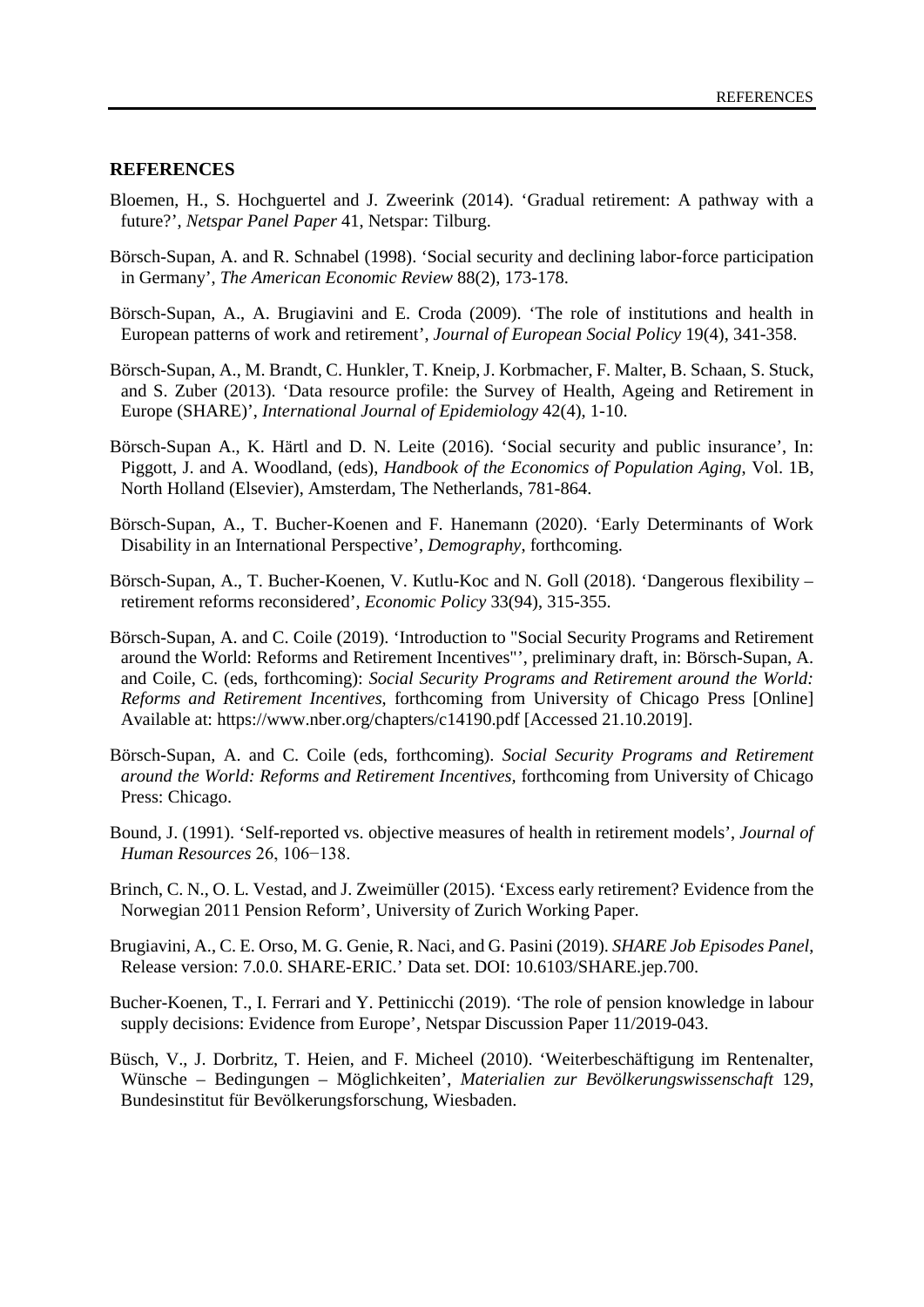- Cihlar, V., A. Mergenthaler and F. Micheel (2014). *Erwerbsarbeit & informelle Tätigkeiten der 55 bis 70-Jährigen: Transition and old age potential (TOP)*, Bundesministerium für Bevölkerungsforschung: Wiesbaden [Online] Available at: http://www.bibdemografie.de/SharedDocs/Publikationen/DE/Broschueren/top\_erwerbsarbeit\_2014.pdf?\_\_blob =publicationFile [Accessed 12.11.2015].
- Devisscher, S. and D. Sanders (2008). 'Ageing and life-course issues: The case of the career break scheme (Belgium) and the life-course regulation (Netherlands)', in OECD: *Modernising Social Policy for the New Life Course*, OECD Publishing, [Online] Available at: http://dx.doi.org/10.1787/9789264041271-5-en [Accessed 13.10.2015].
- Dingemans, E. and K. Henkens (2019). 'Working after retirement and life satisfaction: Crossnational comparative research in Europe', *Research on Aging* 41(7), 648–669.
- Dingemans, E., K. Henkens and H. van Solinge (2017). 'Working retirees in Europe: Individual and societal determinants', *Work, Employment and Society* 31(6), 972-991.
- Dingemans, E. and K. Möhring (2019). 'A life course perspective on working after retirement: What role does the work history play?', *Advances in Life Course Research* 39 (2019): 23-33.
- Dorbritz, J. und Micheel, F. (2010). 'Weiterbeschäftigung im Rentenalter Potentiale, Einstellungen und Bedingungen', *Bevölkerungsforschung Aktuell* 31, 3, 2-7.
- Eurofound (2012). *Income from Work after Retirement in the EU*, Publications Office of the European Union, Luxembourg.
- Gale, C. R., C. N. Martyn, C. Cooper, and A. A. Sayer (2007). 'Grip strength, body composition, and mortality', *International Journal of Epidemiology* 36(1), 228-235.
- Gielen, A. C. (2009). 'Working hours flexibility and older workers' labor supply', *Oxford Economic Papers* 61, 240–274.
- Graf, N., H. Hofer and R. Winter-Ebmer (2011). 'Labour supply effects of a subsidized old-age part-time scheme in Austria', *Zeitschrift für ArbeitsmarktForschung* 44, 217-229.
- Gruber, J. and D. A. Wise (eds, 1999). *Social Security Programs and Retirement Around the World*, University of Chicago Press: Chicago.
- Gruber, J. and D. A. Wise (eds, 2004). *Social Security Programs and Retirement Around the World: Micro Estimation*, University of Chicago Press: Chicago.
- Gustman, A. L. and T. L. Steinmeier (1983). 'Minimum hours constraints and retirement behavior', *Contemporary Policy Issues*, a supplement to *Economic Inquiry* 1(3), 77-91.
- Gustman, A. L. and T. L. Steinmeier (1986). 'A structural retirement model', *Econometrica* 54(3), 555-584.
- Huber, M., M. Lechner and C. Wunsch (2013). 'The Effect of Firms' Partial Retirement Policies on the Labour Market Outcomes of their Employees', CESifo Working Paper 4343, CESifo: Munich.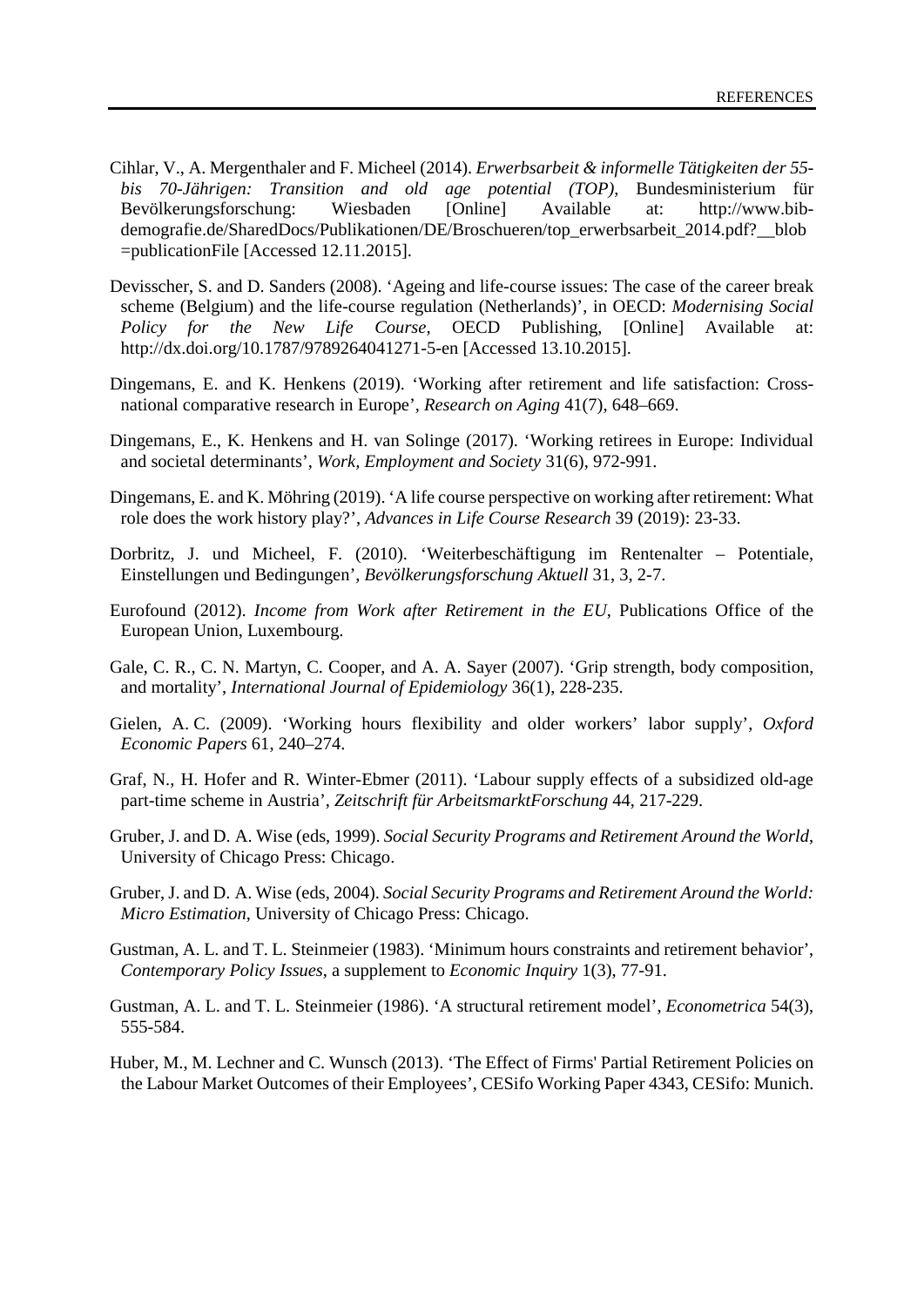- Hurd, M. D. (1996). 'The effect of labor market rigidities on the labor force behavior of older workers', In: Wise, D. A. (eds). *Advances in the Economics of Aging*, 11-58, University of Chicago Press: Chicago.
- Hutchens, R. (2010). Worker characteristics, job characteristics, and opportunities for phased retirement, *Labour Economics* 17 (6), 1010-1021.
- Hutchens, R. and K. Grace-Martin (2006). 'Employer Willingness to Permit Phased Retirement: Why Are Some More Willing than Others?', *Industrial and Labor Relations Review* 59 (4), 525- 546.
- Idler, E. L., and Y. Benyamini (1997). 'Self-rated health and mortality: A review of twenty-seven community studies', *Journal of Health and Social Behavior* 38(1), 21-37.
- Ilmakunnas, P. and S. Ilmakunnas (2006). 'Gradual retirement and lengthening of working life', HECER Discussion Paper 121: Helsinki.
- Jylhä, M. (2009). 'What is self-rated health and why does it predict mortality? Towards a unified conceptual model', *Social Science & Medicine* 69(3), 307-316.
- Kremalis (2018). 'International age discrimination. Greece. October 11, 2018' [Online] Available at: http://www.agediscrimination.info/international-age-discrimination/greece [Accessed 04.11.2019].
- Lindecke, C., D. Voss-Dahm and S. Lehndorff (2007). 'Altersteilzeit, Erfahrungen und Diskussionen in Deutschland und anderen EU-Ländern', Arbeitspapier 142, Hans-Böckler-Stiftung: Düsseldorf.
- MISSOC. (2013). Comparative Tables on Social Protection (Austria, Germany, Sweden, Spain, Italy, France, Denmark, Greece, Switzerland, Belgium, Czech Republic, Poland, Luxembourg, Portugal, Slovenia, Estonia, Croatia). Retrieved March 20, 2019, from European Commission Employment, Social Affairs, and Equal opportunities [Online] Available at: https://www.missoc.org/missoc-database/comparative-tables/.
- National Insurance Institute of Israel (2019). 'Old Age', [Online] Available at: https://www.btl.gov.il/English%20Homepage/Benefits/Old%20Age%20Insurance/Pages/default. aspx [Accessed 10.12.2019].
- OECD (2013a). 'Country profiles', *Pensions at a Glance 2013*, OECD Publishing: Paris.
- OECD (2013b). 'GDP per head, US \$, constant prices, constant PPPs, reference year 2010', *OECD.Stat*, Data, National Accounts, Annual National Accounts, Main Aggregates, Gross domestic product (GDP).
- OECD (2013c). 'Labor force participation rate', *OECD.Stat*, Data, Labor, Labor Force Statistics, LFS by sex and age – indicators.
- OECD (2014). 'Gross and net pension replacement rates. Pension entitlements as percentage of preretirement earning, single persons', OECD Pension Statistics.
- OECD (2015). *Pensions at a Glance 2015*, OECD Publishing: Paris.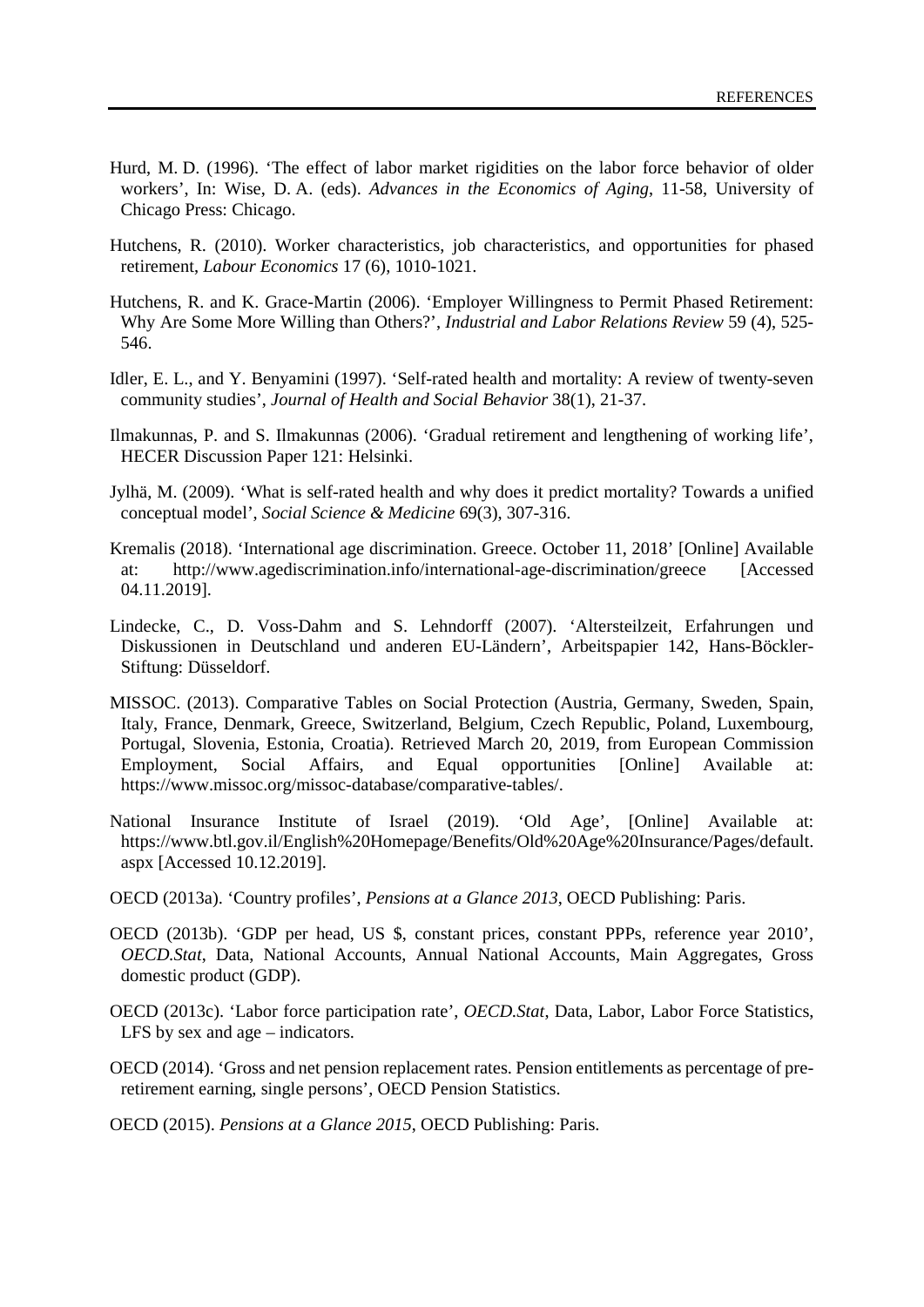OECD (2017). *Pensions at a Glance 2017*, OECD Publishing: Paris.

Queisser, M. and E. Whitehouse (2006). 'Neutral or fair? Actuarial concepts and pension-system design', OECD Social, Employment and Migration Working Papers 40, OECD Publishing, Paris.

- Reday-Mulvey, G. (2000). 'Gradual retirement in Europe', In: Caro, F., R. Morris and J. Norton (eds), *Advancing Aging Policy as the 21st Century Begins*, 49-59, Haworth Press: New York.
- Sen, A. (2002). 'Health perception versus observation', *British Medical Journal* 324, 860-861.
- Social Security Administration (2012-2013). *Social Security Programs throughout the World*, SSA: Washington, D. C., Geneva.
- SPLASH-db.eu (2012). *Policy: 'Act Establishing Measures for the Social Security System (40/2007)'* (Information provided by Albert Sabater), [Online] Available at: https://splash-db.eu [Accessed 24.10.2019].
- SPLASH-db.eu (2019). 'Data. Work & Retirement', [Online] Available at: https://splash-db.eu/ [Accessed 10.10.2019].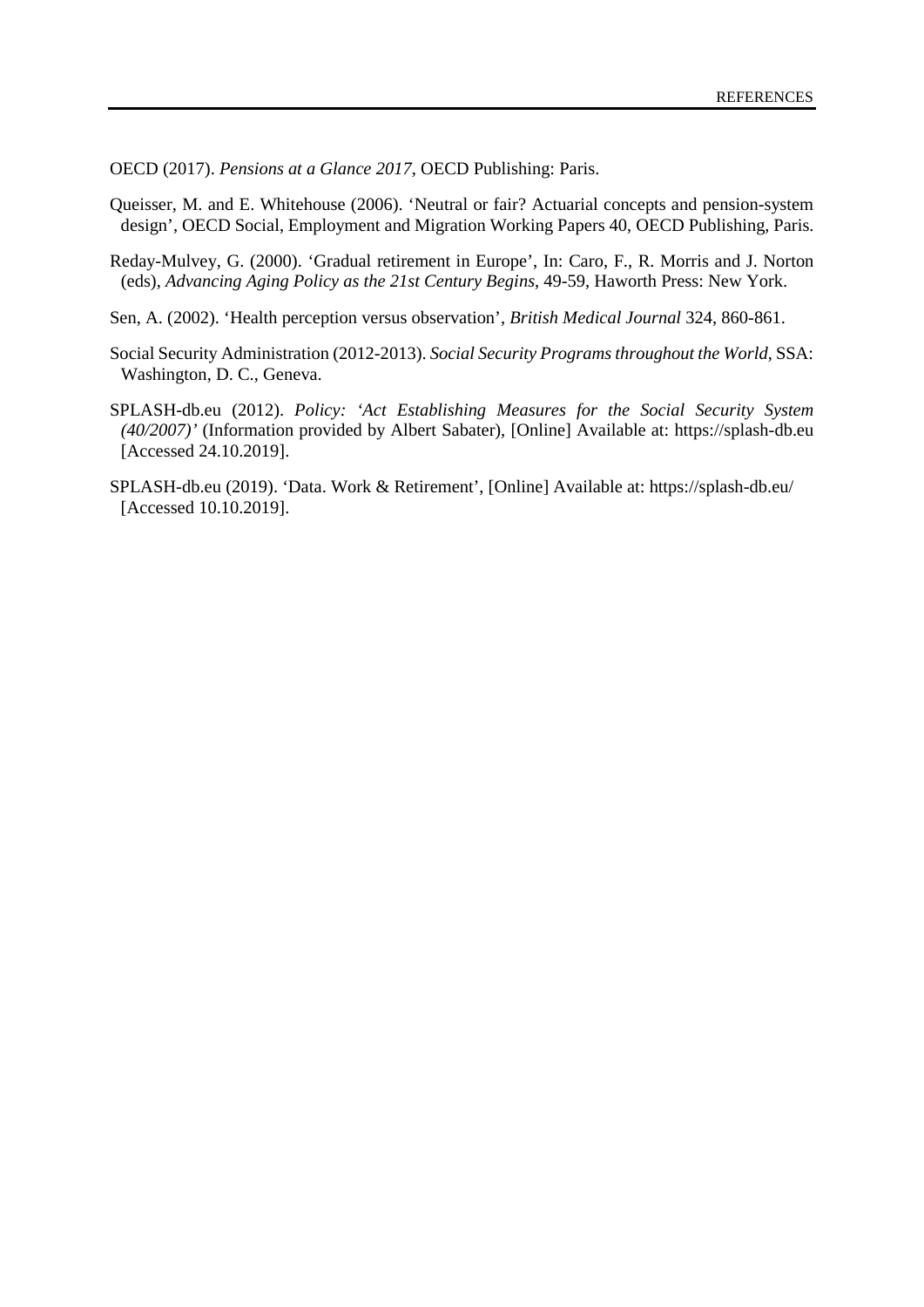# <span id="page-35-0"></span>**APPENDIX**



**Figure A.1: Depiction of potential mismeasurement**

*Source*: Own depiction.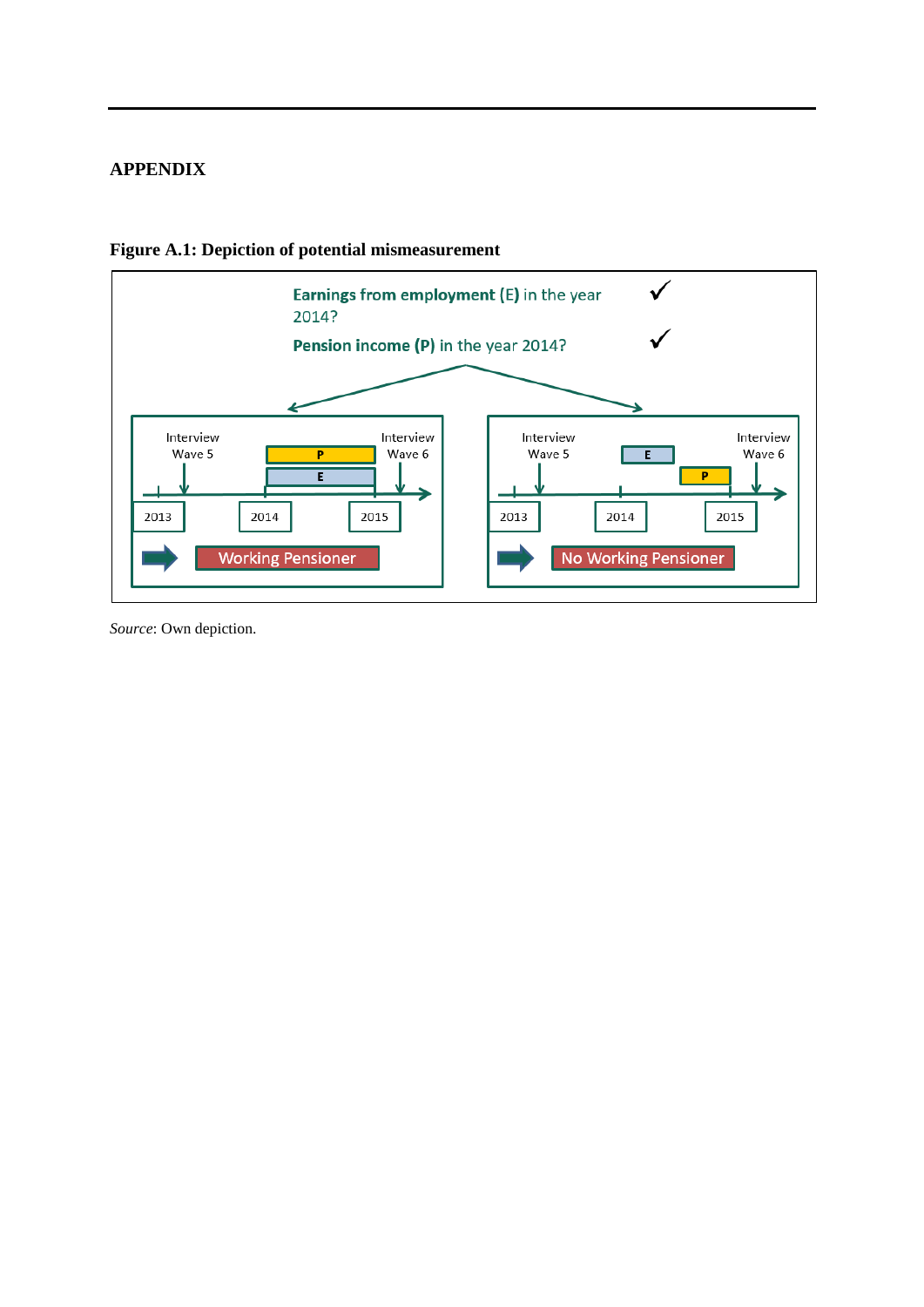|                                  | Country |      |           |           |      |           |      |      |           |      |           |           |      |
|----------------------------------|---------|------|-----------|-----------|------|-----------|------|------|-----------|------|-----------|-----------|------|
|                                  | ES      | IT   | <b>SI</b> | <b>GR</b> | BE   | <b>FR</b> | AT   | DE   | <b>CZ</b> | DK   | <b>CH</b> | <b>SE</b> | EE   |
| GDP in<br>1,000€<br>(per capita) | 22,2    | 25,4 | 17,6      | 17,0      | 33,9 | 31,3      | 36,1 | 33,9 | 15,3      | 44,8 | 57,7      | 41,0      | 13,0 |
| Average                          | 29,9    |      |           |           |      |           |      |      |           |      |           |           |      |
| LFPR in $%$<br>$(age 55-64)$     | 55.4    | 48.9 | 38.4      | 41.1      | 45.1 | 50.7      | 46.9 | 69.1 | 56.8      | 66.4 | 71.6      | 78.4      | 67.6 |
| Average                          | 56.6    |      |           |           |      |           |      |      |           |      |           |           |      |

<span id="page-36-0"></span>**Table A.1: Gross domestic product and labor force participation rate of age group 55–64 by countries**

*Source*: OECD. Detailed sources given in Section 3.1.

<span id="page-36-1"></span>**Table A.2: Sample size, gender composition and average age by group and country**

|             |     | <b>Working Pensioner</b> |      | <b>Pensioner</b> |                |      |  |
|-------------|-----|--------------------------|------|------------------|----------------|------|--|
|             | N   | <b>Females</b>           | Age  | N                | <b>Females</b> | Age  |  |
| Austria     | 128 | 53%                      | 67.4 | 1,468            | 56%            | 67.8 |  |
| Germany     | 236 | 41%                      | 68.1 | 1,368            | 49%            | 68.7 |  |
| Sweden      | 428 | 45%                      | 69.0 | 1,198            | 58%            | 69.9 |  |
| Spain       | 52  | 35%                      | 68.1 | 1,443            | 36%            | 68.7 |  |
| Italy       | 101 | 35%                      | 67.6 | 1,594            | 45%            | 68.6 |  |
| France      | 110 | 45%                      | 65.0 | 1,485            | 54%            | 67.4 |  |
| Denmark     | 265 | 37%                      | 67.7 | 1,018            | 58%            | 68.5 |  |
| Greece      | 80  | 33%                      | 63.7 | 1,197            | 40%            | 66.7 |  |
| Switzerland | 261 | 42%                      | 68.2 | 826              | 54%            | 69.3 |  |
| Belgium     | 122 | 30%                      | 65.9 | 1,833            | 48%            | 67.4 |  |
| Czech Rep.  | 394 | 55%                      | 67.2 | 2,156            | 63%            | 68.1 |  |
| Slovenia    | 115 | 48%                      | 65.7 | 1,859            | 55%            | 66.4 |  |
| Estonia     | 523 | 58%                      | 66.7 | 1,669            | 59%            | 68.9 |  |

*Source*: Own calculations.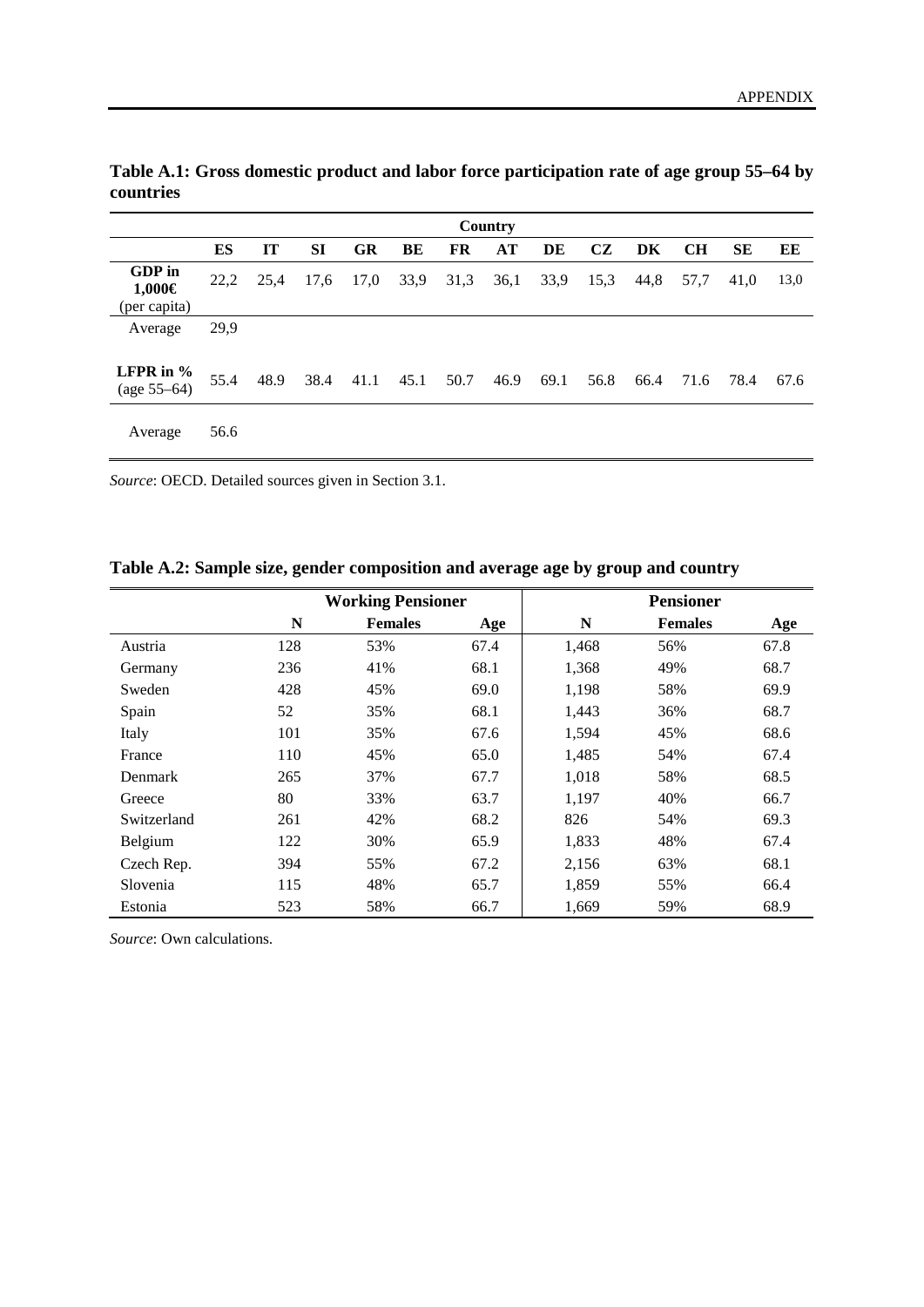| Demographics:                               |             |
|---------------------------------------------|-------------|
| Age (centered)                              | $-0.006***$ |
|                                             | (0.001)     |
| Age^2 (centered)                            | 0.000       |
|                                             | (0.000)     |
| Female                                      | $-0.031***$ |
|                                             | (0.011)     |
| High education                              | $0.033***$  |
|                                             | (0.010)     |
| Low education                               | $-0.028***$ |
|                                             | (0.008)     |
| Single                                      | 0.005       |
|                                             | (0.010)     |
| Divorced                                    | $0.039***$  |
|                                             | (0.005)     |
| Widowed                                     | 0.009       |
|                                             | (0.009)     |
| Partner in labor force yes/no               | $0.034***$  |
|                                             | (0.007)     |
| Health:                                     |             |
| Self-perceived health                       | $0.019***$  |
|                                             | (0.003)     |
| ADL yes/no                                  | $-0.022*$   |
|                                             | (0.012)     |
| IADL yes/no                                 | $-0.044***$ |
|                                             | (0.011)     |
| Grip strength                               | $0.001***$  |
|                                             | (0.000)     |
| Grip strength (missing)                     | $0.056***$  |
|                                             | (0.016)     |
| Number of chronic diseases                  | $-0.005***$ |
|                                             | (0.002)     |
| <b>Economic and financial situation:</b>    |             |
|                                             |             |
| Equivalized household net income (/10,000)  | $0.040*$    |
|                                             | (0.021)     |
| Household net worth (/10,000)               | $0.005***$  |
|                                             | (0.001)     |
| GDP (per-capita, $/1,000$ )                 | $-0.029***$ |
|                                             | (0.006)     |
| Labor force participation rate 55–64 (*100) | $0.005***$  |
|                                             | (0.001)     |

# <span id="page-37-0"></span>**Table A.3: Potential determining factors of working pensioners. Dependent variable: working pensioner yes/no**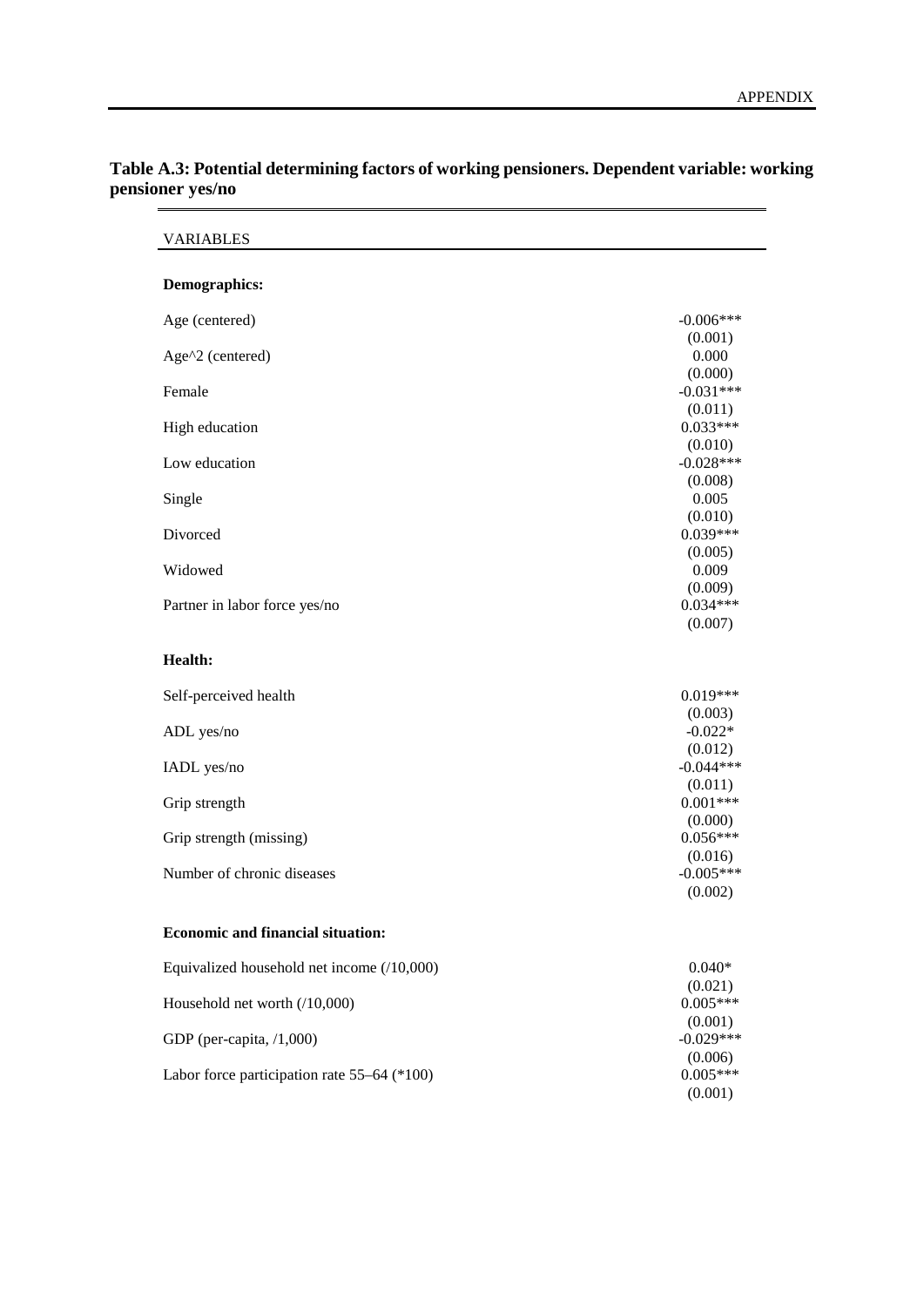#### **Pension system:**

| Statutory eligibility age (SEA)   | $-0.016***$ |
|-----------------------------------|-------------|
|                                   | (0.003)     |
| Start of retirement window        | 0.004       |
|                                   | (0.003)     |
| Earnings test (before SEA) yes/no | $-0.053***$ |
|                                   | (0.019)     |
| Actuarial deductions (*100)       | $-0.010**$  |
|                                   | (0.004)     |
| Gross replacement rate (*100)     | 0.000       |
|                                   | (0.000)     |
| Individual reached SEA yes/no     | $0.034**$   |
|                                   | (0.016)     |
| Individual reached EEA yes/no     | $-0.018$    |
|                                   | (0.017)     |
|                                   |             |
| <b>Observations</b>               | 21,929      |
| Pseudo R <sub>2</sub>             | 0.13        |

Marginal effects from probit estimation. Standard errors in parentheses, clustered standard errors by country. \*\*\* p<0.01, \*\* p<0.05, \* p<0.1. Based on SHARE including the following countries: AT, DE, SE, ES, FR, DN, GR, CH, BE, CZ, SI, EE.

*Source*: Own calculations.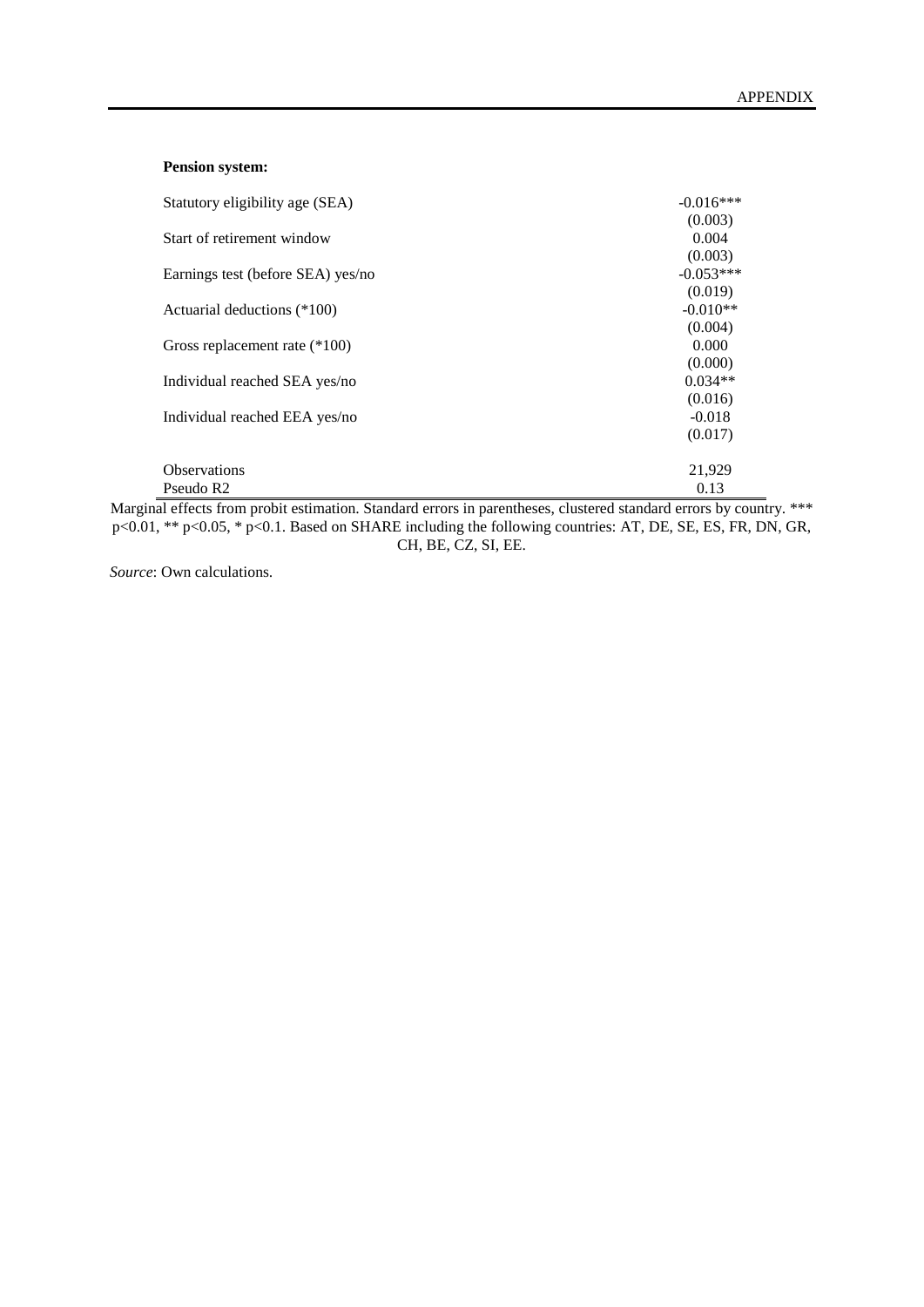| <b>VARIABLES</b>                           |                       |
|--------------------------------------------|-----------------------|
| <b>Demographics:</b>                       |                       |
| Age (centered)                             | $-0.006***$           |
|                                            | (0.001)               |
| Age^2 (centered)                           | 0.000                 |
|                                            | (0.000)               |
| Female                                     | $-0.022***$           |
|                                            | (0.008)<br>$0.034***$ |
| High education                             |                       |
| Low education                              | (0.010)<br>$-0.021**$ |
|                                            | (0.009)               |
| Single                                     | 0.006                 |
|                                            | (0.009)               |
| Divorced                                   | $0.038***$            |
|                                            | (0.005)               |
| Widowed                                    | 0.008                 |
|                                            | (0.009)               |
| Partner in labor force yes/no              | $0.033***$            |
|                                            | (0.007)               |
| <b>Health:</b>                             |                       |
| Self-perceived health                      | $0.019***$            |
|                                            | (0.003)               |
| ADL yes/no                                 | $-0.021*$             |
|                                            | (0.012)               |
| IADL yes/no                                | $-0.046***$           |
|                                            | (0.010)               |
| Grip strength                              | $0.001**$             |
|                                            | (0.000)               |
| Grip strength (missing)                    | $0.052***$            |
|                                            | (0.016)               |
| Number of chronic diseases                 | $-0.005***$           |
|                                            | (0.002)               |
| <b>Economic and financial situation:</b>   |                       |
| Equivalized household net income (/10,000) | $0.041*$              |
|                                            | (0.022)               |
| Household net worth (/10,000)              | $0.006***$            |
|                                            | (0.001)               |
| Individual public pension eligibility:     |                       |
| Individual reached SEA yes/no              | $0.038**$             |
|                                            | (0.016)               |
|                                            |                       |
| Individual reached EEA yes/no              | $-0.022$              |
|                                            | (0.016)               |

# <span id="page-39-0"></span>**Table A.4: Potential determining factors of working pensioners. Dependent variable: working pensioner yes/no**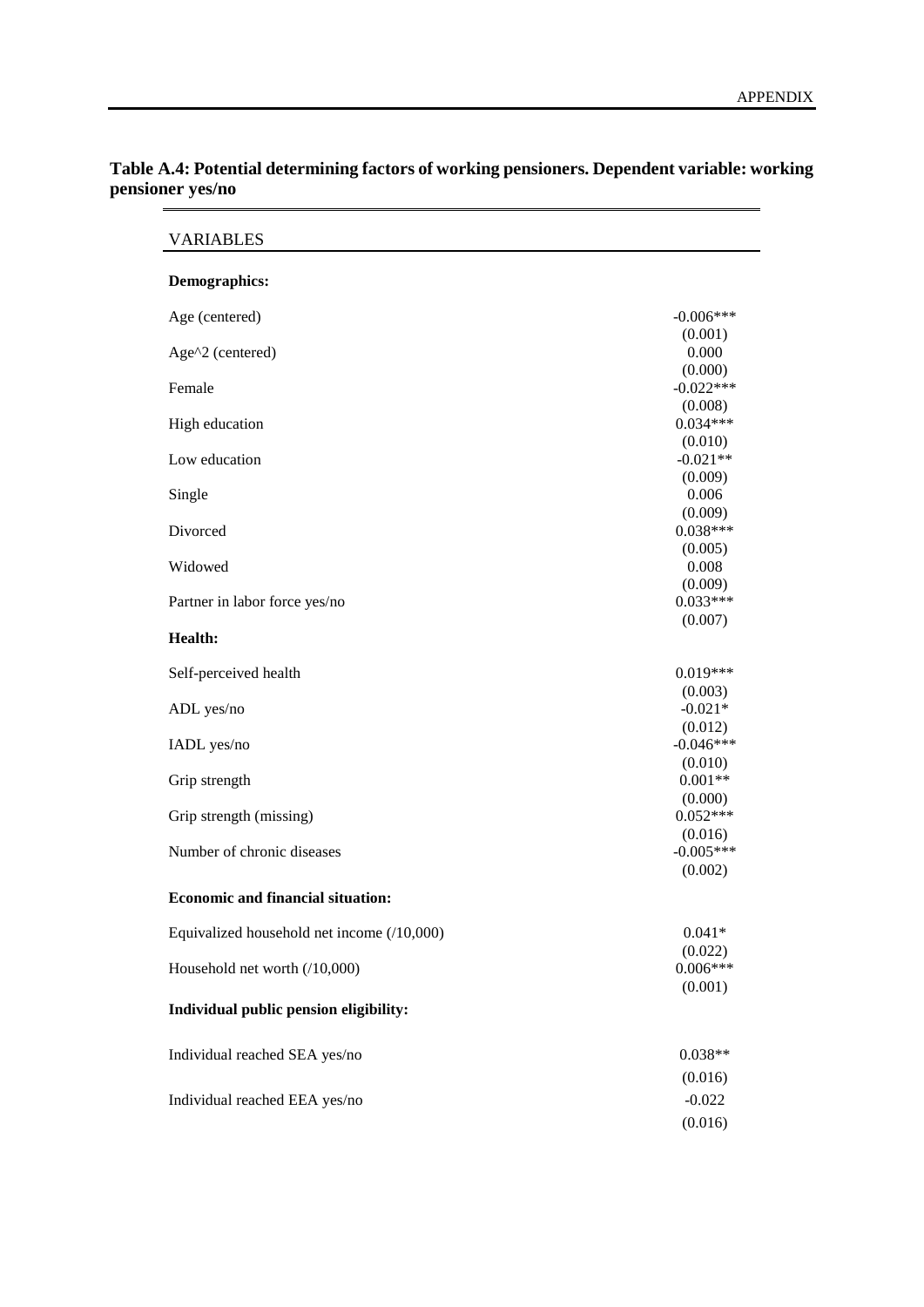| Germany        | $0.076***$  |
|----------------|-------------|
|                | (0.003)     |
| Sweden         | $0.148***$  |
|                | (0.003)     |
| Spain          | $-0.046***$ |
|                | (0.008)     |
| Italy          | $-0.001$    |
|                | (0.008)     |
| France         | $-0.023***$ |
|                | (0.002)     |
| Denmark        | $0.100***$  |
|                | (0.003)     |
| Greece         | $-0.019***$ |
|                | (0.007)     |
| Switzerland    | $0.107***$  |
|                | (0.006)     |
| Belgium        | $-0.040***$ |
|                | (0.005)     |
| Czech Republic | $0.104***$  |
|                | (0.004)     |
| Slovenia       | $-0.012**$  |
|                | (0.006)     |
| Estonia        | $0.168***$  |
|                | (0.005)     |
| Observations   | 21,929      |
| Pseudo R2      | 0.13        |

Marginal effects from probit estimation. Standard errors in parentheses, clustered standard errors by country. \*\*\* p<0.01, \*\* p<0.05, \* p<0.1. Based on SHARE including the following countries: AT (reference category), DE, SE, ES, IT, FR, DN, GR, CH, BE, CZ, SI, EE.

*Source*: Own calculations.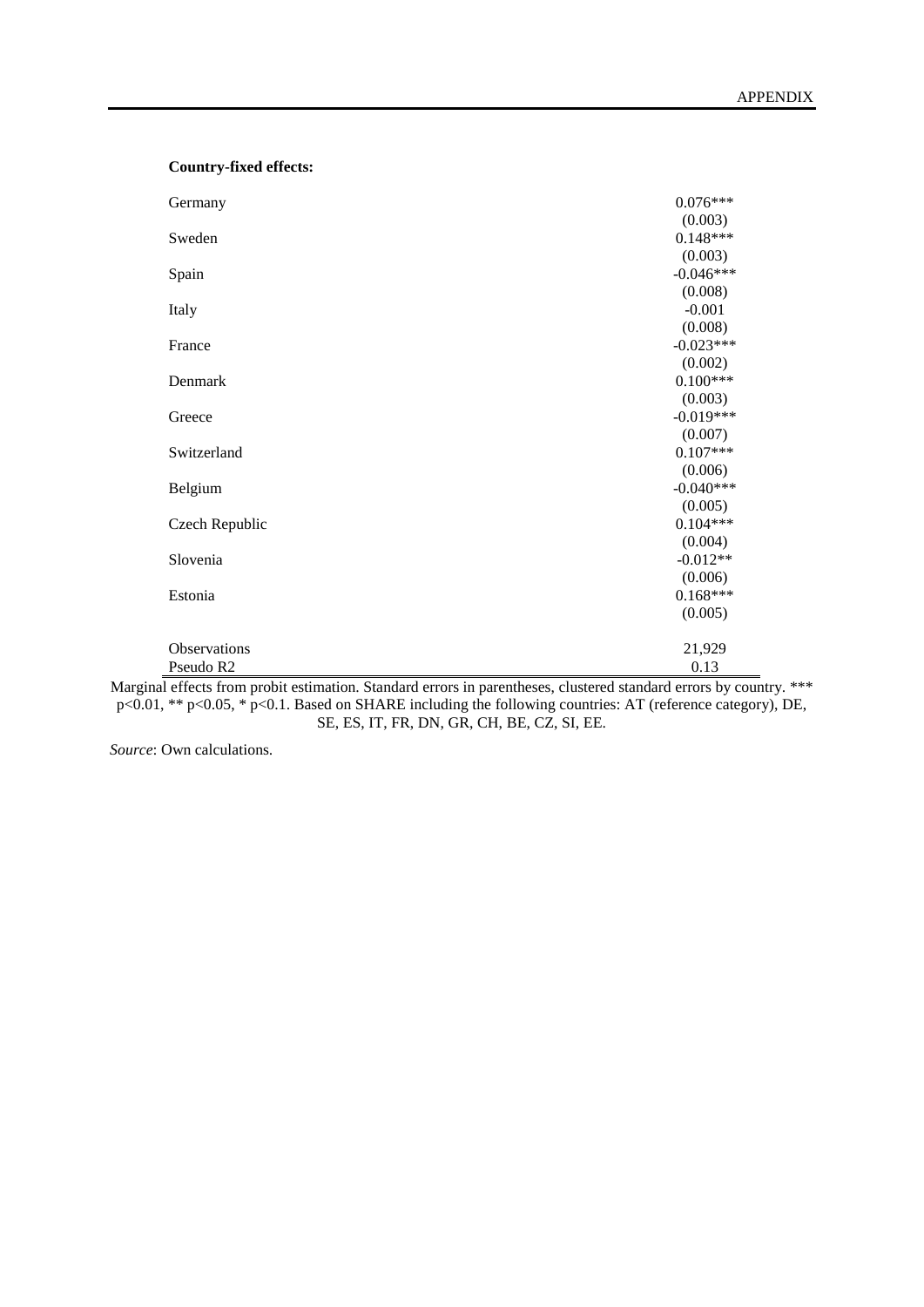

### **Figure A.2: Potential determining factors of being a working pensioner. Based on linear regression model.**

*Note:* Based on linear regression model. Clustered standard errors by country. Household income and worth adjusted for purchasing power parity. Based on SHARE including the following countries: AT, DE, SE, ES, IT, FR, DN, GR, CH, BE, CZ, SI, EE.

*Source*: Own calculations.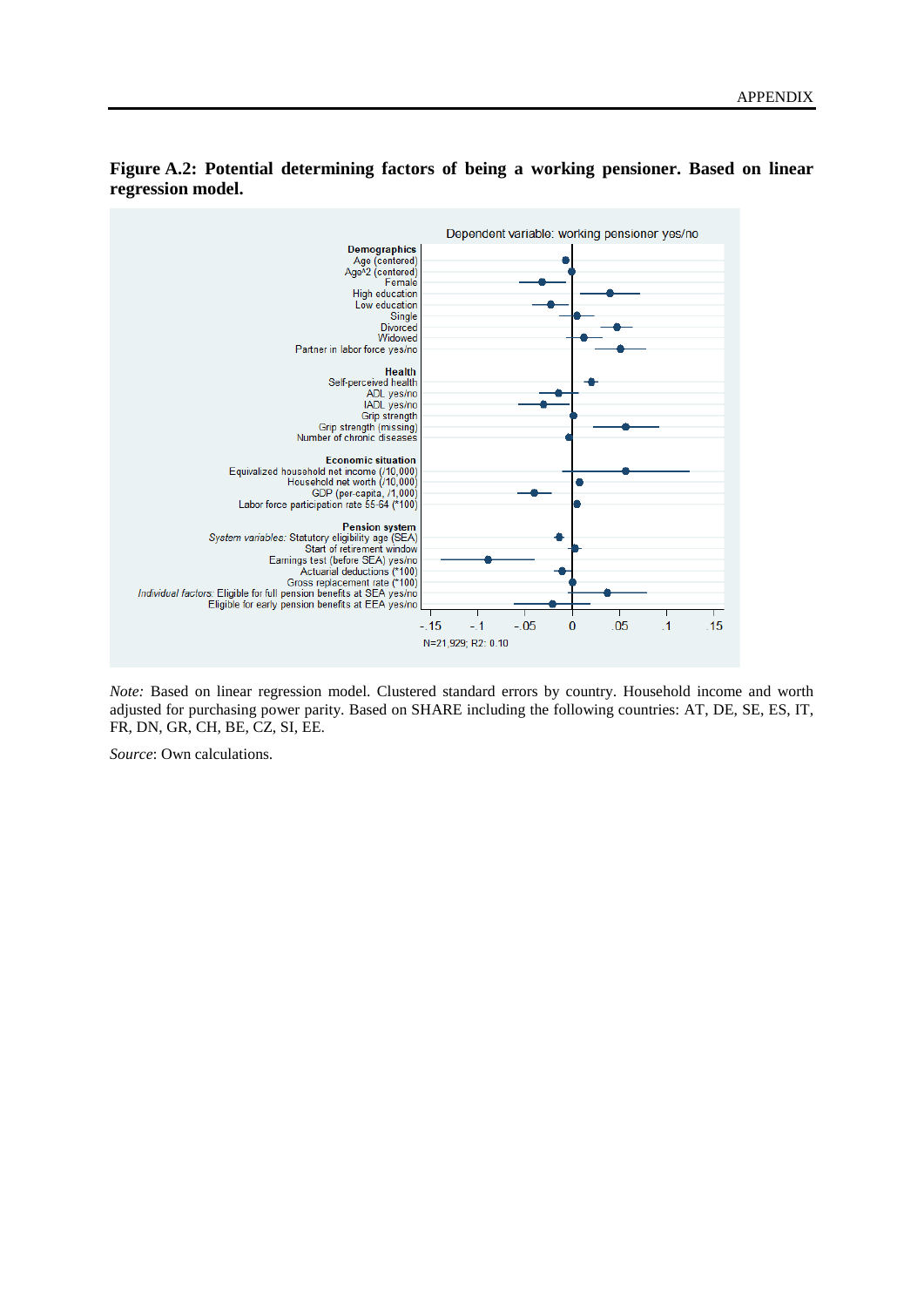| <b>VARIABLES</b>                            |                       |
|---------------------------------------------|-----------------------|
| Demographics:                               |                       |
| Age (centered)                              | $-0.006***$           |
|                                             | (0.001)               |
| Age^2 (centered)                            | 0.000                 |
| Female                                      | (0.000)<br>$-0.032**$ |
|                                             | (0.011)               |
| High education                              | $0.040**$             |
|                                             | (0.014)               |
| Low education                               | $-0.023**$            |
|                                             | (0.009)               |
| Single                                      | 0.005                 |
|                                             | (0.009)               |
| Divorced                                    | $0.047***$            |
| Widowed                                     | (0.008)<br>0.013      |
|                                             | (0.009)               |
| Partner in labor force yes/no               | $0.051***$            |
|                                             | (0.012)               |
| <b>Health:</b>                              |                       |
| Self-perceived health                       | $0.020***$            |
|                                             | (0.003)               |
| ADL yes/no                                  | $-0.014$              |
|                                             | (0.010)               |
| IADL yes/no                                 | $-0.030**$            |
| Grip strength                               | (0.013)<br>$0.001**$  |
|                                             | (0.000)               |
| Grip strength (missing)                     | $0.057***$            |
|                                             | (0.016)               |
| Number of chronic diseases                  | $-0.004**$            |
|                                             | (0.002)               |
| <b>Economic and financial situation:</b>    |                       |
| Equivalized household net income (/10,000)  | $0.057*$              |
|                                             | (0.031)               |
| Household net worth (/10,000)               | $0.008***$            |
|                                             | (0.001)               |
| GDP (per-capita, /1,000)                    | $-0.040***$           |
|                                             | (0.008)               |
| Labor force participation rate 55–64 (*100) | $0.005***$            |
|                                             | (0.001)               |

**Table A.5: Potential determining factors of working pensioners. Dependent variable: working pensioner yes/no. Based on linear regression model.**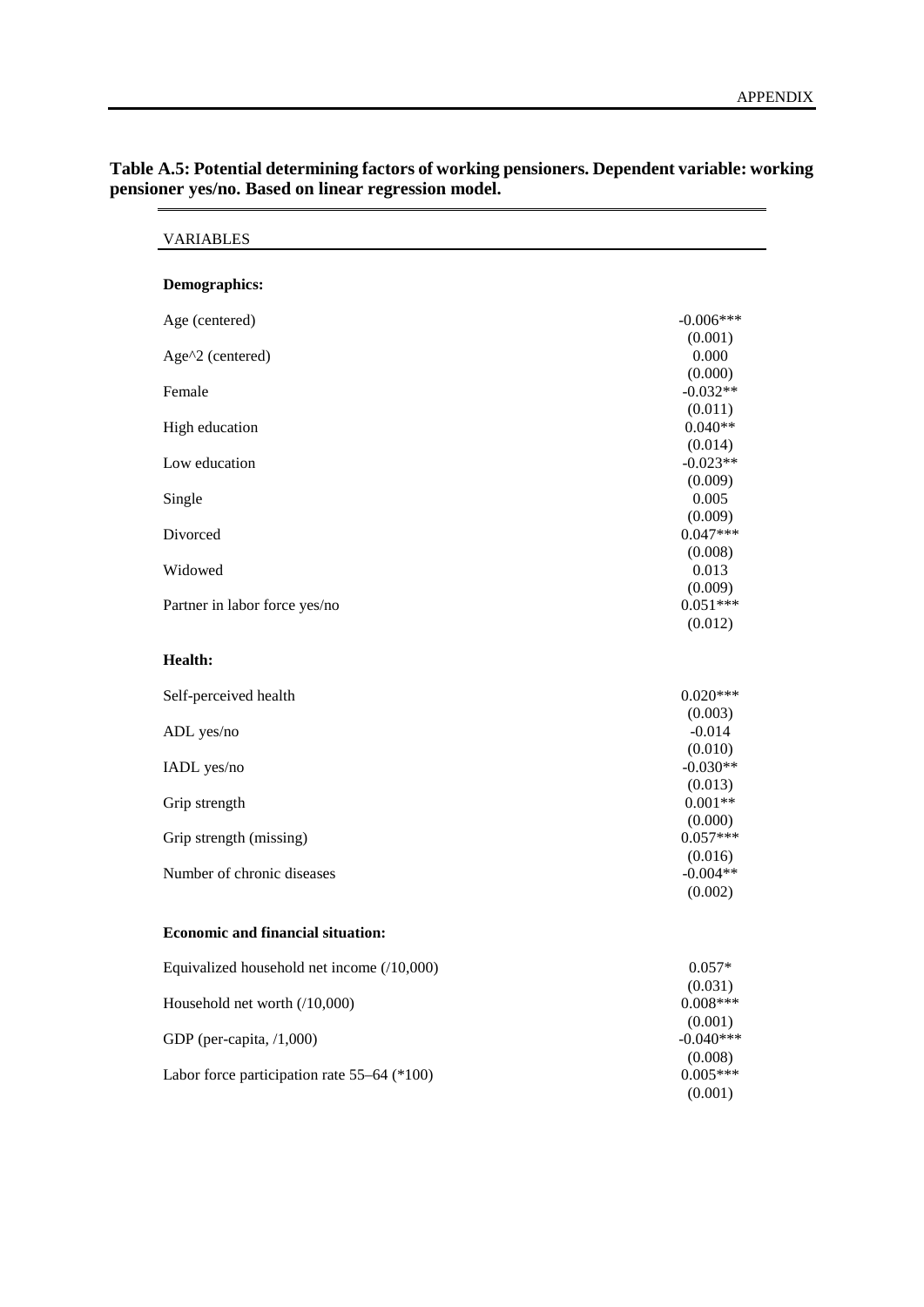| <b>Pension system:</b> |  |
|------------------------|--|
|------------------------|--|

| Statutory eligibility age (SEA)                                                                                                 | $-0.014***$                      |
|---------------------------------------------------------------------------------------------------------------------------------|----------------------------------|
|                                                                                                                                 | (0.003)                          |
| Start of retirement window                                                                                                      | 0.003                            |
|                                                                                                                                 | (0.003)                          |
| Earnings test (before SEA) yes/no                                                                                               | $-0.089***$                      |
|                                                                                                                                 | (0.023)                          |
| Actuarial deductions (*100)                                                                                                     | $-0.010**$                       |
|                                                                                                                                 | (0.004)                          |
| Gross replacement rate (*100)                                                                                                   | 0.001                            |
|                                                                                                                                 | (0.001)                          |
| Individual reached SEA yes/no                                                                                                   | $0.038*$                         |
|                                                                                                                                 | (0.019)                          |
| Individual reached EEA yes/no                                                                                                   | $-0.021$                         |
|                                                                                                                                 | (0.019)                          |
| Constant                                                                                                                        | $0.622***$                       |
|                                                                                                                                 | (0.190)                          |
|                                                                                                                                 |                                  |
| <b>Observations</b>                                                                                                             | 21,929                           |
| R-squared                                                                                                                       | 0.096                            |
| $\sim$ 100 $\sim$ 100 $\sim$ 100 $\sim$ 100 $\sim$ 100 $\sim$ 100 $\sim$ 100 $\sim$ 100 $\sim$ 100 $\sim$ 100 $\sim$ 100 $\sim$ | $+++$ $0.01 +++$ $0.07 +$ $0.01$ |

Standard errors in parentheses, clustered standard errors by country. \*\*\* p<0.01, \*\* p<0.05, \* p<0.1. Based on SHARE including the following countries: AT, DE, SE, ES, FR, DN, GR, CH, BE, CZ, SI, EE.

*Source*: Own calculations.